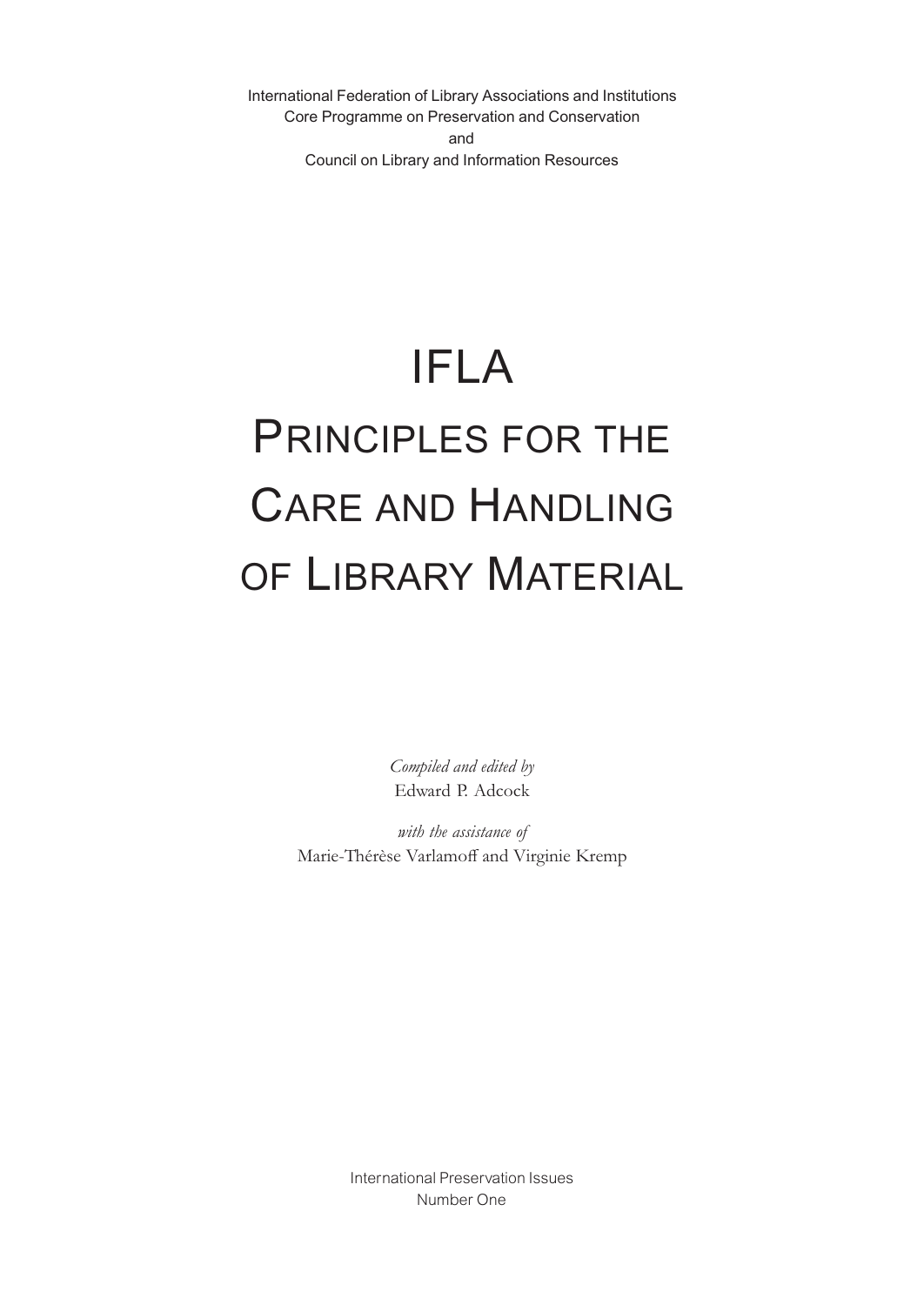## ACKNOWLEDGEMENTS

#### Experts Group

Laurence Bobis, Direction du Livre et de la Lecture, France Jeanne-Marie Dureau, Archives de Lyon, France Lucie Favier, Archives Nationales, France Françoise Flieder, Centre de Recherche sur la Conservation des Documents Graphiques, France Virginie Kremp, IFLA-PAC International Centre George Mackenzie, International Council on Archives Dominique Morelon, Bibliothèque du Musée de l'Homme, France Denis Pallier, Inspection Générale des Bibliothèques, France Winston Roberts, IFLA Headquarters Marie-Lise Tsagouria, Bibliothèque nationale de France Marie-Thérèse Varlamoff, IFLA-PAC International Centre

#### Other individuals and organisations contacted

Paul Conway, Yale University Library, USA Mirjam Foot, British Library, United Kingdom Jacques Grimard, National Archives, Canada Galina Kislovskaya, Library for Foreign Literature, Russia, IFLA-PAC Regional Centre for Eastern Europe and the Commonwealth of Independent States Jan Lyall, National Library of Australia, IFLA-PAC Regional Centre for South East Asia and the Pacific Ralph Manning, National Library of Canada and IFLA Section on Preservation and Conservation Jan Michaels, National Library of Canada Sherelyn Ogden, Northeast Document Conservation Center, USA Ann Russell, Northeast Document Conservation Center, USA Ramón Sánchez, National Library of Venezuela, IFLA-PAC Regional Centre for Latin America and the Caribbean Takao Shimamura, National Diet Library, Japan, IFLA-PAC Regional Centre for Central and East Asia Wendy Smith, University of Canberra, Australia Christine Ward, New York State Archives and Records Administration, USA Jean Whiffin, IFLA Section on Preservation and Conservation, Canada

#### Illustrations

Christopher Clarkson, 31a Stanley Road, Oxford, Oxon 0x4 1YQ, UK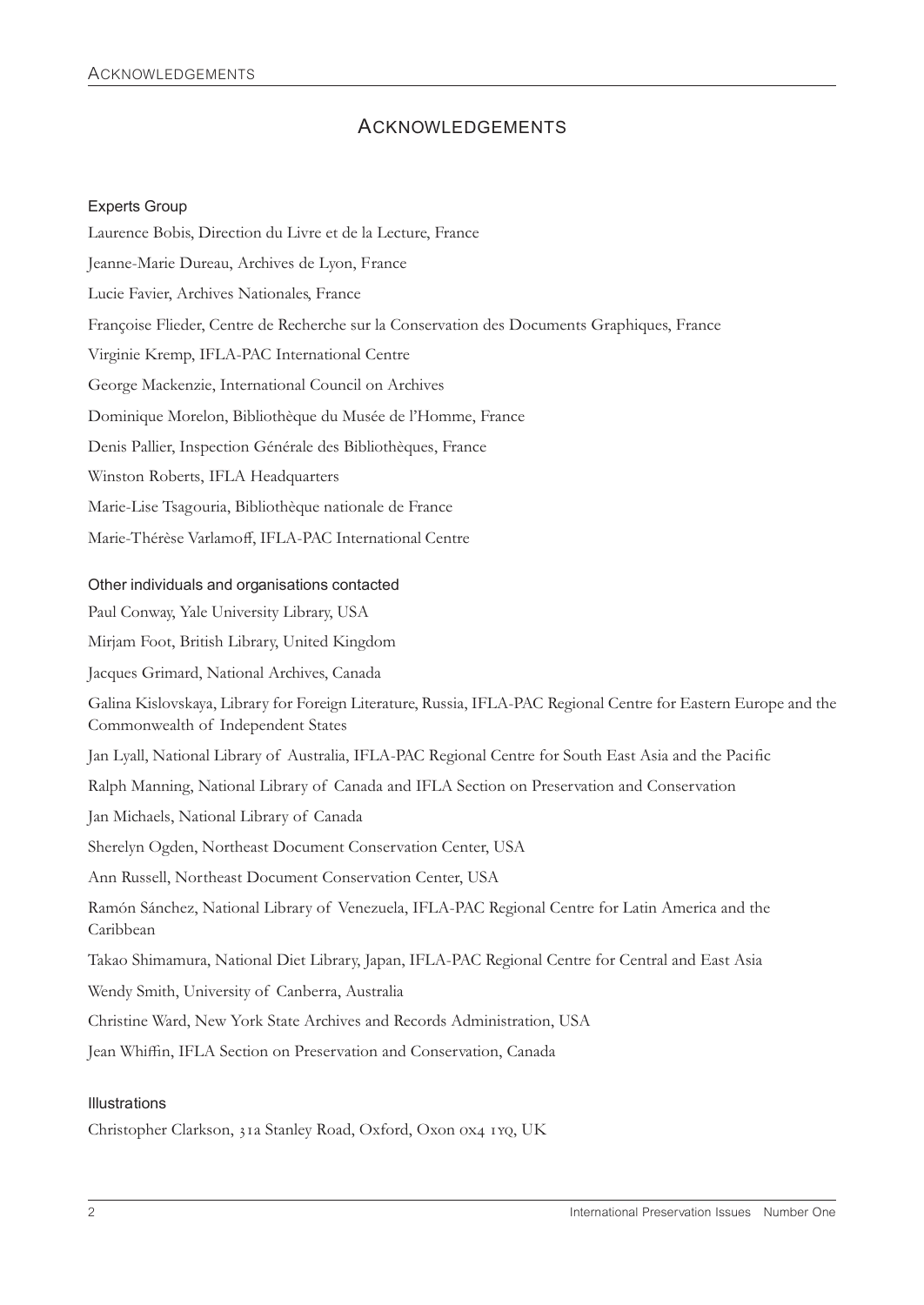## **CONTENTS**

GLOSSARY 4

PREFACE 6

INTRODUCTION 8

**SECURITY AND DISASTER PLANNING 13**

**ENVIRONMENT 21**

**TRADITIONAL LIBRARY MATERIAL 35**

**PHOTOGRAPHIC AND FILM-BASED MEDIA 47**

**AUDIOVISUAL CARRIERS 53**

**REFORMATTING 59**

BIBILIOGRAPHY 66

Appendix I 70 Where to turn for advice

Appendix II 72 **Standards**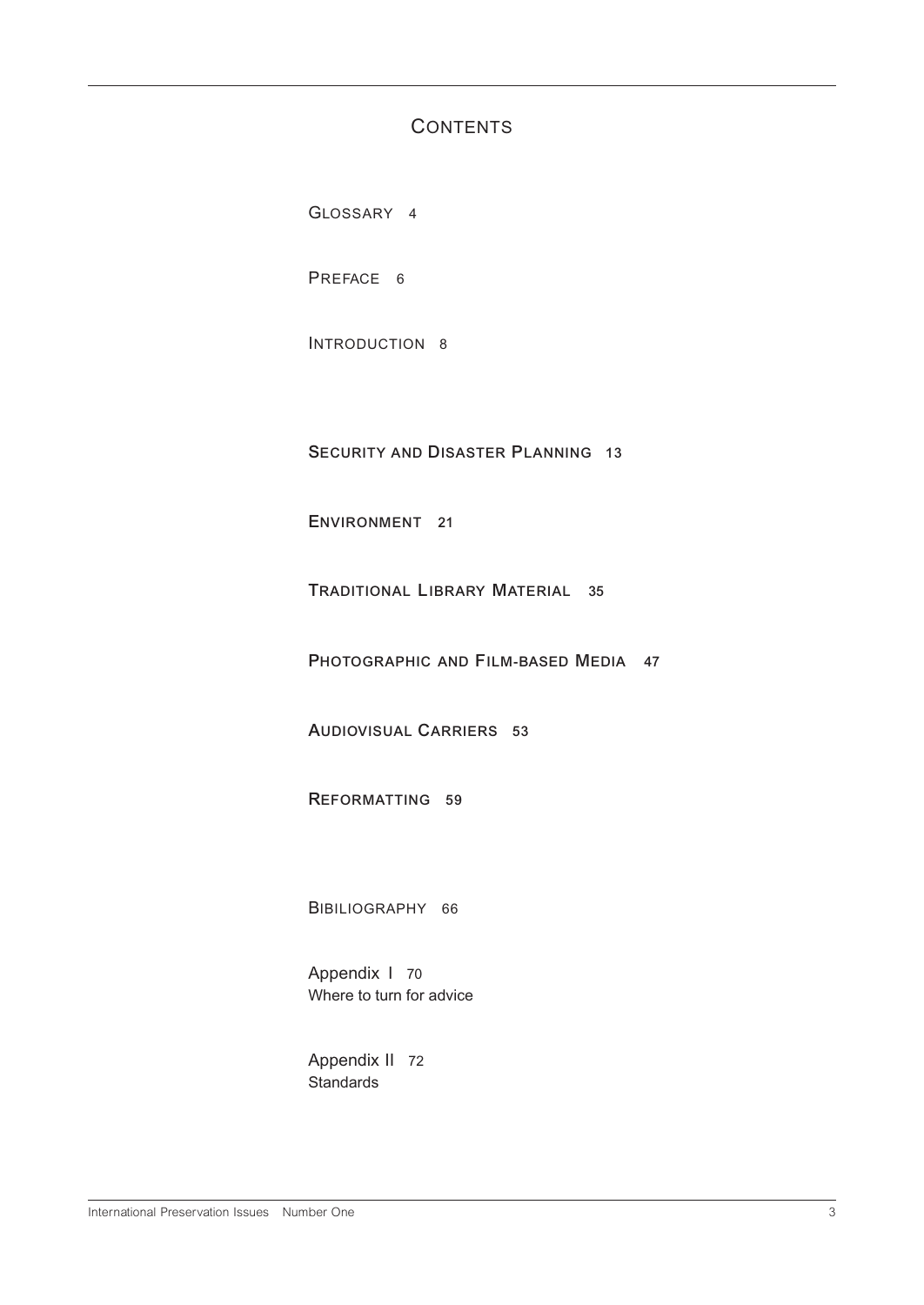*The following list defines words and terms used in the text, not always as they would be encountered in a standard dictionary.*

#### **Acid**

In chemistry, a substance capable of forming hydrogen  $(H^+)$ ions when dissolved in water. Acids can damage cellulose in paper, board, and cloth, by catalyzing *hydrolysis*. Acids may be introduced during manufacture, or may be present in the raw material. Acids may also be introduced by migration from acidic materials or from atmospheric pollution.

#### **Acid-free**

Materials that have a  $pH$  of  $\tau$  (neutral) or higher (alkaline).

#### **Acrylics**

A plastic material noted for its transparency, weather resistance, and colour-fastness. Acrylics are important in preservation because of their resistance to chemical change. They are available in sheets, films, and resin adhesives. Some common trade names for the sheet form are Perspex, Lucite, and Plexiglas. Ultraviolet-absorbing acrylic sheet is used in preference to glass for glazing framed materials because it is less likely to break and the additional ultraviolet absorbers protect the framed objects from UV damage.

#### **Adhesive tape**

Paper, fabric, or other material in sheet form with an adhesive layer. The adhesive is generally activated by pressure, or by the application of heat or water. Pressure-sensitive or 'sticky' tapes should not be used for material intended for long-term preservation, since the adhesive degrades and yellows and the adhesive residues can become impossible to remove.

#### **Alkali**

In chemistry, a substance capable of forming hydroxyl (OH– ) ions when dissolved in water. Alkaline compounds may be added to materials to neutralise acids or as an alkaline reserve or buffer for the purpose of counteracting acids which may form in the future.

#### **Archival quality**

An imprecise term suggesting that a material, product, or process is durable and/or *chemically stable*, that it has a long life, and can therefore be used for preservation purposes. The phrase is not quantifiable; no standards exist that describe how long an 'archival' material will last. The word *permanent* is sometimes used to mean the same thing.

#### **Brittle**

A property or condition that causes failure of a material when

it is flexed or folded. Paper is said to be brittle when a corner will not withstand two complete double folds.

#### **Buffer/buffering** – see *alkali*

#### **Cellulose**

Chemically, a complex carbohydrate. The chief constituent of the cell walls of plants, and consequently the chief constituent of many fibrous plant products such as paper, board, cotton and linen cloth. The traditional Western plants providing cellulose for paper were cotton and linen. Wood has been the major source of papermaking fibres since 1850.

#### **Chemical stability**

Not easily decomposed or otherwise modified chemically. This is a desirable characteristic for materials used in preservation, since it suggests an ability to resist chemical degradation, such as paper embrittlement, over time and/or exposure to varying conditions during use or storage. Sometimes described as chemically 'inert'.

#### **Conservation**

Specific practices taken to slow deterioration and prolong the life of an object by directly intervening in its physical or chemical make-up. Examples would be repairing damaged bindings or deacidifying paper.

#### **Encapsulation**

A form of protective enclosure for paper and other flat objects. It involves placing the item between two sheets (or one folded sheet) of clear plastic film (usually polyester) that are subsequently sealed along four edges. A sheet of buffered paper or board is sometimes included to increase support.

#### **Foxing**

Random, rust-coloured spots on paper.

#### **HVAC**

Short for heating, ventilating, and air conditioning system.

#### **Hydrolysis**

The decomposition of organic compounds by interaction with water. The degradation reaction weakens or breaks molecular bonds, thereby leading to *embrittlement* and discolouration.

#### **Interleaving**

The practice of using sheets of paper or other material to separate items. Alkaline-buffered paper is often recommended to be put between acid materials to prevent acid migration.

#### **Lignin**

A component of the cell walls of woody plants, along with *cellulose*. Lignin is largely responsible for the strength and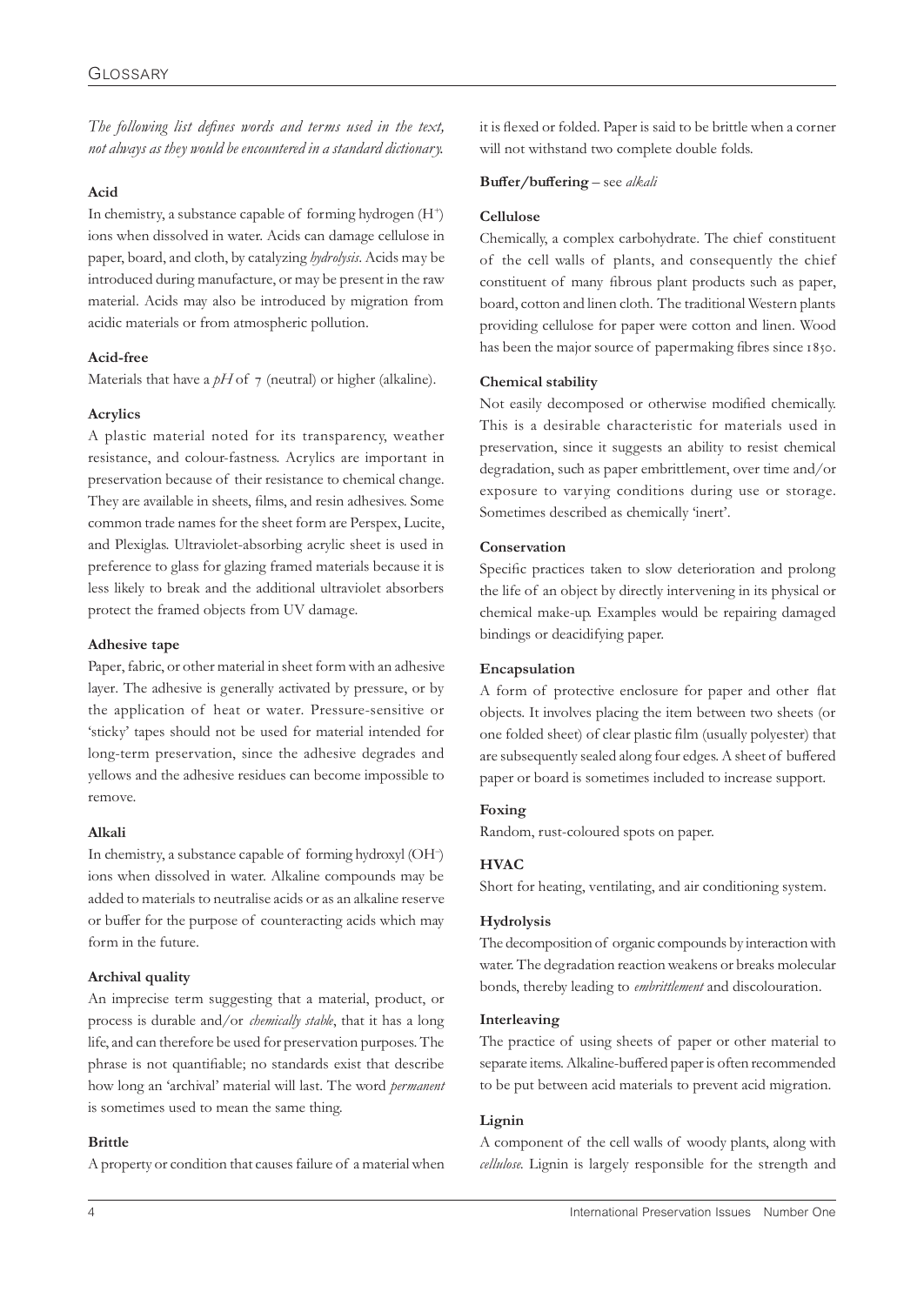rigidity of plants, but its presence in paper and board is believed to contribute to chemical degradation. There can be large amounts of lignin present in pulp made from wood. It is not removed in the production of mechanical pulp, but it can be optimally removed by using chemical processes.

#### **Lux**

The unit of measurement for intensity of illumination (1 lux  $=$  1 lumen per square meter). When considering light levels which are suitable for reading and working, and do not damage library material, then it is more important to quantify the light which falls on an object rather than the power (wattage) generated by a light bulb.

#### **Medium/media**

The material on which information is recorded. Sometimes also refers to the actual material used to record the image.

#### **Mould**

The spores of fungi that become mould or mildew (another type of fungus) are always present in the air and on objects; they await only proper conditions of moisture and temperature to germinate, grow, and reproduce. Mould causes staining and weakening of most library material.

#### **Oxidation**

Any reaction involving the loss of electrons from an atom (oxygen does not have to be present). When *cellulose* is oxidised an *acid* is formed, which catalyses *hydrolysis*. When polymeric materials such as adhesives and plastics are oxidised, they undergo a chemical change which leads to *embrittlement* and discolouration. Oxidation may be caused by impurities present within or adjacent to the material or by atmospheric pollutants.

#### **Paste**

An adhesive made from starch or flour such as rice or wheat.

#### **Permanent**

See also *archival*. A permanent paper is one which conforms to a recognised standard. It must be acid-free and made to resist chemical and physical changes to a greater degree than is usual in other papers.

#### **pH**

In chemistry, pH is a measure of the concentration of hydrogen ions in solution, indicating acidity or alkalinity. Alkaline-buffered storage materials used in libraries and archives typically have a pH above 7 and below 9.

#### **Photochemical degradation**

Damage or change caused or increased by exposure to light.

#### **Polyester**

The common name for the plastic polyethylene terephthalate. Its characteristics include transparency, lack of colour, high tensile strength, and *chemical stability* (when made with no coatings or additives). Used in sheet or film form to make folders, *encapsulations*, book jackets and adhesive tapes. Trade names include Mylar and Melinex.

#### **Polyethylene**

In its pure form, a chemically stable plastic material. Used in film form to make sleeves for photographic material and other uses. A cheaper alternative to *polyester* film.

#### **Polymer**

A material built up from a series of smaller units (monomers), which may be relatively simple, such as ethene (the unit of *polyethylene*), or relatively complex, such as *acrylic*.

#### **Polypropylene**

In its pure form, a chemically stable plastic material. Used in film form to make sleeves for photographic material and other uses.

#### **Polyvinylchloride**

Plastic usually abbreviated as PVC, or sometimes 'vinyl'. Not as chemically stable as some other plastics. It can emit acidic components which damage cellulosic material. Added chemicals called plasticisers are also used to make PVC more flexible. These also damage library material.

#### **Preservation**

Includes all the managerial and financial considerations, including storage and accommodation provisions, staffing levels, policies, techniques, and methods involved in preserving library and archival material and the information contained in them.

#### **Pressure-sensitive tape** – see *adhesive tape*

#### **Thermohygrograph**

A mechanical or electronic instrument which records temperature and relative humidity. Sometimes called a hygrothermograph.

#### **Ultraviolet (UV)**

Magnetic radiation having a shorter wavelength and higher energy than visible light, of which it usually is a component. Ultraviolet is damaging to library, archive, and museum objects. Removing UV can reduce the rate of deterioration. Certain acrylic sheets include UV-filtering chemicals.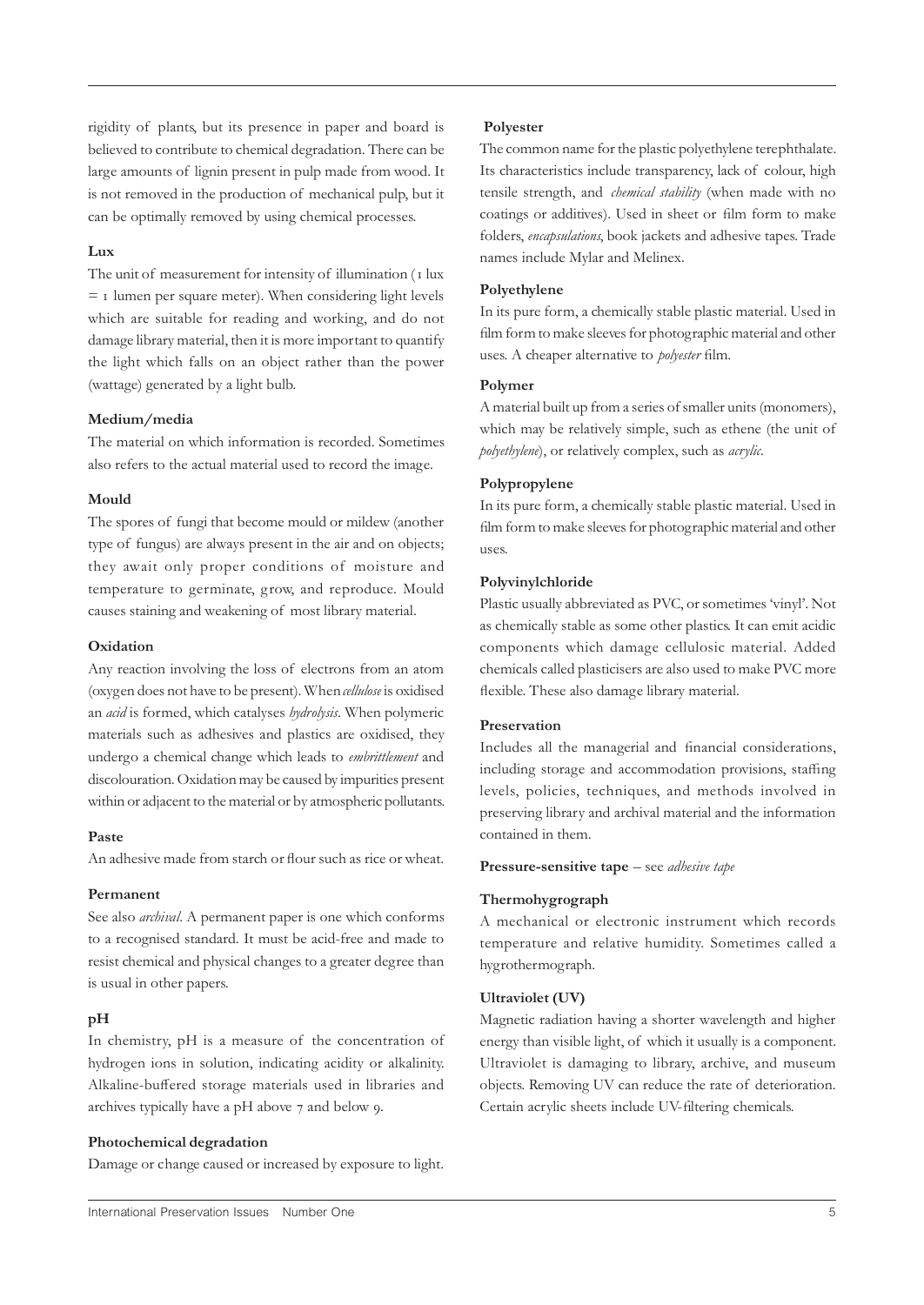#### PREFACE

#### **Background**

IFLA has a responsibility to encourage the acceptance and diffusion through its channels of professional principles of preservation and conservation administration .

'Principles for the Preservation and Conservation of Library Materials' was first published in the *IFLA Journal*,  $\frac{1}{2}$  (1979), pp. 292–300. This was revised and expanded by J. M. Dureau and D. W. G. Clements, from the IFLA Section on Conservation, and published by IFLA HQ in 1986 as Professional Report no. 8.

Since 1994 the International Federation of Library Associations and Institutions Core Programme on Preservation and Conservation (IFLA-PAC) has undertaken a survey among preservation specialists from a broad range of institutions and organisations (librarians, archivists, ICA, IFLA-PAC, IFLA Section on Conservation) to collect comments with a view to updating the 1986 document.

Over the last twelve years, articles and books have been published on a copious number of diverse themes that the preservation and conservation of library material now entails. Moreover, preservation and conservation have become established themselves, to some degree, in the library profession. However, there are still many libraries throughout the world which need guidance in looking after their collections. Therefore, while planning the revision of the 1986 'Principles for the Preservation and Conservation of Library Materials', IFLA-PAC decided to produce a concise document, which concentrates on certain key elements of preservation that libraries can adopt to look after their collections.

The IFLA-PAC International Centre would like to thank the Council on Library and Information Resources, particularly Deanna Marcum, Hans Rütimann, Maxine Sitts, and Kathlin Smith for their support and advice, and for entrusting us with this publication.

'IFLA Principles for the Care and Handling of Library Materials' is available on the CLIR website: <http://www.clir.org> and the IFLA website: <http:// nlc-bnc.ca/ifla>. IFLA intends to publish further revisions when needed.

#### Aims

This document is a general introduction to the care and handling of library material for individuals and institutions with little or no preservation knowledge. It does not provide a comprehensive list of detailed methods and practices, but gives basic information to assist libraries in establishing a responsible attitude to looking after their collections. The threats to collections are often known, but librarians frequently do not proclaim sufficiently loudly the consequences of ignoring the dangers. 'IFLA Principles for the Care and Handling of Library Materials' is therefore designed to encourage those responsible to face up to these consequences and, together with scientific and technical experts, to formulate a positive policy for the future of the material in their collections.

Primarily, this publication sets out to:

- expose the vulnerability of library material
- advance knowledge about the permanence and durability of library material
- encourage proper care and handling of library material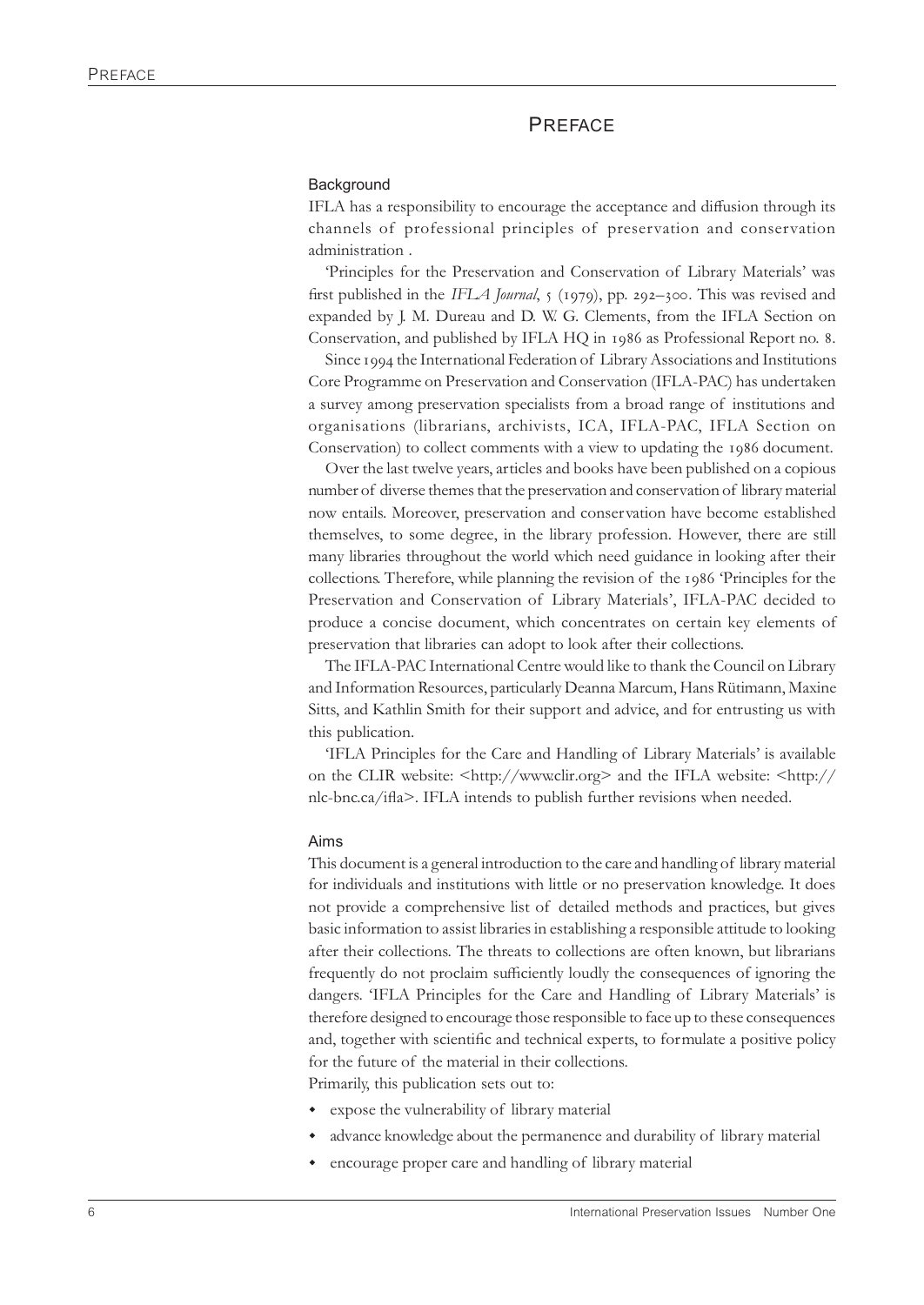- ightharpoonup and library staff in their search for solutions to preservation problems
- w encourage clear lines of communication among library managers, buildings managers, and preservation and library staff so that all concerned work towards preserving the library's holdings.

#### Editor's note

It must be emphasised that this publication cannot be used in isolation. It has been compiled from many sources, a few of which are listed in the Bibliography. Such a short document can serve only as an introduction to the many subjects that the care, and handling, of library material entails. Therefore, it is recommended that readers proceed to familiarise themselves with the books listed below, which include comprehensive bibliographies on the topics that this publication briefly covers.

DePew, John N. *A Library, Media, and Archival Preservation Handbook*. Santa Barbara, CA: ABC-CLIO, 1991.

Fox, Lisa L., Don K. Thompson, and Joan ten Hoor (eds. and comp.) *A Core Collection in Preservation*. Chicago: American Library Association, Association for Library Collections & Technical Services, 1993.

Giovannini, Andrea. *De Tutela Librorum*. Geneva: Les Editions Institut d'Etudes Sociales, 1995.

Harvey, D. Ross. *Preservation in Libraries – Principles, Strategies and Practices for* Librarians. London: Bowker-Saur, 1993.

Ogden, Sherelyn (ed.) *Preservation of Library and Archival Materials*. Andover, MA: Northeast Document Conservation Center, revised 1996.

Reed-Scott, Jutta, ed. *Preservation Planning Program*. Washington, DC: Association of Research Libraries, 1993.

Ritzenthaler, Mary Lynn. *Preserving Archives and Manuscripts*. Chicago: Society of American Archivists, 1993.

The word 'preservation' is often defined to include all the managerial, administrative, financial, and staffing considerations necessary to safeguard the welfare of library collections. However, in this document, preservation specifically means the provision of an appropriate level of security, environmental control, storage, care and handling, that will retard further chemical deterioration and protect library material from physical damage.

The 'conservation' of library material has been purposely excluded. While many preservation options can be implemented by non-specialist staff, conservation can be carried out only by trained professionals with access to appropriate equipment and materials. Conservation is also an extremely labour-intensive and costly exercise, which very few institutions world-wide can afford. Therefore, this document concentrates solely on measures that most libraries can take to prevent and slow down the rate of deterioration of their collections.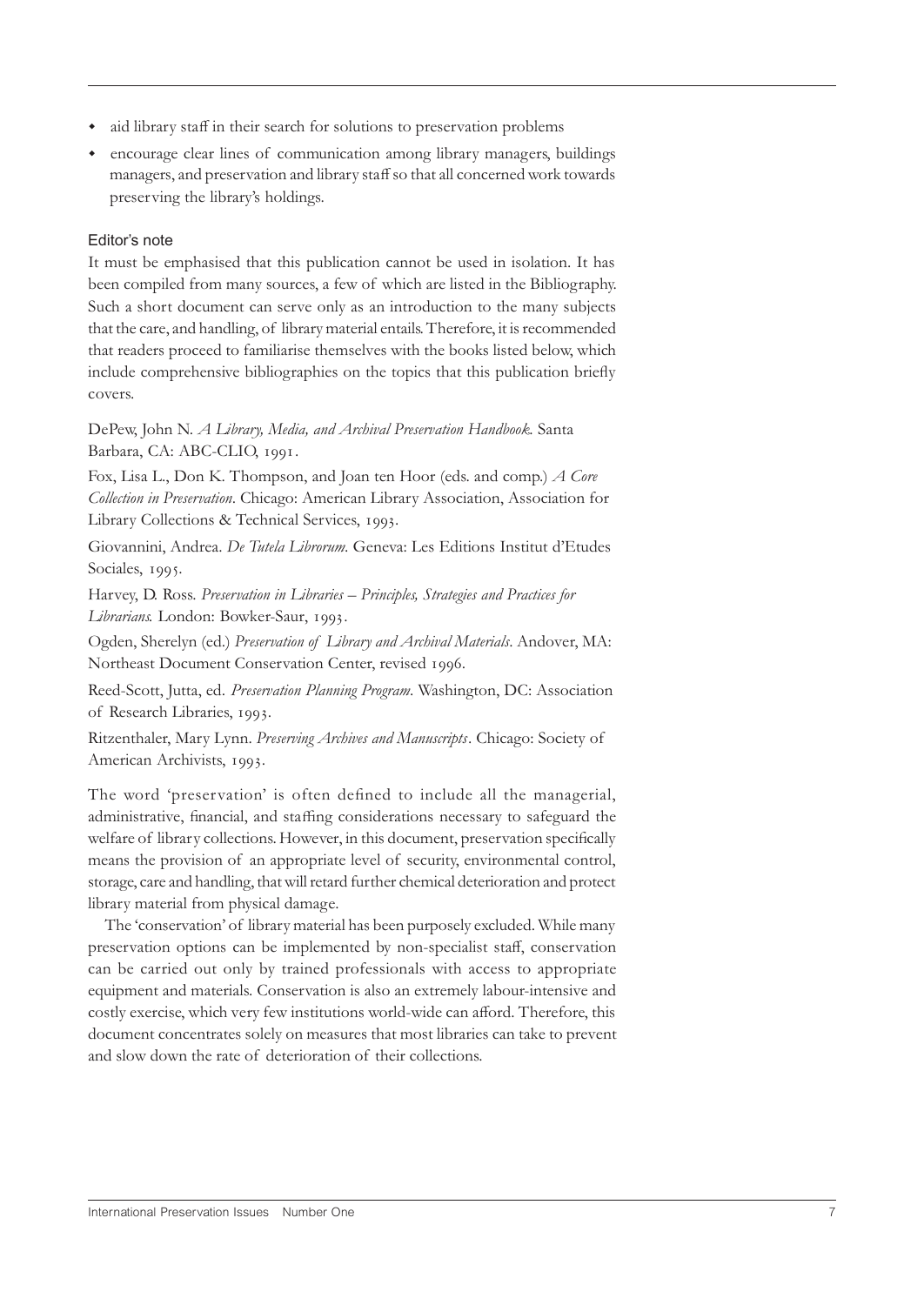## INTRODUCTION

#### What are the main threats to library material?

- $\bullet$  The nature of the material itself
- Natural and man-made disasters
- The environment in which it is kept
- The way material is handled

Traditional library collections contain a wide range of organic materials, including paper, cloth, animal skins, and adhesives. Such organic substances undergo a continual and inevitable natural ageing process. While measures can be taken to slow this deterioration by careful handling and providing a sympathetic environment, it is impossible to halt it altogether.

The chemical and physical stability of library material also depends on the quality and processing of the raw products used in their manufacture together with the design and construction of the final artefact.

Over the centuries, the pressures of mass production have reduced the material quality of what is received in libraries. Much of the paper stock manufactured after 1850 is highly acidic, is becoming brittle, and will self-destruct in time. Binding techniques have been abbreviated for the sake of automation and many textblocks are now held together solely by adhesive. In fact, all books and, in particular, leather bindings, are far more susceptible to damage than most people appreciate.

Modern media such as microforms, optical and magnetic disks, digital formats, photographs, and audio and visual media, all have inherent preservation problems and need to be stored and used carefully if they are not to perish prematurely.

It is commonly difficult to accept is that a large amount of library material is reaching the end of its natural life, and the few years that it has left can only be prolonged by careful handling and storage.

#### Why preserve?

- The type of library and how it is used reflect the preservation needs of its collections. The preservation requirements of a local public lending library are obviously different from those of a national library. However, both are obliged to maintain and keep accessible their collections, whether for a few years or indefinitely.
- w Economically, libraries cannot afford to let their holdings wear out prematurely. Replacing library material, even when possible, is expensive. Preservation makes good economic sense.
- It cannot be easily predicted what will be of interest to researchers in the future. Preserving current collections is the best way to serve future users.
- Responsible and professional library staff should be committed to caring for and preserving the material with which they work.

#### Who is responsible?

Everyone is responsible. While preservation and conservation specialists can advise and carry out specific activities, it is the duty of all library staff, from the head of the library downwards, to safeguard the welfare of their holdings. Preservation measures have to be endorsed, supported, and encouraged from the most senior level to the most junior in the library.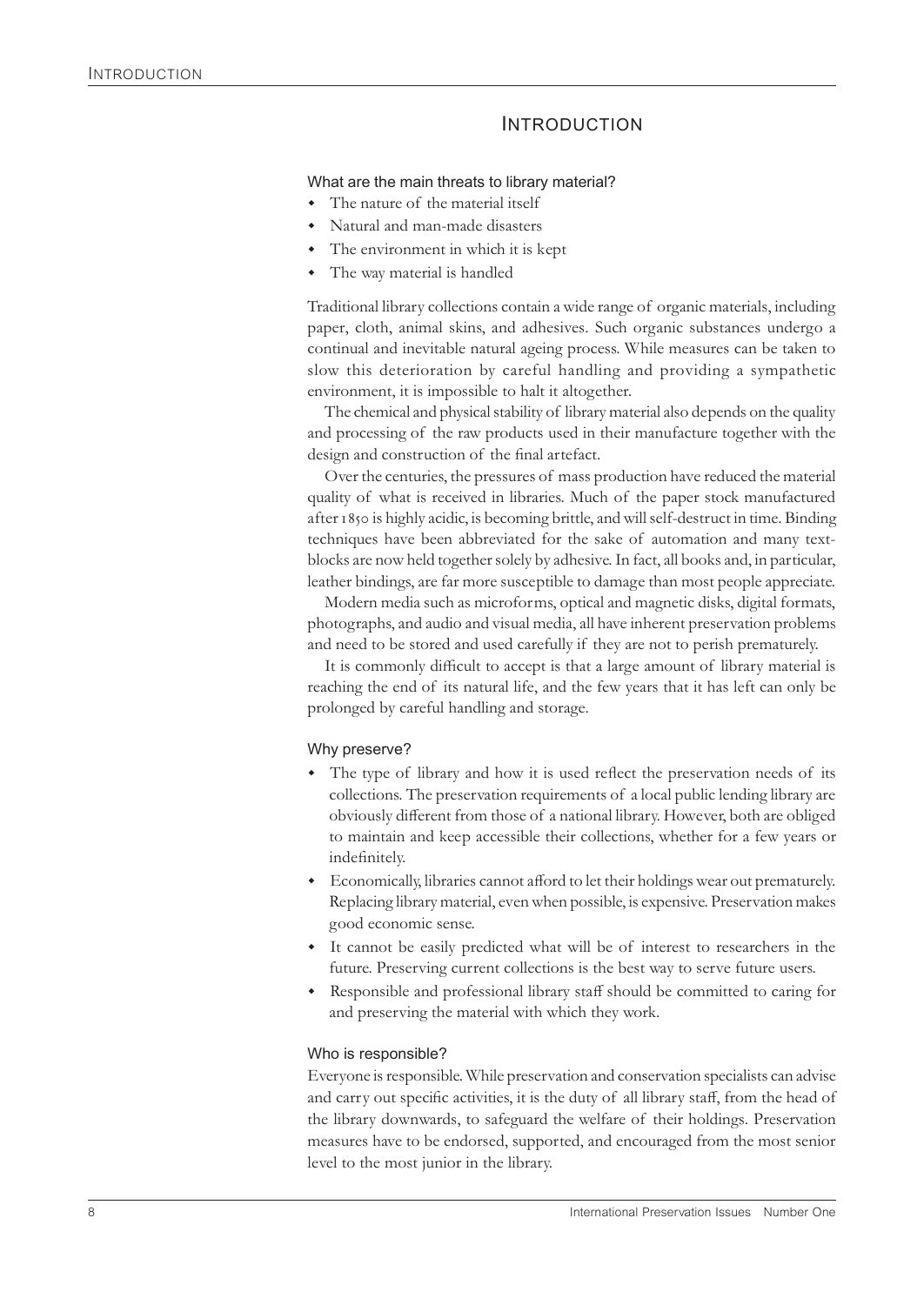Those who are responsible for managing the library and maintaining the external and internal fabric of the buildings must liaise closely with those who are responsible for the welfare of the collections. For example, if money has been set aside to rewire and replace the lighting of a building, then the opportunity should be used for ensuring not only that energy-saving lighting is used but also that it meets particular preservation lighting requirements. When plumbing is being installed or replaced, all concerned should be working towards ensuring that risks to the collections are reduced, and not increased by having pipes running through areas where library material is present. In such instances clear communication is the key.

The preservation needs of a library have to be considered in line with the social and political climate in which the organisation operates. The organisation's purpose, collecting policies, and available resources also have to be taken into account. Consequently, preservation policies must be made in consultation with various departments for the following reasons:

- The acquisitions and collecting sections of a library should be prepared to purchase additional copies of heavily used material, like reference works, when the cost of repairing such items is greater than replacing them. It is also necessary to calculate whether surrogate copies (i.e., microform or electronic versions, and the machines to read them) are a more economical and effective way of providing access to heavily used material than 'hard' copy.
- w A policy should be agreed with the cataloguing and record-creating activities of the library together with readers' services to direct users to surrogates rather than originals and to the most appropriate copy.
- w Departments should plan for sufficient, good-quality accommodation for acquisitions.
- w Reading room staff should be kept informed of any restrictions concerning the use of original material and briefed on limitations to photocopying.
- w Resources should be provided for training staff on security for themselves and for library material, on how to handle library material correctly, and on how best to pass this knowledge on to users.
- An exhibition policy should be drawn up which ensures that items will not come to harm while on exhibition, whether within the library or on loan to other institutions. Librarians and conservation staff should agree on whether items are fit for display. Adequate support and security, and suitable environmental conditions for material to be exhibited, should be enforced.
- Preservation staff and those responsible for the collections, whatever their level of experience, should not only have some technical and scientific knowledge, but should also be familiar with the history of collections, the material they are made of, and the contents of the documents – so as to be able to understand better the preservation problems. Librarians, library staff at all levels, and students of librarianship should be acquainted with the importance of preservation within a library's overall function and policy.

#### Where to begin?

Part of the process of formulating a preservation policy is to define whether, and to what extent, the library will acquire and retain material. There can be no general guidance for libraries on what material should be selected for acquisition and future preservation; this will depend on each individual library and its policy.

**When purchasing material which is damaged, the cost of its repair should be taken into account and appropriate resources provided.**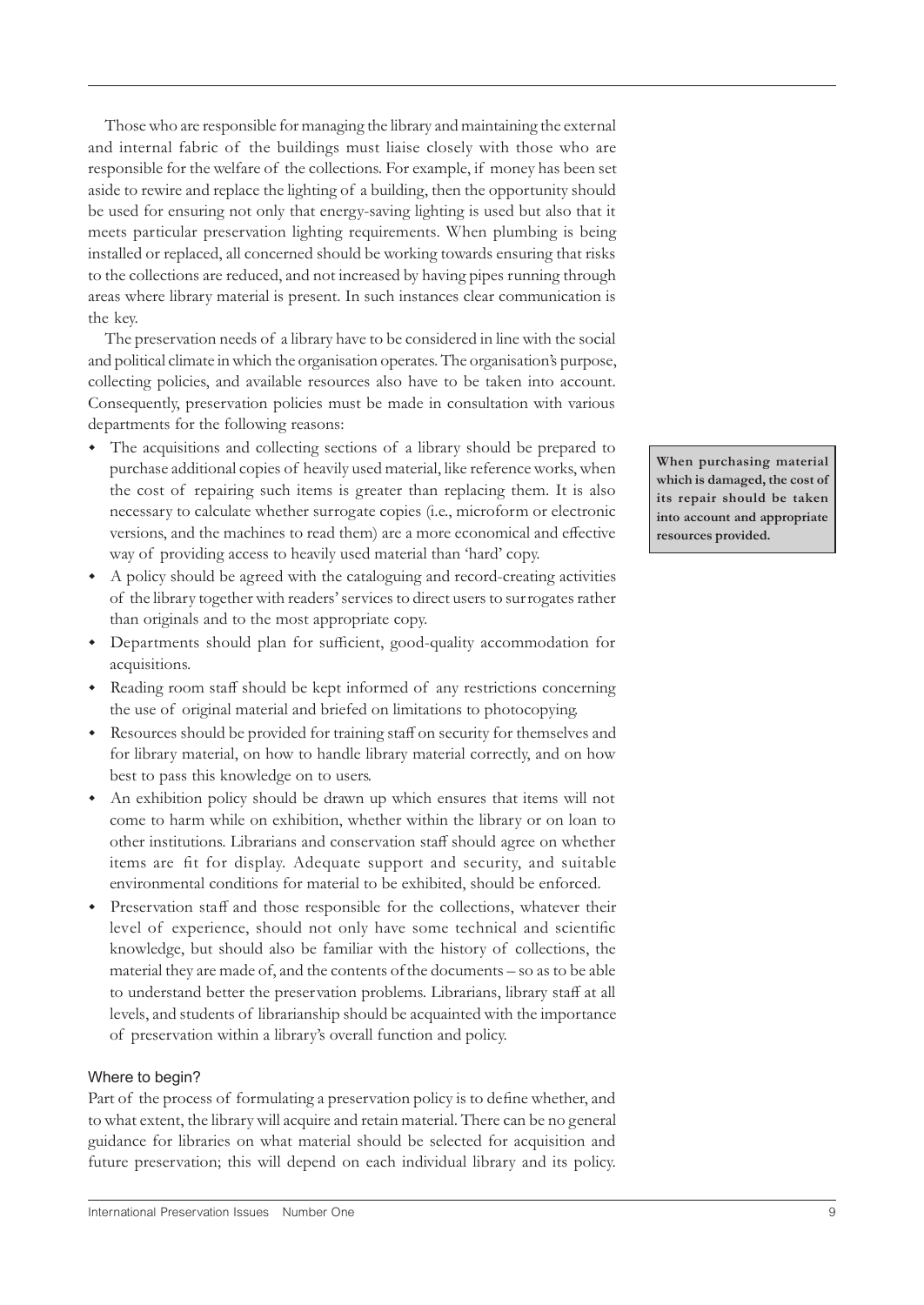However, national and regional libraries should cooperate in sharing the responsibilities of what to preserve and retain.

In order to be able to care for its holdings, a library must make a comprehensive and honest assessment of the physical state of the institution, the collections, and their preservation requirements. Moreover, to care for collections with a limited budget and limited resources, it is important that decisions are made on a clear and rational basis. Such an assessment can be done internally, by the library itself, or by independent consultants, whose expertise is established – both have advantages and disadvantages. Consultants are expensive and take up a lot of staff time. However, the final assessment should reveal the stark truth of the facts. An internal assessment will probably be cheaper but might be influenced by staff politics. Unfortunately, it is also usually easier to accept recommendations from a body outside than from within.

Such an undertaking must be a cooperative effort of all the departments and be endorsed at the most senior level. An assessment without authority is likely to be ineffectual. The final report is obviously critical to the success of any 'needs' survey. It should clearly identify the risks to the collections and be realistic in its proposals.

#### How to begin?

It is important to have a clear idea of the objectives of the study before investigations into the state of the institution and its collections begin. Details on policies, operations and procedures may be found in written documents, the most likely sources will be through interviews with library staff at all levels, observations on how material is cared for and handled by staff and users, and risk assesments on the buildings and collections.

Identifying major and immediate threats to the library's holdings or particular collections should be of primary concern. Such threats will vary for different institutions, from renewing a fire and smoke detection system, through setting up an integrated pest management programme, to moving an important collection of photographs to an area with a more stable environment.

Surveys are a fundamental tool for developing a library's preservation policy. However, while they should be comprehensive, they do not necessarily have to be too detailed. Surveys can often result in enormous amounts of information being accumulated which later become very difficult to put into order and analyse. Short questions and answers are the key to successful surveys. The purposes of four surveys which will help to form the basis of the assessment are summarised below. The ensuing chapters will provide more ideas on what to look out for when planning the surveys.

**Building**: to identify any security or environmental threats that are posed by the location of the institution; to describe the history and use of the buildings; and to ascertain the condition of the external and internal fabric of the buildings.

**Disaster preparedness and response**: to describe potential risks – man-made or natural – to the buildings and collections; to review present precautions against these risks; and to examine disaster preparedness and response plans.

**Environment**: to report on what environmental measures are in place to preserve the collections; what are the good and bad points of these measures; and who is reponsible for maintaining them.

**Collection**: to ascertain the current condition of the collection and identify potential problems. Describing the type and quantity of items in collections will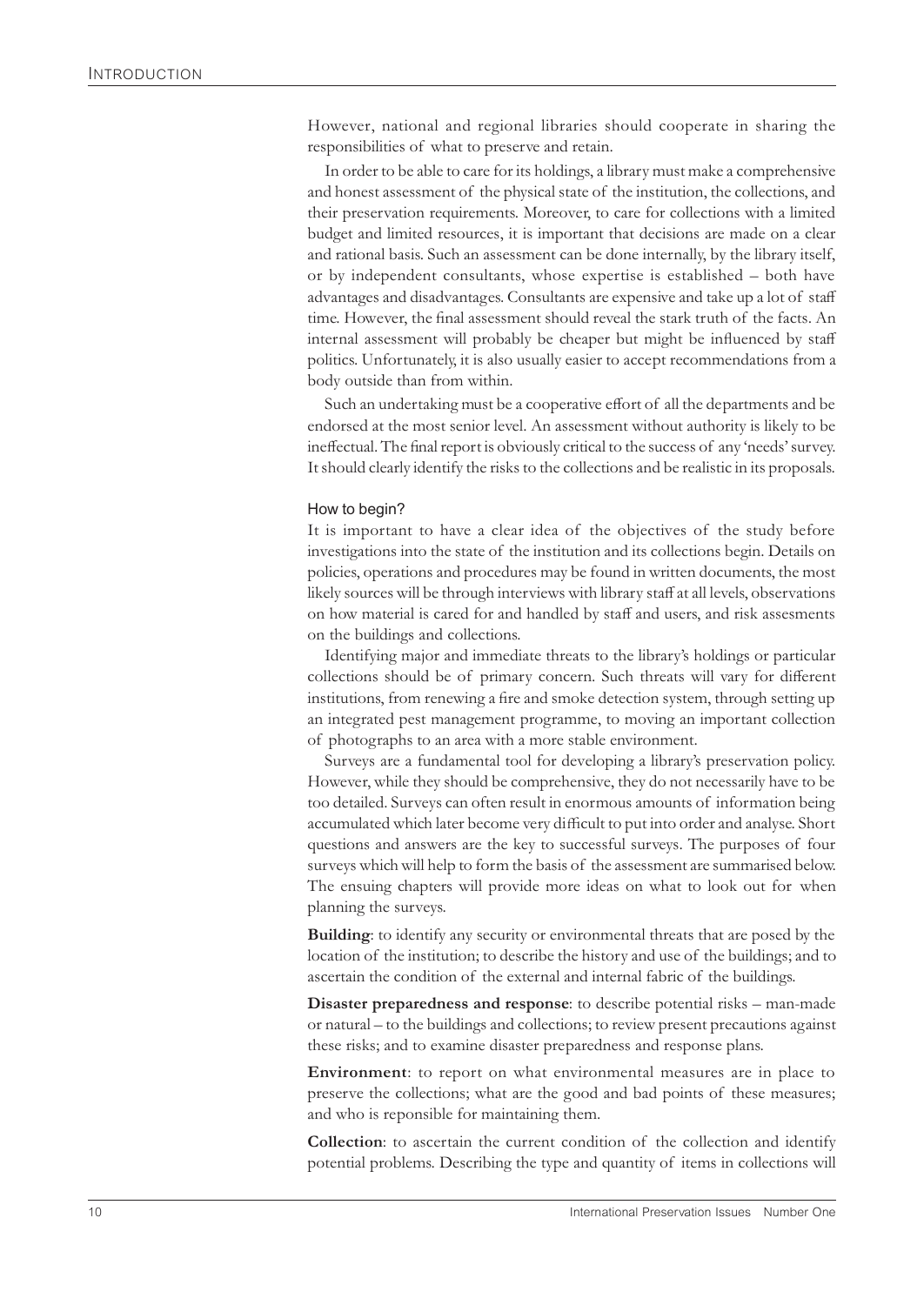help to create a picture of the library's holdings (for example: 300 photographs,  $2,000$  books or as 'linear metres' –  $10$  linear metres of manuscript boxes) and age range (for example: 10,000 books pre-1850; 20,000 books 1850-1900; 500,000 books 1900 to present). Further points that need to be covered include:

- $\bullet$  what is the overall condition of the collections?
- which collections are in particularly poor condition?
- which collections are most valuable/important?
- $\bullet$  which collections are most at risk?
- how fast are the collections growing?
- what direction is collecting likely to take?
- is space available or allocated for future or expanding collections?

Knowing which material is heavily used will help to determine the preservation needs of particular collections. For example, a run of local history journals which is frequently in demand and in poor condition may become a higher microfilming priority than another run of journals which is also in poor condition but not often used.

Other areas, which are highlighted in subsequent chapters, also need to be documented, such as the security of the collections; how material is stored and handled; the condition of storage areas; reading room practice; and level of staff training and expertise.

#### What to preserve?

Once a preservation needs assessment has been carried out, the next step is to prioritise the recommendations which have been made. Because of both limited resources and the potential scale of the problem it is necessary to be selective in deciding what is to be done in terms of

- securing the fabric of the buildings
- improving environmental control
- improving the storage and handling of the collections.

Such selectivity needs to be an explicit part of a library's policy if its responsibilities towards future users are to be properly undertaken. It is important to understand that selectivity does not preclude adopting an holistic approach to caring for library collections. All library material may not warrant special attention in the way of boxing or being stored in specific environmental conditions, but all should be safeguarded against man-made and natural disasters, theft and mutilation, pest and mould attack, and poor handling practices.

Generally, selecting material for specific preservation processes such as reformatting or boxing is based on common sense. Boxing a collection which is in good condition and not used before attending to a collection which is in poor condition and heavily used is not common sense; neither is reformatting material which has been reformatted by an institution elsewhere.

#### What are the financial implications?

Almost always, the amount of information held in libraries is greater than the resources available for carrying out their objectives with total success. It is not, and never has been, possible to save everything. A commitment to indefinite or permanent retention involves considerable financial expenditure on accommodation, special storage conditions, and possibly reformatting. Therefore,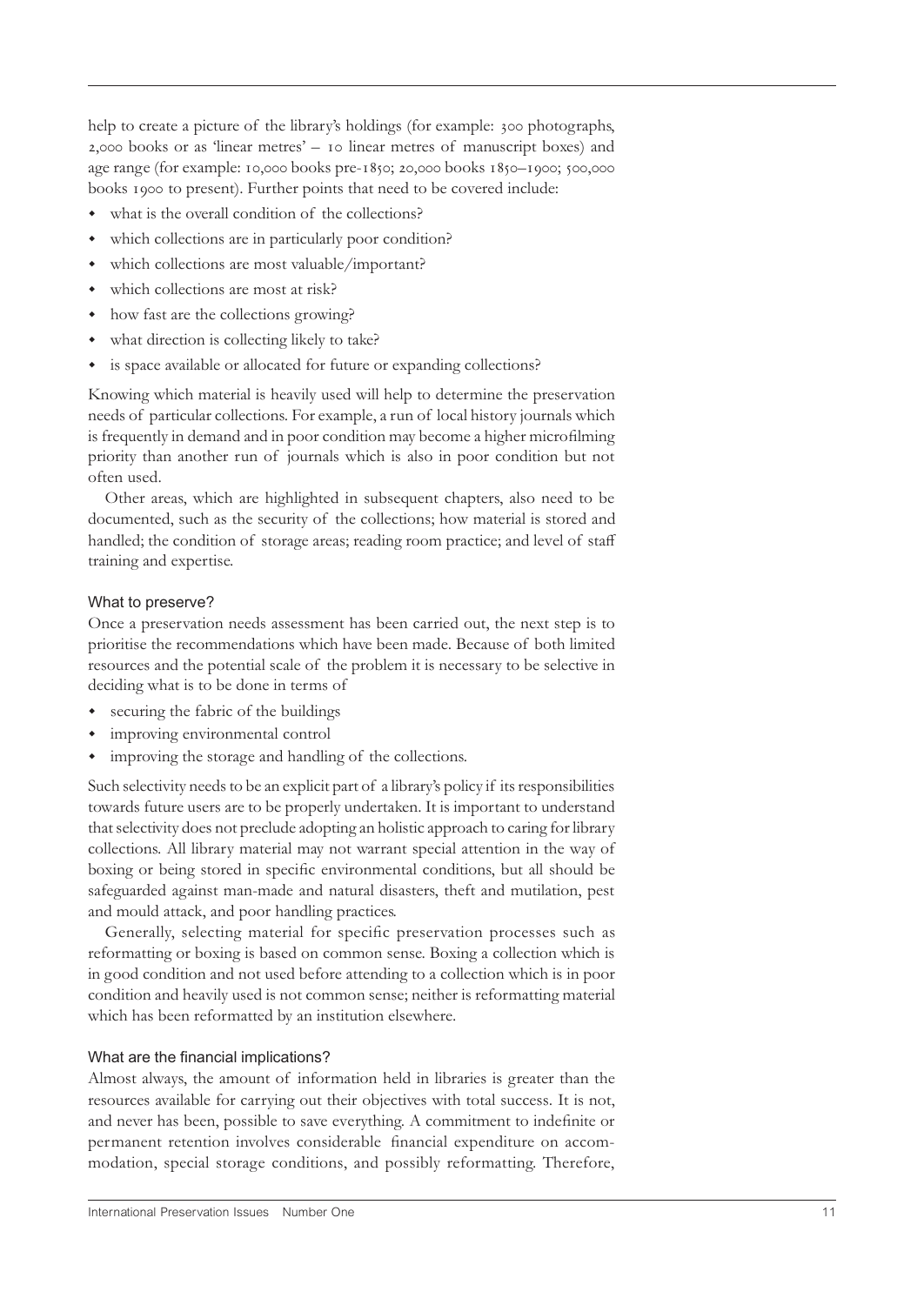decisions have to be made as to what will be collected and preserved.

Every library has a duty to ensure the welfare of its collections for present and future users. There is no avoiding the fact that the maintenance and retention of collections costs money. For too long, libraries have spent a large proportion of their budget on acquisitions. Most libraries have no, or inadequate, funds set aside for preservation purposes. Spending time and resources on preventing damage to library material is almost always cheaper than repairing or replacing it.

No library can afford not to take precautionary measures against fire, flood, theft, and mould and insect infestation, for salvaging material which has suffered from these disasters is extremely expensive in terms of human and financial resources. The consequences of such disruptions are manifold. Serious disasters are often caused by circumstances which could have been avoided at little cost. Prevention is not only better but, more often than not, cheaper than cure.

Caring for library material does not necessarily mean an excessive expenditure of library funds. There are many common-sense and economical solutions to preservation problems. However, all libraries must realise that preserving and maintaining their collections is as important as acquiring them, and that appropriate funds should be allocated accordingly.

#### Why cooperate and with whom?

It is not simply sufficient for librarians to be aware of their responsibility for the preservation of their collections, although awareness is the first necessity. It is also important to raise awareness among the general public and those who are in a position to fund preservation programmes. Governments must play an active role in ensuring the welfare of a nation's heritage. National preservation offices, financially supported either by government or private funding, are essential if a country's written heritage, in whatever format, is to survive. These establishments should be in a position to encourage all libraries and institutions to adopt sound preservation policies. Very useful services, such as supplying literature on disaster planning, photocopying, or security matters on request are not enough. Active training and education should also be provided.

Furthermore, national preservation offices can sometimes be appropriate bodies for coordinating retention policies on a national scale. There is also the potential for them to be the political mouthpiece for libraries on issues like the mandatory use of permanent paper in publishing. Enlightening the general public through poster campaigns in schools and public libraries about the respect for and care of library material is another useful responsibility that can be assumed by national preservation offices.

If a nation's heritage is to survive, then the coordination of national, regional, consortial, and institutional preservation programmes is essential. It is unrealistic to expect libraries and archives to address individually and resolve successfully the technical and financial problems associated with preservation on a national level. For instance, in IFLA and ICA established the Joint IFLA – ICA Committee for Preservation in Africa (JICPA) to raise awareness of preservation issues and coordinate activities in the region.

Libraries should cooperate not only with archives but also with museums and galleries. Considerable savings can be made and duplication of effort avoided by institutions consulting with each other over areas such as environmental control, building and collection evaluation, and disaster preparedness and recovery plans.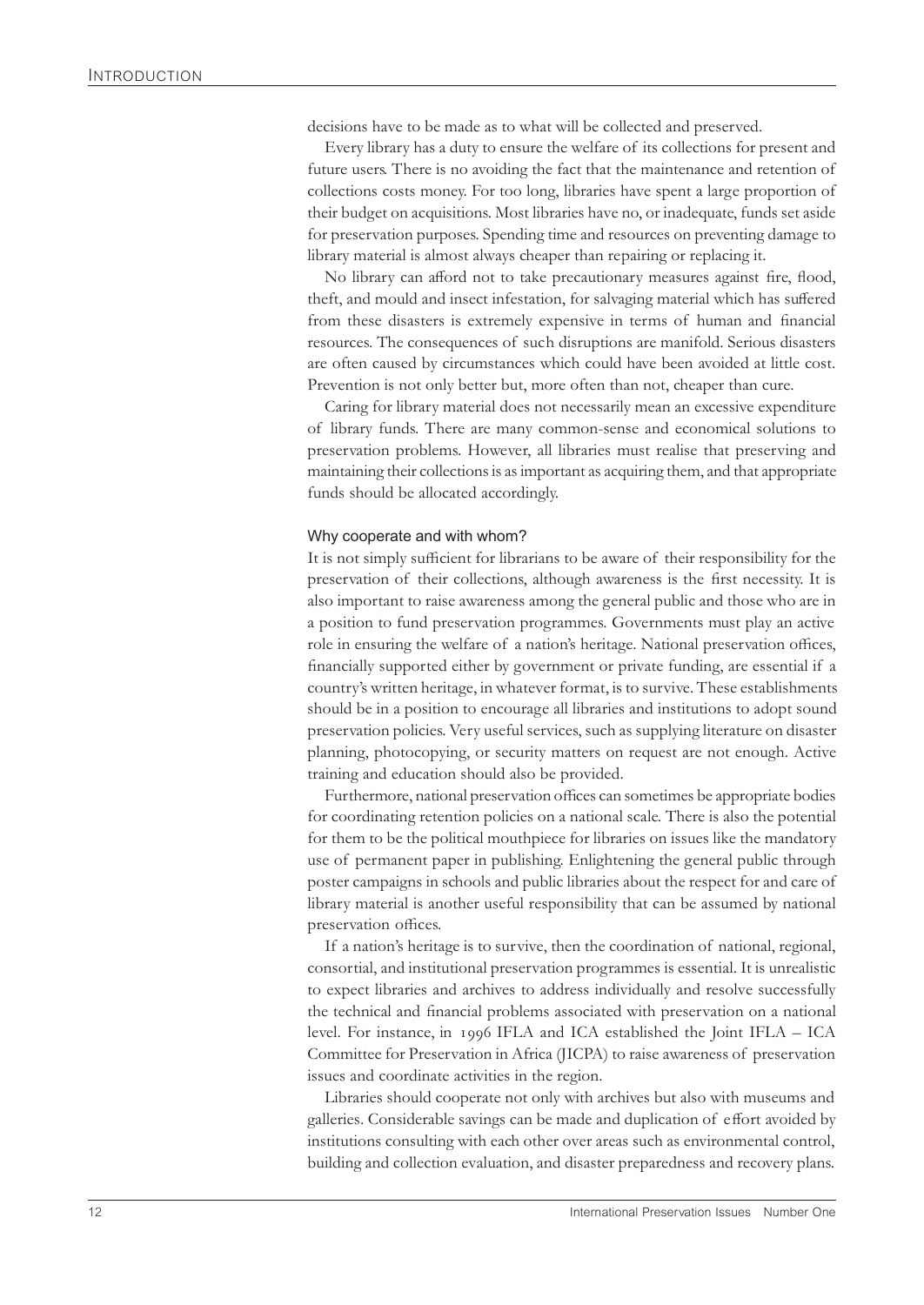## **SECURITY AND DISASTER PLANNING**

| <b>SECURITY</b>                               | 14 |
|-----------------------------------------------|----|
| Securing perimeters and buildings             | 14 |
| Preventing criminal and anti-social behaviour | 14 |
| Security in reading areas                     | 14 |
| Security of library material                  | 15 |
| <b>Emergency information booklet</b>          | 15 |
| <b>DISASTER PLANNING</b>                      | 15 |
| <b>Risk assessment</b>                        | 16 |
| Identifying external environmental threats    | 16 |
| Identifying internal environmental threats    | 16 |
| Assessing current preventive measures         | 17 |
| Prevention                                    |    |
| Fire alarm systems                            | 17 |
| Manual extinguishing systems                  | 17 |
| Automatic extinguishing systems               | 18 |
| Routine maintenance                           | 18 |
| <b>Preparedness</b>                           | 18 |
| Response                                      | 19 |
| Drying wet material                           | 20 |
| Air drying                                    | 20 |
| Recovery                                      | 20 |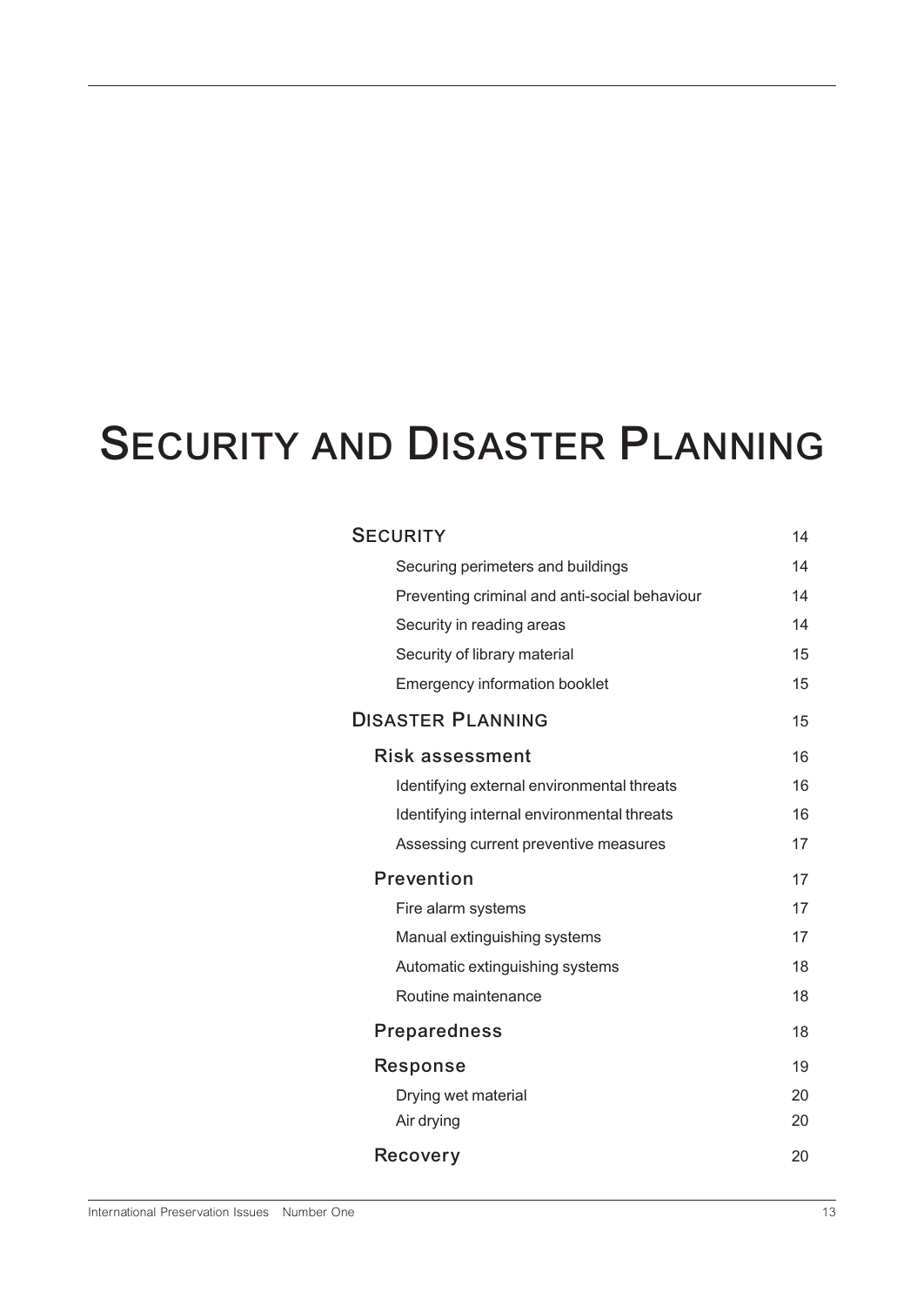## **SECURITY**

It is the responsibility of the library manager to intitiate, coordinate, and implement the development of a security policy within the library. When drafting such a policy other libraries, police, and staff should be consulted.

Securing perimeters and buildings

- Library perimeters and grounds should be kept tidy.
- Building exteriors should be assessed for ease of access by criminals. An alarm and closed-circuit television system should be seriously considered. All areas should be well-lit.
- Close attention should be paid to doors and windows in respect of locks, security glass, or film.
- The interior of the building should be kept tidy. It will present an image of care and supervision which will deter the potential criminal.
- w All entry/exit points and routes should be kept separate if possible and staffed at all times.
- Any staff areas should be locked when not in use.
- w Expensive equipment should be chained or bolted down and marked with security markings.
- All contractors should sign in and out of the library and wear passes at all times.
- The need for an alert attitude should be instilled in staff.
- All storage areas should be kept secure and clear policy guidelines provided on who has access to what areas.
- Specific measures, like the use of vaults, should be taken for the security of rare/valuable material.

#### Preventing criminal and anti-social behaviour

Criminal and anti-social behaviour ranges from the rowdy visitor to the determined thief. Staff, books, equipment, and personal property are all at risk. Starting-points in deterring criminal and anti-social behaviour include:

- having a calm and ordered library
- creating an environment which the genuine reader regards as helpful and efficient, but in which the villain feels anxious and wary
- having prominent notices which clearly define what is unacceptable behaviour
- training staff in how to deal with an awkward or aggressive user or a suspected book thief.

#### Security in reading areas

Points to consider:

- how are loose items issued and how are they checked on return?
- how well are reading areas invigilated?
- are security devices in place?
- are bags allowed in these areas and are they checked on exit?

**As part of the building survey, all areas of security should be noted and shortcomings addressed as soon as possible.**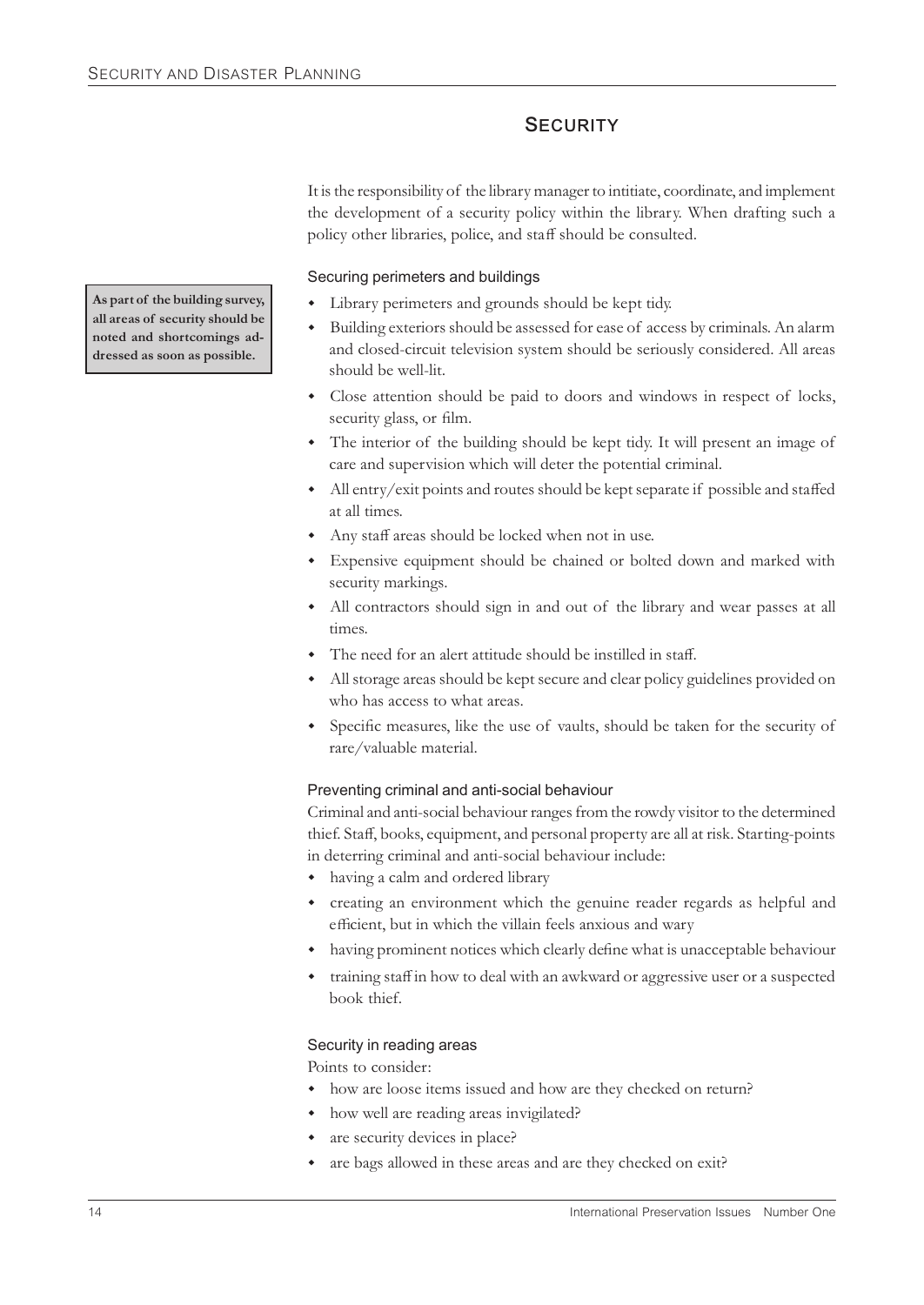#### Security of library material

All library material should be stamped in a way that clearly identifies it as belonging to a particular institution. Library stamps should be fast-drying, non-fading, stable, and indelible. Security tagging systems, if present, should be regularly inspected.

#### Emergency information booklet

It is useful for all staff to have easy access to an emergency information booklet which lists only the immediate steps to be taken, key personnel, and how they can be contacted in the event of:

- accidents to staff and visitors
- vandalism, theft, and assault
- w incidents like power failures, lift failures, loss of security keys
- emergencies which threaten the welfare of people, the collections, and the fabric of the buildings – e.g. bomb threats
- w hurricane, earthquake, and flood warnings.

## **DISASTER PLANNING**

It is vital for any library, no matter what its size, to take every precaution possible to prevent the occurrence of an avoidable disaster. Of equal importance is having measures in place to cope with the consequences of disasters, whether they be natural or man-made.

| Natural            | Man-made                                  |
|--------------------|-------------------------------------------|
| Hurricanes         | Acts of war and terrorism                 |
| Floods             | Fires                                     |
| Earthquakes        | Water (broken pipes, leaking roofs, etc.) |
| Volcanic eruptions | Explosions                                |
| Sandstorms         |                                           |

Numerous resources have been published to aid institutions in implementing disaster avoidance measures and formulating a disaster response and salvage plan. Only the key points are listed here. It should be mandatory for every library to have a written plan in which all these elements are fully developed.

A 'phased' approach can be used in disaster preparedness (as it can in preservation activities in general). That is, it is acceptable, as a first phase, to begin with a few sections (even in outline form), particularly if the institution focuses first on those issues that are of greatest concern. In a subsequent phase, the planners can gradually add more detail and other sections as they become better educated, have time to pursue the plan, and are able to develop consensus on how the institution should organize its preparedness activities.

Disaster planning usually involves five phases:

| • Risk assessment    | ascertaining the dangers to the building and its col-<br>lections |
|----------------------|-------------------------------------------------------------------|
| $\bullet$ Prevention | implementing measures which will remove or reduce<br>any danger   |

**Make sure the plan is written clearly and understood by everyone likely to be involved. Update it regularly and store copies on- and off-site.**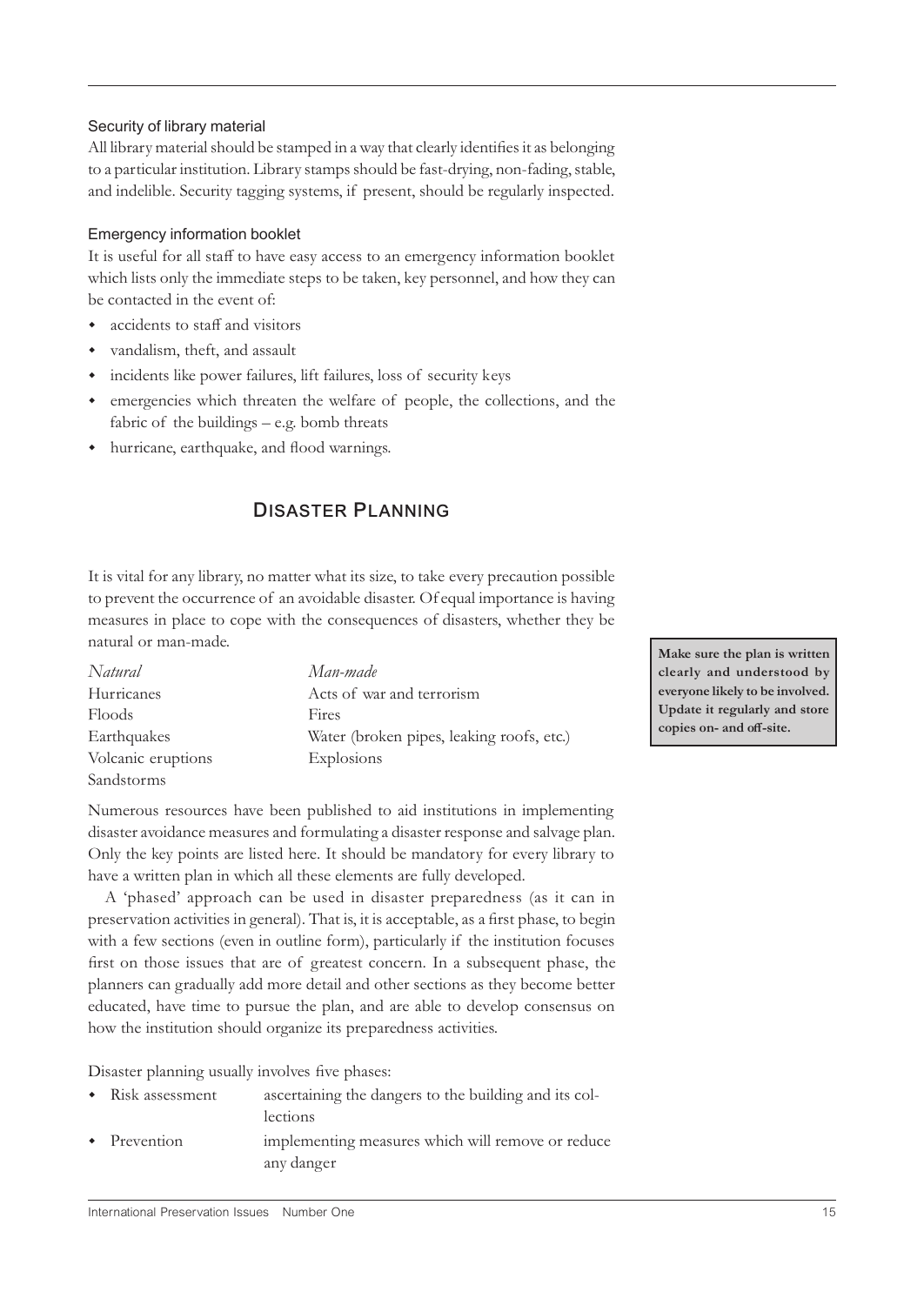Preparedness developing a written preparedness, response, and

recovery plan

- - Response procedures to follow when disaster strikes
	- Recovery restoring the disaster site and damaged material to a stable and usable condition.

## **Risk assessment**

Try to identify any external and internal threats that might cause problems for the collections and assess any shortcomings of disaster prevention measures which are already in place. Consulting with fire departments will help to find any potential hazards which are not immediately obvious.

#### Identifying external environmental threats

- w Describe the district where the collections are housed (residential, industrial, shopping centre, rural, recreational).
- Are there any major industrial or natural hazards very close to where the collections are housed (airport, railroad/motorway, natural waterways such as the ocean, lakes, rivers, natural vegetation or bushland, other buildings)?
- w What are the immediate surroundings or perimeters to the building (fences and gates, natural barriers such as rivers, lakes, ocean front, dark corners, overhangs, areas providing cover)?
- Are the surroundings secure (regular patrols, effective lighting, gates secured and access controlled, separate access for staff and visitors/users)?
- w Is pollution (dust, gaseous pollutants) from factories, traffic, or the environment a problem?
- w How safe is the building from fire and flood are there hazards in the vicinity, either natural as in woodland and river or man-made, as in petrochemical plants?
- w Have any major incidents or disasters occurred in the past five years (bomb threats and bombing, civil disturbances, riots, wars, natural disasters – flood, earthquake, fire, dust storm, vandalism)?

#### Identifying internal environmental threats

- w What materials are used in the structure of the building?
- Is the external and internal fabric of the building fire-resistant?
- w Are there fire-resistant walls separating parts of the building and are there fireresistant doors?
- w Are collections stored at a safe distance from plumbing, electrical and mechanical installations – water pipes, radiators, air conditioning, kitchens, laboratories?
- w Is the area where collections are stored susceptible to leaks or flooding?
- Is smoking allowed in any areas?
- Are large amounts of flammable material (like chemicals in laboratories) other than books stored on site?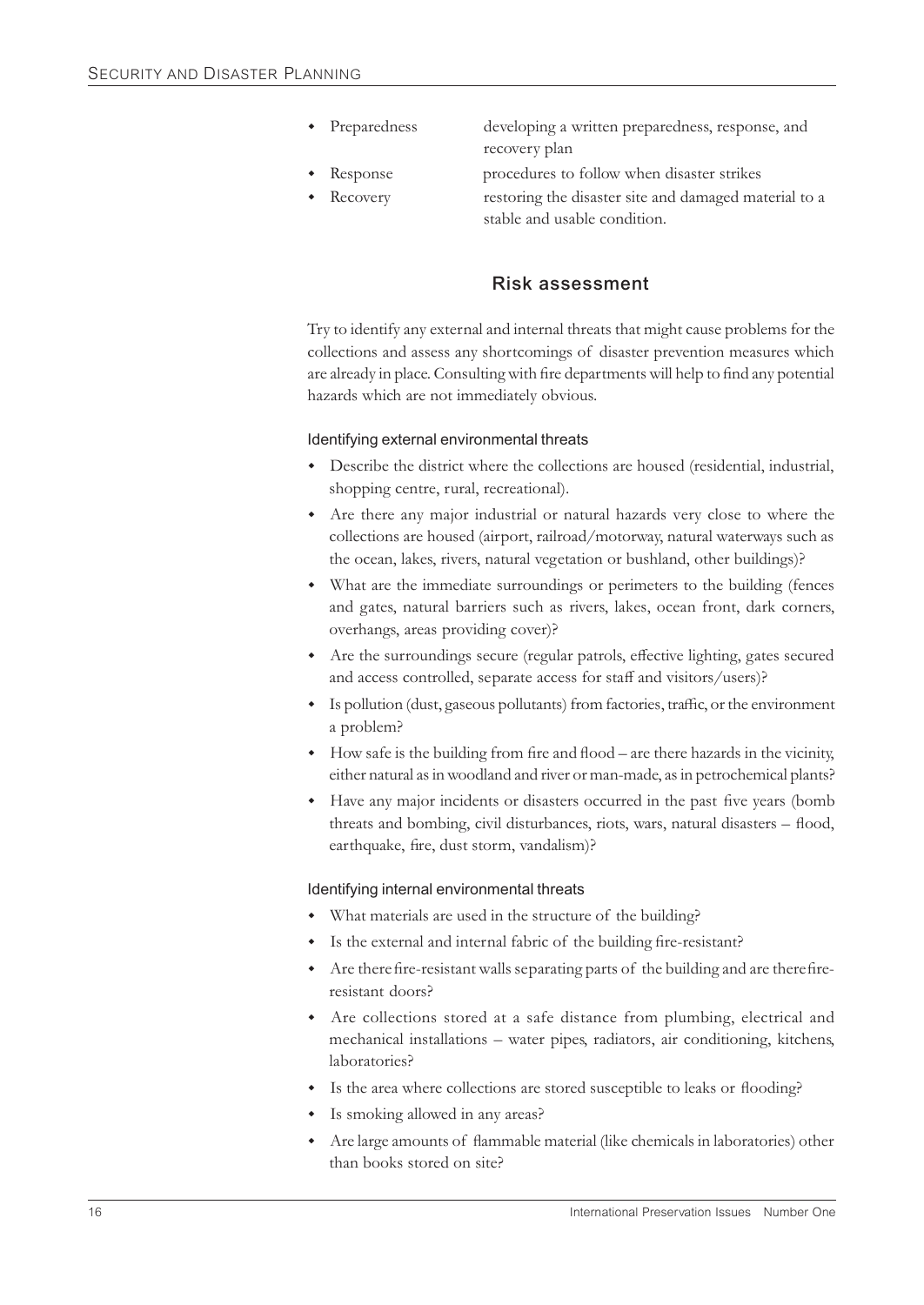#### Assessing current preventive measures

- Has the building a smoke, fire or water detection system?
- w Is there an automatic fire extinguishing system in the area?
- w What sort ofmanual fire fighting systems are in the area (extinguishers water, foam, CO<sub>2</sub>, fire hoses etc.)?
- w Are the fire detection and/or extinguishing systems inspected regularly?
- Does the building have lightning conductors?
- Are special precautions taken when potentially dangerous activities are undertaken, such as rewiring and refurbishing of the internal and external fabric of the building?
- Is the building security system (if there is one) connected to fire/police departments?
- Does a written disaster preparedness and response plan exist for the library? Elements it should contain: description of emergency procedures; disaster response outline; emergency supplies list; recovery priorities; conservation experts; supplies stored off-site; list of staff volunteers; other.
- w Are staff trained in emergency response procedures (delegated officer-in-charge, regular training, emergency evacuations)?
- Is computer data backed up daily?
- w Are manually accessed catalogues, registration and accession records duplicated and stored off-site?
- w Are electronic catalogues and records duplicated and stored off-site?

## **Prevention**

Once the risks have been assessed, take all the necessary precautions to make the library buildings and their holdings secure. Consult with the emergency services (fire, police, and hospital).

#### Fire alarm systems

All parts of the building should be provided with a fire and smoke detection system, which simultaneously alerts occupants and the local fire brigade. Smoke detection equipment can provide early warning of a developing fire, thereby giving an opportunity of manual suppression prior to the activation of a sprinkler system.

Manually operated fire-alarm call points, which can be used by occupants to indicate the presence of fire or smoke, should also be present throughout the building.

#### Manual extinguishing systems

If an automatic fire extinguishing system is not present, the following should be installed:

- Hose reels or racks so as to ensure that all parts of the building are within 6 m of the nozzle of a fully extended hose.
- Hydrant systems or rising mains on all buildings more than 30 m in height or where a single floor exceeds 1000 m<sup>2</sup>.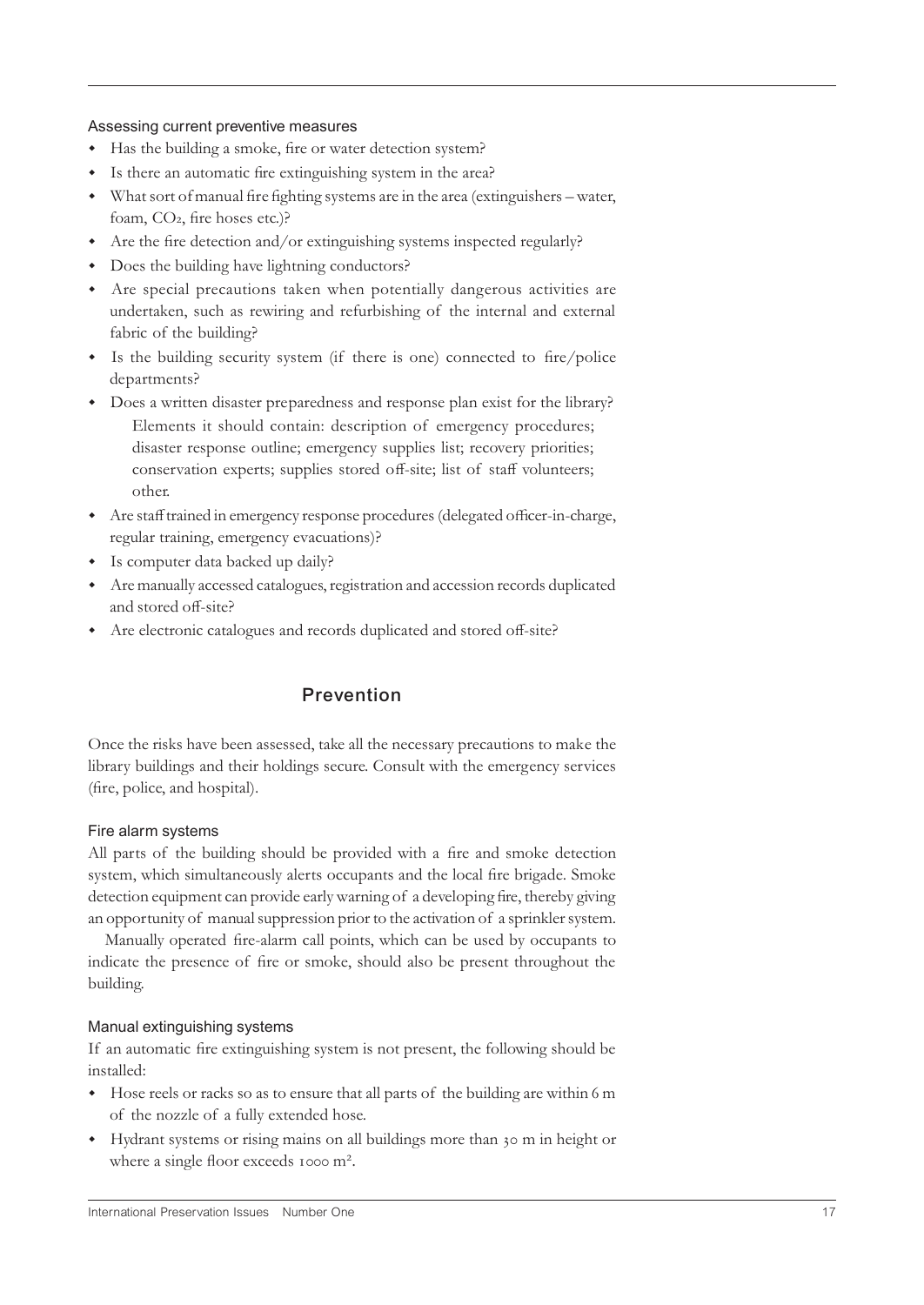- w The hydrant or rising mains should be located so as to permit the fire brigade to pressurise the pipework from outside the building.
- w Portable fire extinguishers should always be available, even if an automatic fire suppression system has been installed. There should be a suitable number of hand-held extinguishers (CO2, water, or foam according to the likely cause of fire, i.e., electrical or chemical) strategically placed.

### Automatic extinguishing systems

Consideration should be given to the benefits offered by an automatic fire extinguishing system.

- $\triangleleft$  A CO<sub>2</sub> gas system is only suitable for smaller compartments, i.e., spaces which can be made airtight and which are not normally occupied by people.
- Halon gas systems are no longer produced as they are environmentally damaging, particularly toward the earth's protective ozone layer.
- Wet-pipe sprinkler systems are a reliable and safe extinguishing method and are relatively easy to maintain. Contrary to popular belief, the activation of one sprinkler does not cause all sprinklers to operate; and so danger of accidental discharge should not be over-estimated. The average sprinkler discharges 15zo gallons per minute (90 litres per minute) while typical fire hoses release  $120-250$  gallons per minute ( $540-1125$  litres per minute). It is important to remember that the environmental and human safety aspects of water are known, unlike the possible impact from various chemical agents. Furthermore, the recovery techniques for water-damaged material are also known.
- w Dry-pipe sprinkler systems are essentially the same as wet-pipe systems except that the pipes in the protected area contain pressurized air. When the sprinkler is activated a valve opens allowing water to flow into the pipes. This lessens any threat of water leaking into collection areas.
- Micromist systems are being developed which discharge limited quantities of water at very high pressures, resulting in exceptionally efficient cooling and rapid fire control with significantly little water. Tests have proved that water saturation, often associated with standard firefighting procedures, is avoided. Other anticipated benefits include: lower installation costs, minimal aesthetic impact, and known environmental safety.

#### Routine maintenance

Fire alarms and suppression systems, the building fabric, plumbing, electric, and gas supplies and fittings, etc., should be maintained and routinely tested. All reports should be kept and any maintenance work documented.

## **Preparedness**

The following should be prepared, reviewed, and updated regularly:

Building floor plans which indicate storage areas, windows, entrances, and exits; fire extinguishers; fire alarms; sprinklers; smoke/fire detectors; water, gas, and heating pipes; elevator controls; electrical and water supply and cutoff points.

**If water-based fire protection systems, such as sprinklers, are to be installed, provision should be made for rapid drainage.**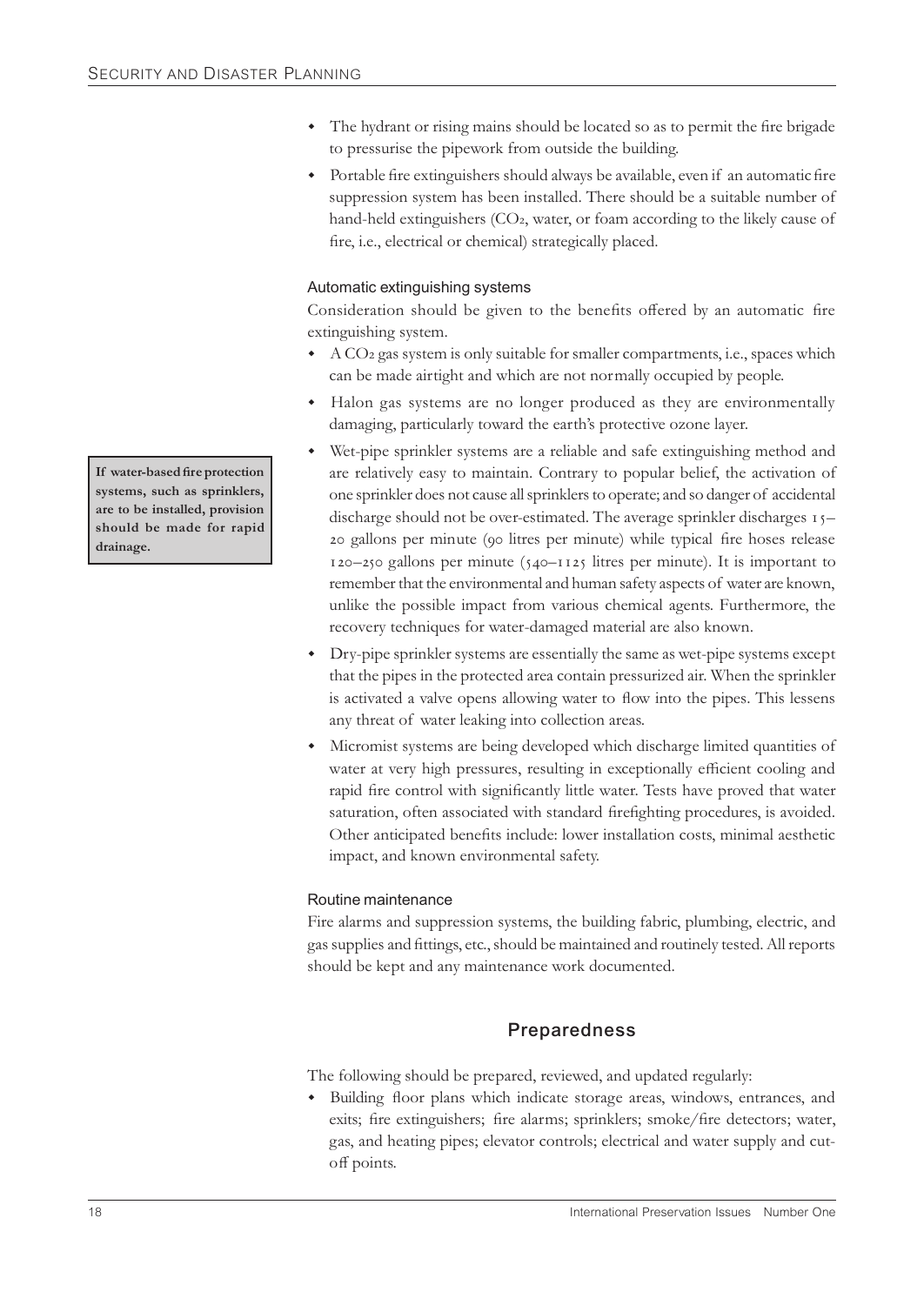- w Priority rescue lists made by departments, stating which items are to be salvaged from individual rooms. The fire services may allow entry into a building for salvage purposes for a limited time, and it is essential to know what items are to be saved and where they are located.
- Selecting and training an emergency response team comprising voluntary members of staff who live near the library. The team should be rehearsed in removing material and confident in making decisions about salvage techniques. It is essential for them to have participated in disaster workshops, where a disaster site is simulated and techniques can be practised.
- w Detailed, step-by-step instructions on all phases of salvage operation, covering a range of incidents that are possible (e.g., roof/plumbing leaks, flooding, and fire) and the various media included in the collections, such as books and journals, manuscripts/records, coated vs. uncoated stock, sound recordings, photographic media, computer/electronic media, etc.
- w Instructions for long-term rehabilitation: procedures for activities including identification and labelling, smoke/soot removal, cleaning, sorting and rehousing, repair and rebinding, etc.
- w A list of external contacts and names, addresses, and home and work telephone numbers of personnel with emergency responsibilities.
- Areas which could be used for recording and packing material.
- w Locations for temporarily rehousing staff and material.
- Contracts with local freezer services.
- Contracts with vacuum-drying services.
- Arrangements with transportation services.
- w Supplies for transporting, cleaning, and sorting material.
- w Record-keeping forms: multiple copies of all forms that may be needed in the salvage operation, including inventory forms, packing lists, requisitions, and purchase orders, etc.
- w Accounting information: description of institutional funds available in a recovery effort and procedures/authorization for access to them.
- w Insurance information: explanations of coverage, claim procedures, recordkeeping requirements, restrictions on staff/volunteers entering a disaster area, and information on state/federal disaster relief procedures.

## **Response**

- w Follow established emergency procedures for raising the alarm, evacuating personnel, and making the disaster site safe.
- Contact the leader of the disaster response team to brief and direct the emergency response team.
- w When permission is given to re-enter the site, make a preliminary assessment of the extent of the damage, the equipment, supplies, and services required.
- Correct the environment, if necessary, to prevent mould growth.
- Photograph damaged material for insurance claim purposes.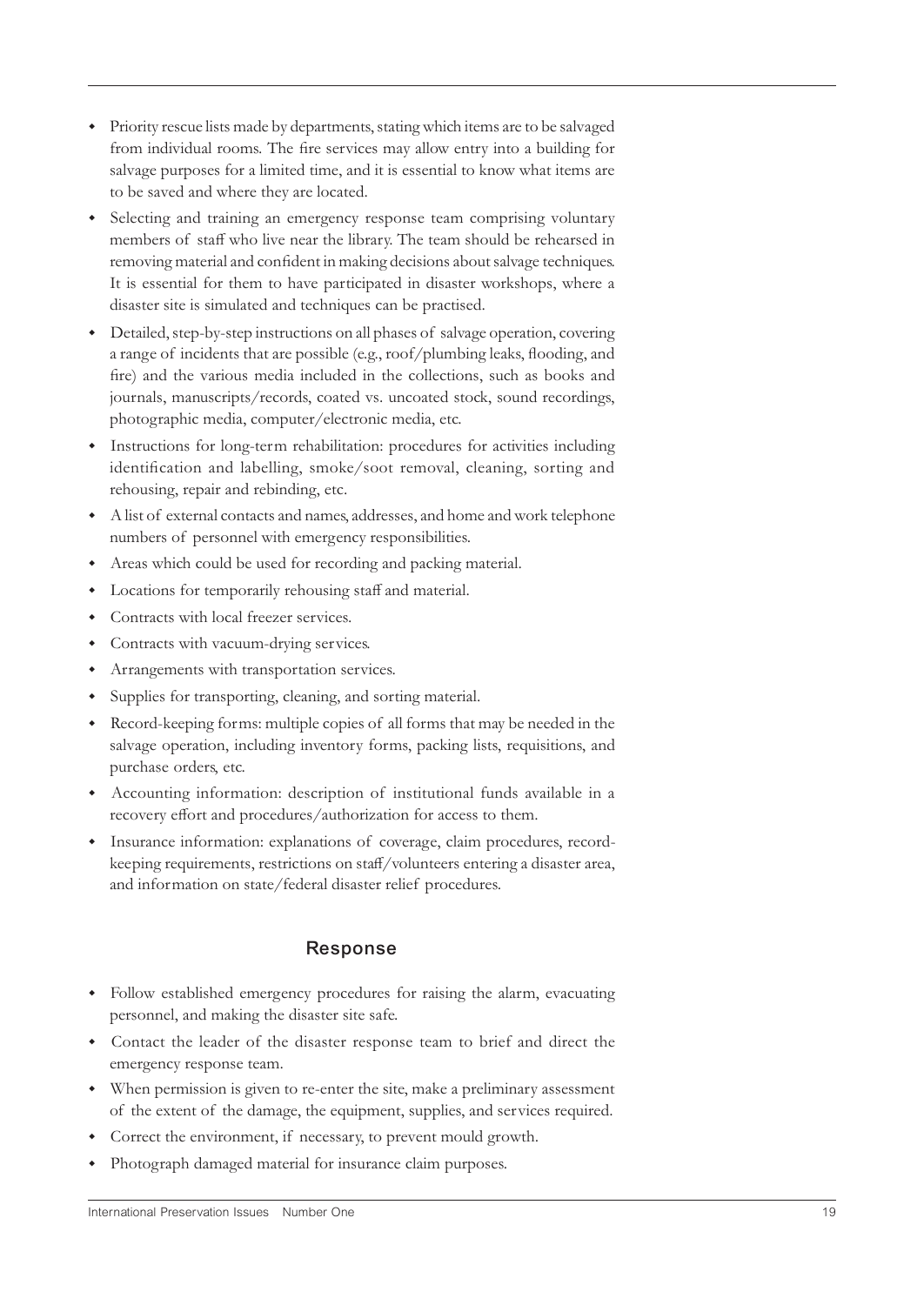- w Set up an area for recording and packing material which requires freezing, and an area for air-drying slightly wet material and other minor treatments.
- Transport water-damaged items to the nearest available freezing facility.

#### Drying wet material

As part of the preparation for a disaster plan it is essential to be familiar with the various procedures for drying different types of library material. The following drying methods all have advantages and disadvantages:

- $\bullet$  Air-drying
- Dehumidification
- Freeze-drying
- Vacuum thermal-drying
- Vacuum freeze-drying

If time must be taken to make critical decisions, books and records should be frozen to reduce physical distortion and biological contamination.

#### Air-drying

Air-drying is the simplest technique for drying damp – not totally wet – material. A damp book can be stood on its end and its pages fanned out or interleaved with blotting paper. Although this is an effective technique which does not require expensive equipment or materials (fans and interleaving paper), it is labourintensive, time-consuming, and generally results in some dimensional distortion.

#### **Recovery**

- w Determine priorites for conservation work. Consult with conservators as to the most appropriate methods for cleaning and repairing material. Obtain cost estimates.
- Develop a phased conservation programme when large quantities of material are involved.
- w Select items to be discarded, replaced, or rebound from those justifying special conservation treatment.
- Clean and rehabilitate the disaster site.
- Replace treated material in the refurbished site.
- w Analyse the disaster and improve the plan in light of the experience.

It is worth liaising with local and district authorities/councils about the availability of temporary storage facilities and other services they may be able to provide. Cooperating with other libraries, museums, and galleries in the area can save time, money, and resources.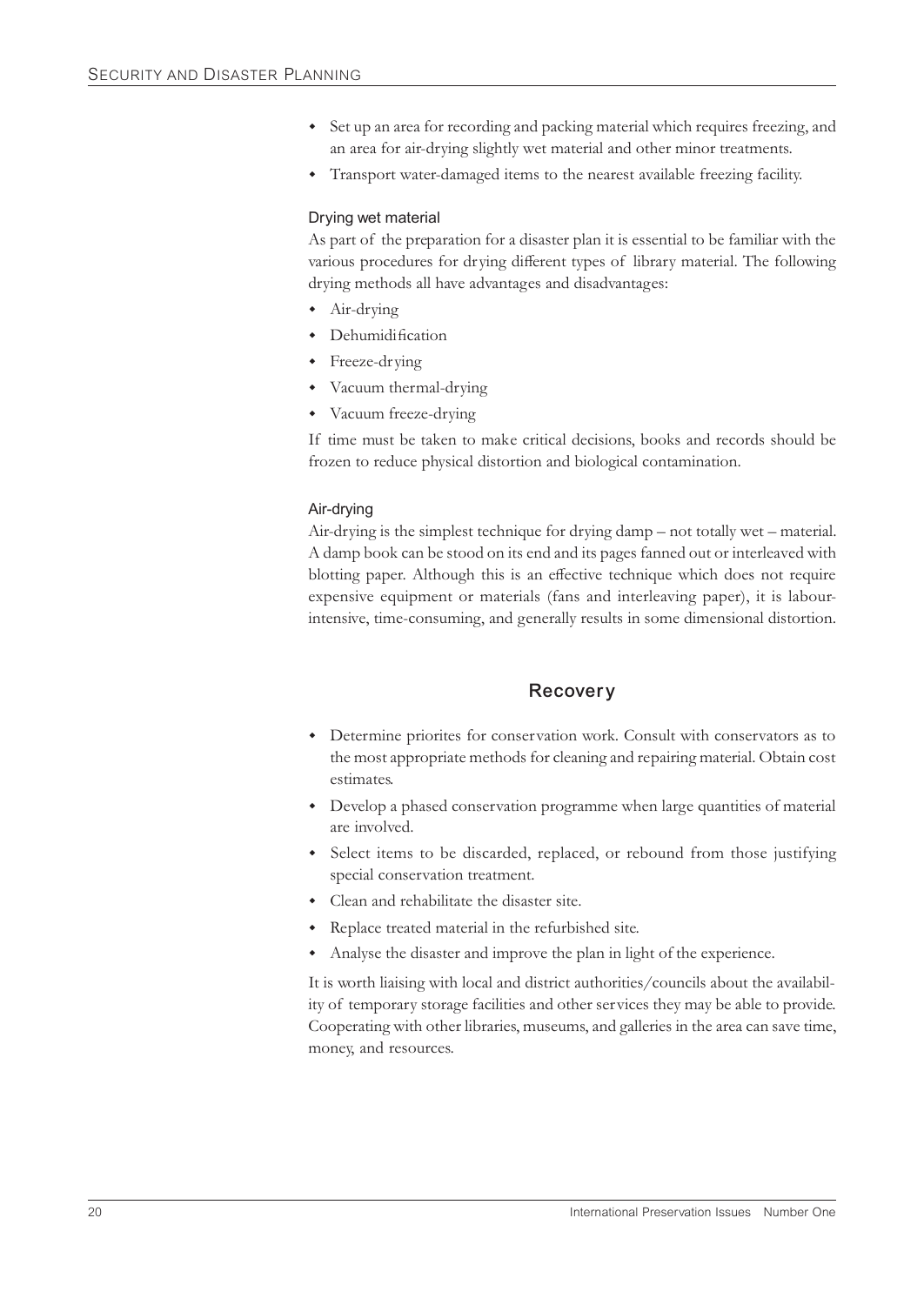## **ENVIRONMENT**

| Relative humidity (RH)                                             | 22 |
|--------------------------------------------------------------------|----|
| Temperature and relative humidity                                  |    |
| The effects of temperature                                         | 24 |
| The effects of relative humidity                                   | 24 |
| The effects of fluctuating temperature and relative humidity       | 24 |
| Measuring and recording temperature and relative humidity          | 24 |
| Recommended levels of temperatures and relative humidity 25        |    |
| The influence of local climatic conditions on relative humidity 25 |    |
| Atmospheric and particulate pollution                              | 26 |
| Gaseous pollutants                                                 | 26 |
| Particulate pollutants                                             | 26 |
| Light<br>27                                                        |    |
| Types of lighting                                                  | 27 |
| Measuring light and UV levels                                      | 27 |
| Recommended light levels                                           | 28 |
| Light levels for material on display                               | 28 |
| <b>Mould</b>                                                       |    |
| Attending to an infestation                                        | 28 |
| Cleaning infested material                                         | 29 |
| Treating an infested area                                          | 30 |
| Preventing mould outbreaks                                         | 30 |
| Insects and pests                                                  | 31 |
| Insects                                                            | 31 |
| Pests                                                              | 31 |
| Treating infested material                                         | 31 |
| Preventing insect and pest infestations                            | 32 |
| Improving the environment<br>32                                    |    |
| Practical measures to improve the environment                      | 33 |
| <b>HVAC</b> systems                                                | 34 |
| Housekeeping                                                       | 34 |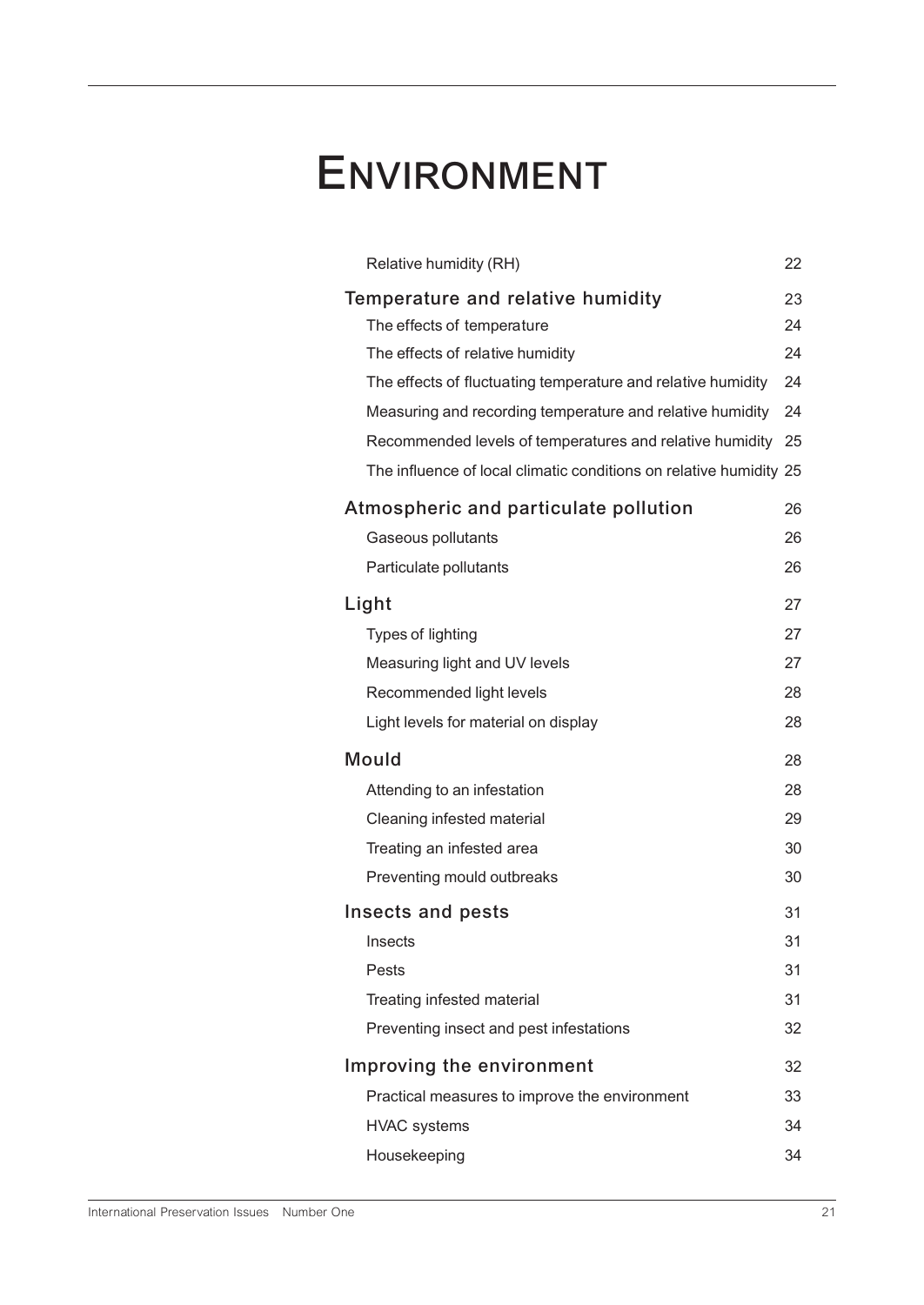The environmental factors of temperature, humidity, light, and atmospheric and particulate pollutants can all cause degradation reactions. The chemical, mechanical, and biological nature of these reactions may vary for different materials.

#### Relative humidity (RH)

Relative humidity (RH) can be expressed as the ratio (in percent) of vapour pressure in a sample of moist air to the saturation vapour pressure at the same temperature.

Relative humidity is a difficult concept to comprehend and therefore warrants explanation.

If the water vapour in one cubic metre of air, at normal atmospheric pressure, was extracted and weighed, the **absolute humidity** of the sample of air would be known and expressed as grams of water per cubic metre of air  $(g/m<sup>3</sup>)$ .

The hygrometric chart below shows the maximum amount of water vapour a cubic metre of air can hold at certain temperatures. As air temperature increases, the amount of water vapour air can hold increases as well.

At 10  $^{\circ}$ C (50  $^{\circ}$ F) air can hold no more than 9 grams of water vapour. The air is at its maximum absolute humidity and is said to be **saturated**. At 20 °C (68 °F) the saturation point is  $17 \text{ g/m}^3$ .

Therefore, if a cubic metre of air in a closed container at 20  $^{\circ}$ C (68  $^{\circ}$ F) contains 9 grams of water vapour, the absolute humidity is  $9 \frac{\text{g}}{\text{m}^3}$ . If  $\frac{1}{3}$  grams of water is added to the container, it will evaporate and increase the absolute humidity to 12  $g/m<sup>3</sup>$ . If another 8 grams of water is added, 5 grams will evaporate and 3 grams will remain as a puddle on the bottom of the container because air at  $20^{\circ}$ C (68 °F) can only hold  $17 \text{ g/m}^3$ .

The **relative humidity** of the air in the container when only grams of water vapour was present would have been:

absolute humidity of sample air  $= \frac{9}{17} = 0.53$ , or  $53\%$ <br>absolute humidity of saturated air

#### **RH is temperature-dependent. If no additional moisture is added to the air, as the temperature increases, the RH decreases**.

So, if the air in the container is warmed to 25  $^{\circ}C$  (77  $^{\circ}F$ ) – the hygrometric chart shows that at this temperature one cubic metre of air can hold 23 grams of water vapour – the RH would decrease.

$$
\frac{9}{23} = 0.39, \text{ or } 39\%
$$

Conversely, if the air in the container is cooled to  $15^{\circ}$ C, the RH will rise, even if no more water is added. At 15 °C the air can only hold 12.5  $g/m<sup>3</sup>$  of water vapour:

$$
\frac{9}{12.5} = 0.72, \text{ or } 72\%
$$

If the air were cooled to 9 °C (48 °F), it would become saturated with water vapour, and the RH would rise to 100%. If the air were cooled any further, droplets would form on the side of the container because the air must give up some of its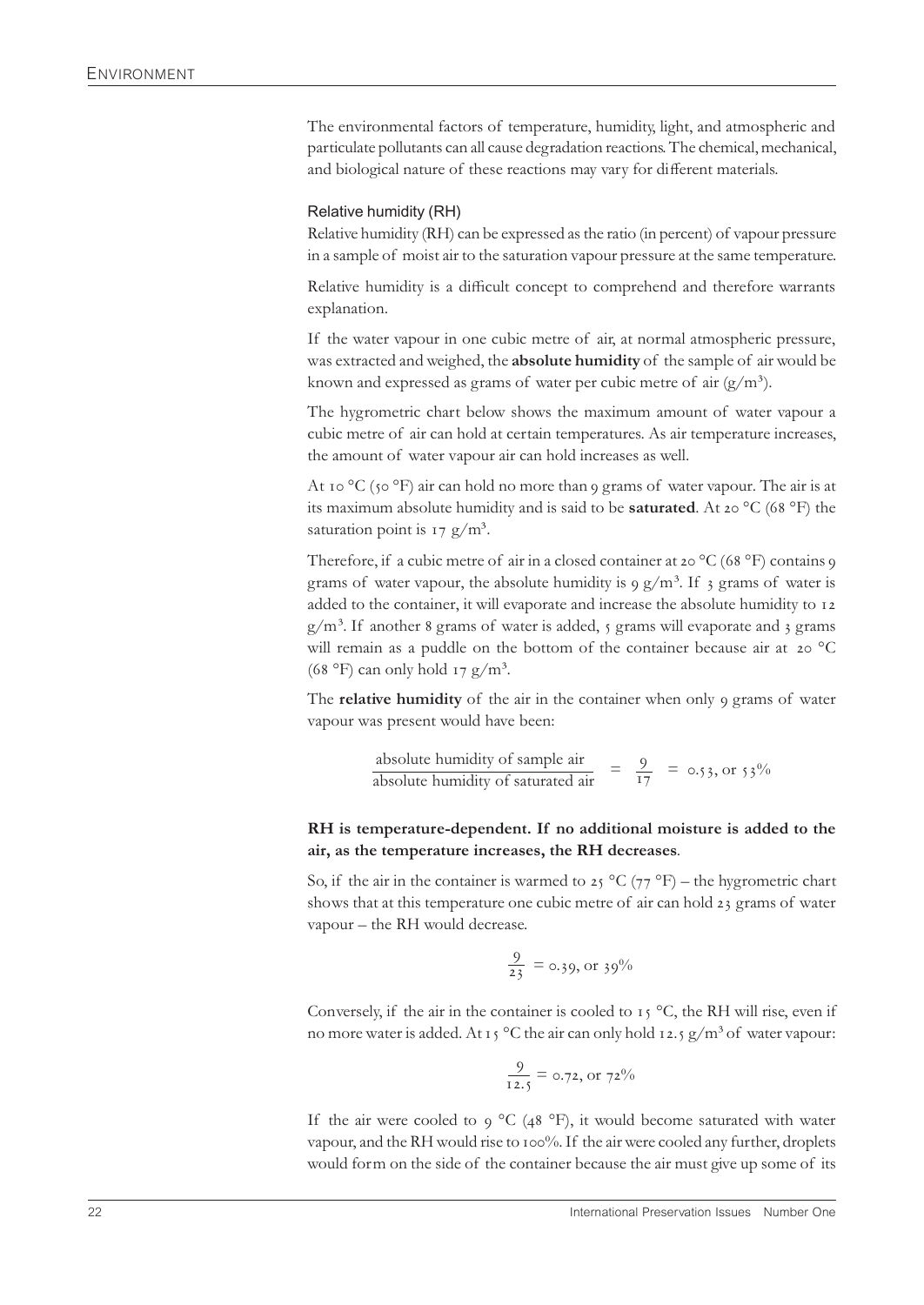moisture as condensation. The temperature at which condensation first occurs (the temperature at which the air reaches saturation) is called the **dew point**.

Indoors, in winter, the room air circulates to window panes, which are often cold enough to cool the air below its dew point. Drops of water then appear on the windows.



## **Temperature and relative humidity**

The following statements need to be kept in mind whenever temperature and relative humidity are an issue.

- w The first point that needs to be understood about temperature and relative humidity is that there is no one ideal level for all types of library material – only values and ranges that minimize specific types of change in materials and objects. A temperature or humidity that is acceptable for one object may be disastrous for another. For example, photographic film, magnetic recordings, and digital carriers require low storage temperatures and relative humidity levels if their longevity is to be ensured; whereas parchment and vellum items require an RH higher than 50% if they are to retain their flexibility.
- w There is extensive scientific evidence to suggest that paper will retain its chemical stability and physical appearance for longer at a **constant**, low storage temperature (below 10 °C /  $\circ$  °F) ) and relative humidity ( $\circ$ -40%).
- However, while the paper text-block in a leather or vellum binding may benefit from being kept at a low RH, the binding itself will inevitably suffer. Leather and vellum need an RH of at least  $50\%$  if they are to continue to operate mechanically. The argument of

chemical *versus* mechanical damage or content *versus* artefact

has to be carefully considered when deciding what temperature and relative humidity ranges will have the most benefit for particular collections.

**There is no one ideal level for all types of library material – only values and ranges that minimize specific types of change in materials and objects**.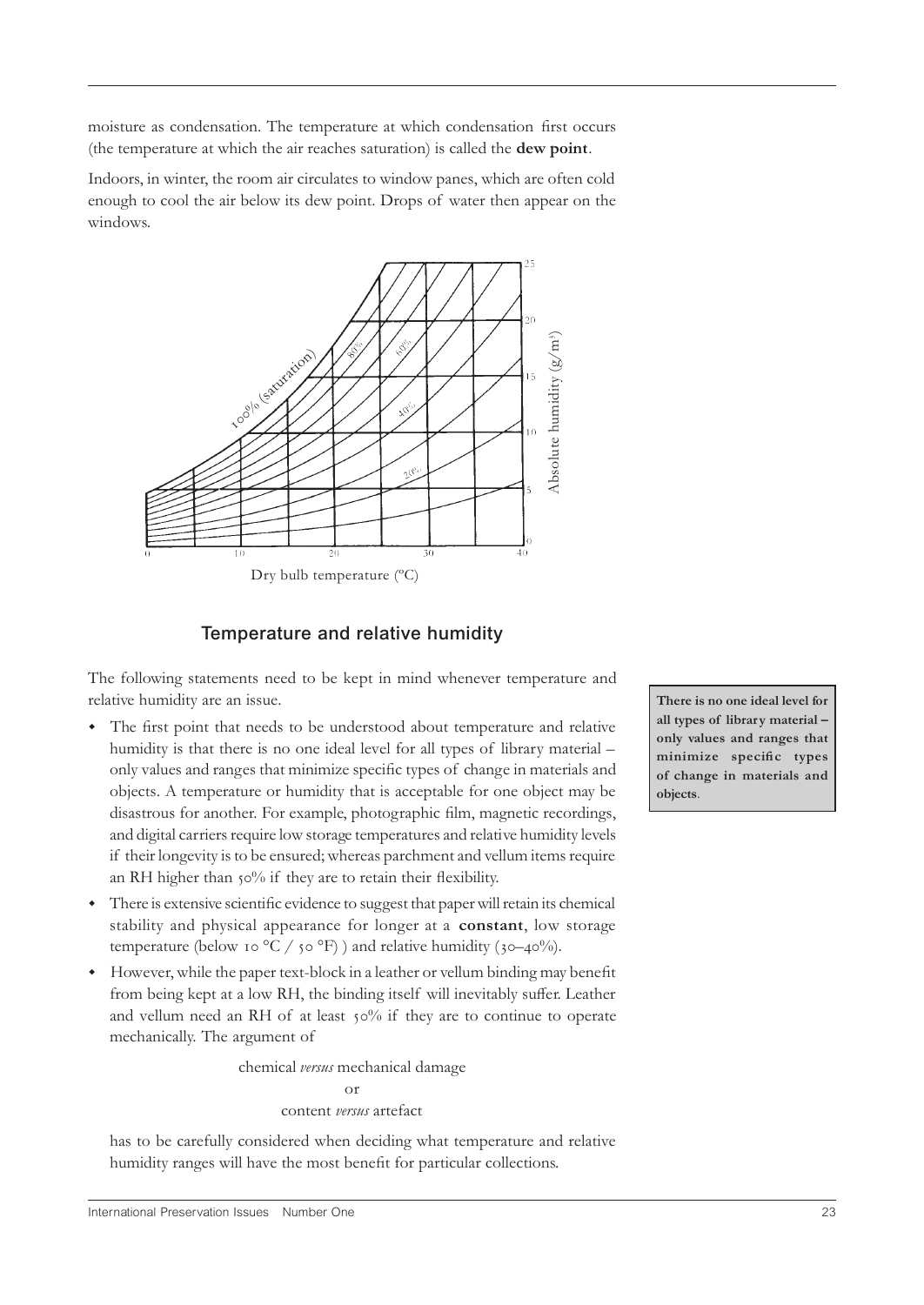**Chemical reactions increase in organic materials when humidity and temperature rise. While moisture can catalyse chemical reactions, increases in temperature will accelerate the rate of these reactions.**

#### The effects of temperature

- $\bullet$  It has been frequently stated that for every 10 °C (18 °F) rise in temperature, the rate of chemical degradation reactions in traditional library and archive material, such as paper and books, is doubled. Conversely for every 10  $^{\circ}$ C  $(18 \text{ °F})$  drop the rate is halved.
- w Heat coupled with low relative humidity will eventually lead to desiccation and embrittlement of certain materials – leather, parchment/vellum, paper, adhesives, the adhesive binders on audio and video cassettes, etc.
- Heat together with high relative humidity encourages mould growth and creates an environment conducive to pests and insects.
- Cold (less than 10  $\rm{^{\circ}C}$  /  $\rm{^{\circ}C}$ ) together with high relative humidity and poor air circulation will lead to dampness and eventually mould growth.

#### The effects of relative humidity

Organic matter is hygroscopic. It gains and loses water with increases and decreases in RH. Consequently, materials expand and contract as moisture levels rise and fall.

- An RH of  $55-65%$  minimizes mechanical damage as materials retain their flexibility.
- A sustained RH above  $65\%$  can eventually cause adhesives in both modern and traditional library material to soften and lose their adhesive strength.
- $\bullet$  Above 70% RH, biological attack is a serious probability even if temperatures are low. In areas of poor air circulation RH should not exceed 60%; and even when air circulation is good RH should not exceed  $65\%$  in order to avoid mould growth.
- A low RH (less than  $40\%$ ) minimizes chemical change but can cause materials to shrink, stiffen, crack, and become brittle.

#### The effects of fluctuating temperature and relative humidity

- As has been stated, if the water content of a room is fixed, a sudden lowering of temperature will cause a rapid rise in the relative humidity, leading to condensation and possibly resulting in mould and other problems excess moisture causes.
- w Moderate changes over a long period of time produce minimal stress in materials that are free to expand and contract.
- Fluctuations of temperature and relative humidity affect the dimensions and mechanical properties of organic materials and can lead to damage if they occur over a short period of time.
- Visible damage can take the form of flaking inks, warped covers on books, and cracked emulsion on photographs.

#### Measuring and recording temperature and relative humidity

Environmental conditions in all areas should be adequately monitored and recorded with reliable and regularly maintained thermohygrographic or electronic recording equipment. Monitoring is very important because it documents existing environmental conditions; supports requests to install environmental controls;

**Severe fluctuations or 'cycling' of temperature and relative humidity will cause more damage than constantly high readings and so must be avoided.**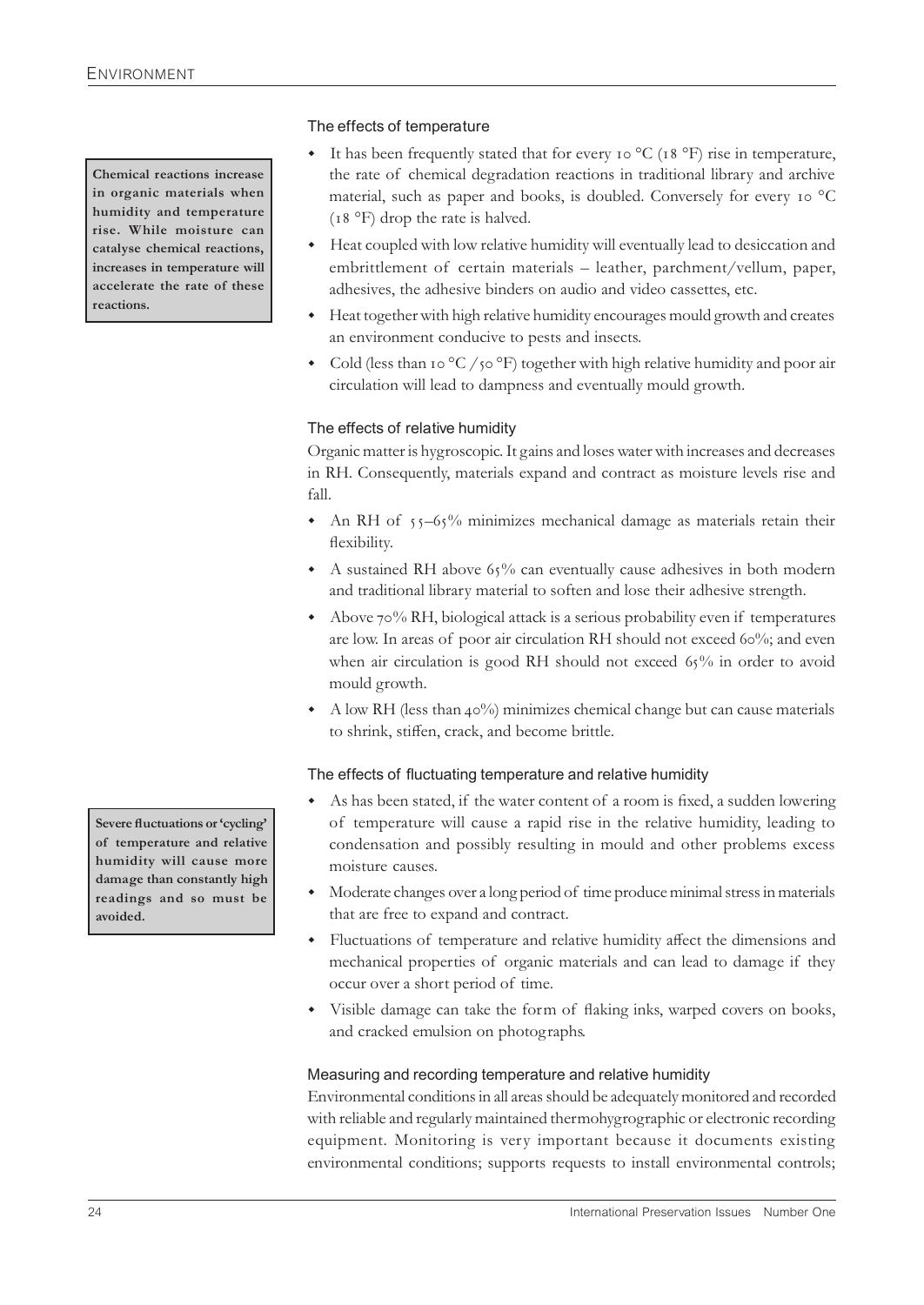and indicates whether any climate-control equipment present is operating properly and producing the desired conditions.

When monitoring equipment indicates notable changes in environmental conditions, reports should be given to authorities so that appropriate measures are taken immediately.

#### Recommended levels of temperature and relative humidity

- w In general, library material should be stored and used in stable conditions which are not too hot, not too dry, and not too damp.
- w Many attempts have been made to provide 'ideal' figures for temperature and relative humidity levels. However, it is now recognised that it is probably impractical and unrealistic to maintain a building or stack temperature at one setting throughout the year, especially in areas with extreme temperature variations, without incurring huge costs.
- If temperatures do rise above 20 °C ( $72$  °F) it is vital that relative humidity levels do not rise or fall beyond acceptable levels.
- w In institutions, temperatures are often dictated by what is deemed suitable for human comfort, around 20–22  $^{\circ}C$  (68–72  $^{\circ}F$ ) for sedentary activities. Human beings are sensitive to changes in temperature but relatively insensitive to changes in humidity, while the opposite is true for most library material.

Setting relative humidity levels is always a compromise and is largely influenced by several factors:

- the nature of the collections
- local climatic conditions
- resources available to control the environment.

Taking into account these factors the following parameters should be observed:

- w a level of moisture high enough to maintain flexibility
- w a level low enough to slow deterioration of materials and control insects and mould
- w a level that will do no structural harm to library buildings due to condensation in cold weather.

#### The influence of local climatic conditions on relative humidity

- In humid parts of the world, where relative humidity does not fall below  $65\%$ all year round and is much higher for long periods, it is unrealistic to expect a level much below 65%, unless the institution is air-conditioned day and night all the year round at great cost. In these regions good air circulation is imperative if mould is to be discouraged.
- $\bullet$  In arid areas, where RH rarely rises above 45%, maintaining a level between  $40-45\%$  is all that can really be expected, unless great expense is incurred. Once again the key is to avoid fluctuations, to cool the air, and to keep certain materials like parchment and leather in an area where RH can ideally be maintained at no lower than  $45\%$ .
- Temperate regions with warm summers and cold winters often fare far worse

**If the temperature in storage areas is considerably lower than rooms where material is used, then it is essential to allow the material to acclimatize in an intermediary space to prevent any possibility of condensation or distortion.**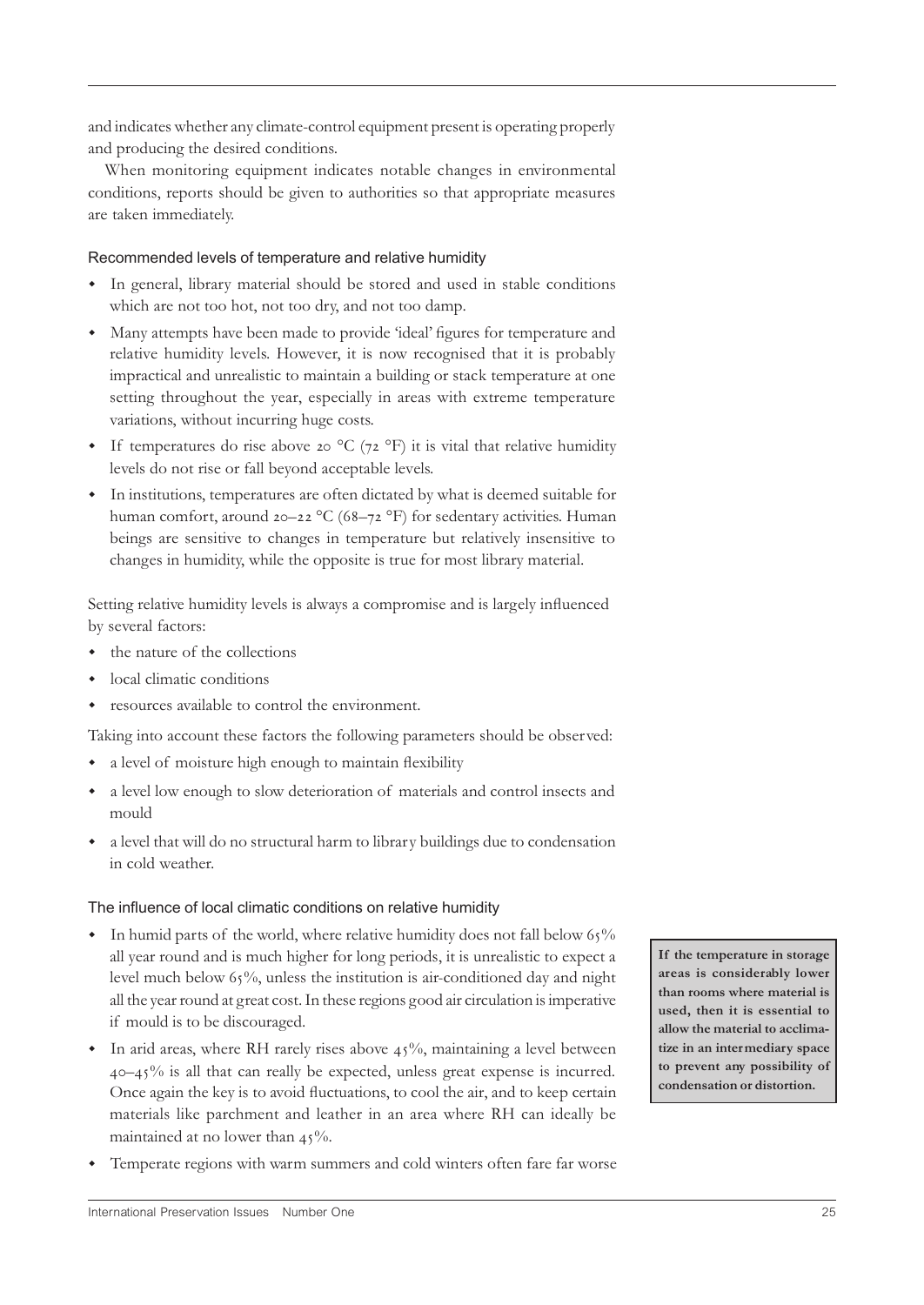than arid or humid areas. The RH in summer may be acceptable, but in winter, when central heating is used, it is often hot and dry during the day, and at night, if the heating goes off, it becomes cold and damp. Such fluctuations do far more damage than a constant high or low RH all the year round.

In northern parts of America, Canada, and northeast Europe, maintaining % RH in winter without condensation is extremely difficult. Some institutions acclimatize their collections seasonally by gradually reducing levels of RH towards winter and increasing them towards summer.

#### **Atmospheric and particulate pollution**

Air pollution is to a large extent associated with towns and industry and is another cause of damage to paper and other organic materials. Air pollutants vary greatly in nature, from gases to particulates such as dirt and dust.

#### Gaseous pollutants

Gaseous pollution is caused overwhelmingly by the burning of fuels. Pollutants such as sulphur dioxide, hydrogen sulphide, and nitrogen dioxide combine with moisture in the air to form acids that attack and damage library material. Ozone is a powerful oxidant which severely damages all organic materials. It is a product of the combination of sunlight and nitrogen dioxide from automobile exhaust; it may also be produced by electrostatic filtering systems used in some air conditioners, as well as by electrostatic photocopy machines.

Smoking, cooking, and off-gassing from unstable materials (cellulose nitrate film, paint finishes, fire-retardant coatings, and adhesives) may also produce harmful gaseous pollutants. Wood, particularly oak, birch and beech, emit acetic and other acids, and vulcanized rubber releases volatile sulphides that are especially damaging to photographs.

The composition of all equipment, materials, and finishes used for the storage, transport, and display of objects should be tested by recognised methods to ascertain whether they are likely to produce harmful emissions.

#### Particulate pollutants

Particulate pollutants, such as soot, dirt, and dust abrade, soil, and disfigure materials. Dust and dirt that have absorbed gaseous pollutants from the air become sites for harmful chemical reactions when they settle on library material. Particulate pollutants can also aid mould growth. Modern library material, such as magnetic and optical media, are very sensitive to dust and dirt.

Dust is commonly a mixture of fragments of human skin, minute particles of mineral or plant material, textile fibres, industrial smoke, grease from fingerprints, and other organic and inorganic materials. There are often salts such as sodium chloride (carried in from sea spray or on skin fragments) and sharp gritty silica crystals. In this chemical mixture are the spores of countless moulds, fungi, and micro-organisms which live on the organic material in the dust (fingerprints, for example, serve as good culture media). Much of the dirt is hygroscopic (waterattracting), and this tendency can encourage the growth of moulds, as well as increase the corrosiveness of salts, hydrolysis, and the release of acids.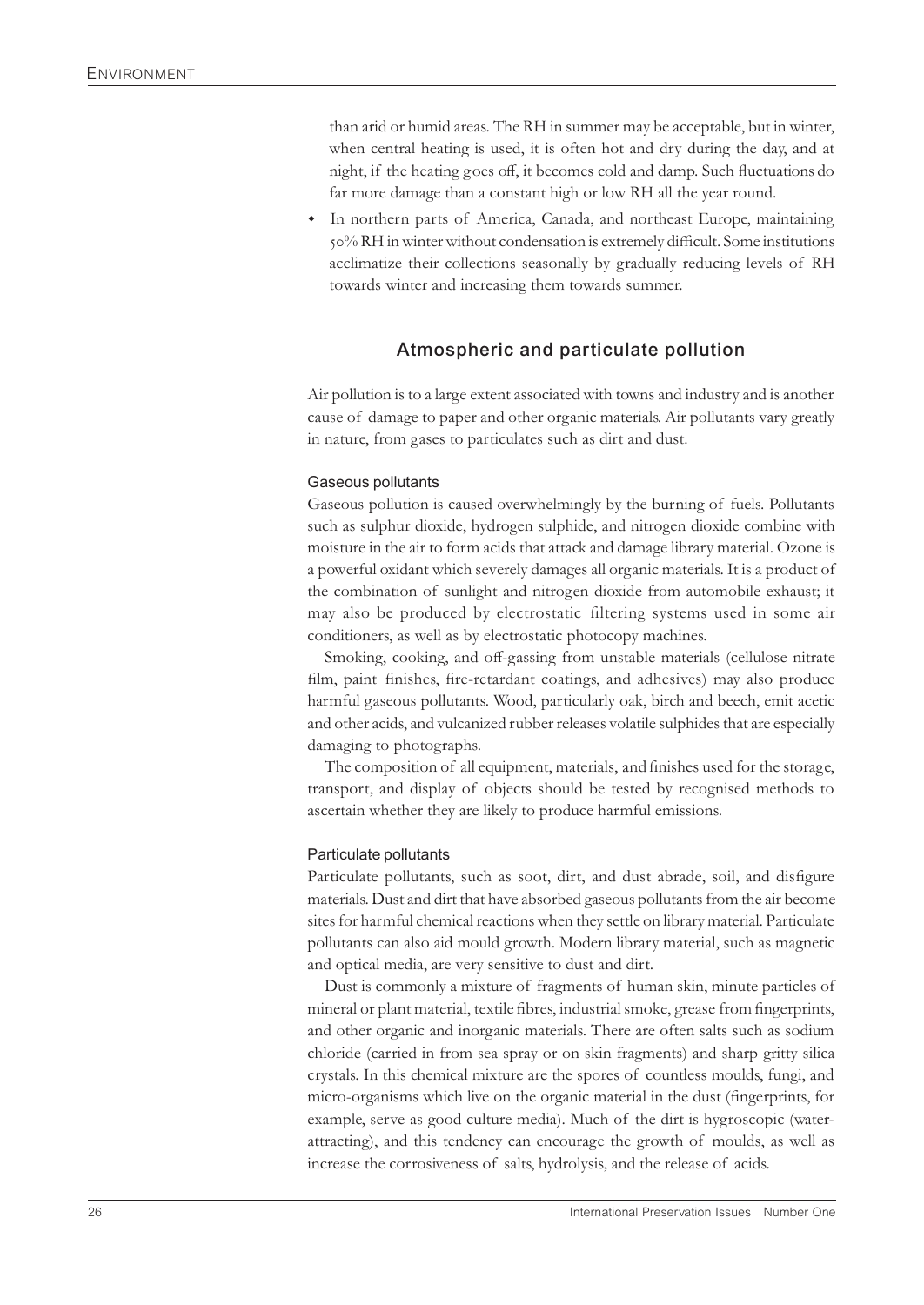## **Light**

Light is energy and energy is required for chemical reactions to take place. All wavelengths of light – visible, infrared, and ultraviolet (UV) – promote the chemical decomposition of organic materials through oxidation. Higher-energy ultraviolet is the most harmful. However, light in all its forms, especially in the presence of atmospheric pollutants, leads to a weakening and embrittlement of cellulose, adhesives, cloth, and skin materials. Light can cause some papers to bleach and others to yellow or darken; it can also cause media and dyes to fade or change colour, altering the legibility and appearance of documents, photographs, art works, and bindings. The following factors concerning light should be known by all those responsible for preserving library material:

- w Chemical reactions initiated by exposure to light continue even after the light source is removed and materials are put into dark storage.
- Light damage is irreversible.
- w The effect of light is cumulative. The same amount of damage will result from exposure to a strong light for a short time as to a weak light for a long time. roo lux (the unit of measure of illuminance) on a picture for 5 hours gives it an exposure of 500 lux-hours, equivalent to 50 lux for 10 hours.
- w Visible and infrared light sources, such as the sun and incandescent light bulbs, generate heat. An increase in temperature accelerates chemical reactions and affects relative humidity.
- w Daylight has the highest proportion of UV radiation and therefore must be filtered.

#### Types of lighting

- w **Incandescent** lamps are the most familiar type of electric light source. Light is produced by passing an electric current through a thin tungsten wire filament. Incandescent lamps usually have less harmful UV radiation output than fluorescent lighting, but they generate more heat through infrared radiation. Tungsten incandescent lights also burn less efficiently and must be replaced more often than fluorescent lights.
- **Tungsten-halogen** lamps (also known as quartz halogen or just halogen lamps) also produce light by passing an electric current through a thin tungsten wire filament but with the addition of a halogen gas in the bulb, which enables the filament to operate at higher temperatures yielding a 'whiter', more efficient light source. Halogen lamps have three to five times the life and UV output of tungsten incandescent lights.
- Fluorescent lamps are low-pressure mercury discharge lamps which produce UV radiation which in turn excites a phosphor coating that emits visible light. The use of different phosphors is responsible for the various colour characteristics these lamps exhibit. Although fluorescent lighting is high in ultraviolet content, it is usually installed in libraries because it generates less heat and is more economical to operate.

#### Measuring light and UV levels

It is necessary to measure and record light and UV levels at different times of the year, as readings will change with the seasons.

**Fluorescent light tubes should be fitted with UV filter sleeves; these sleeves are effective only for a few years and so should be checked periodically.**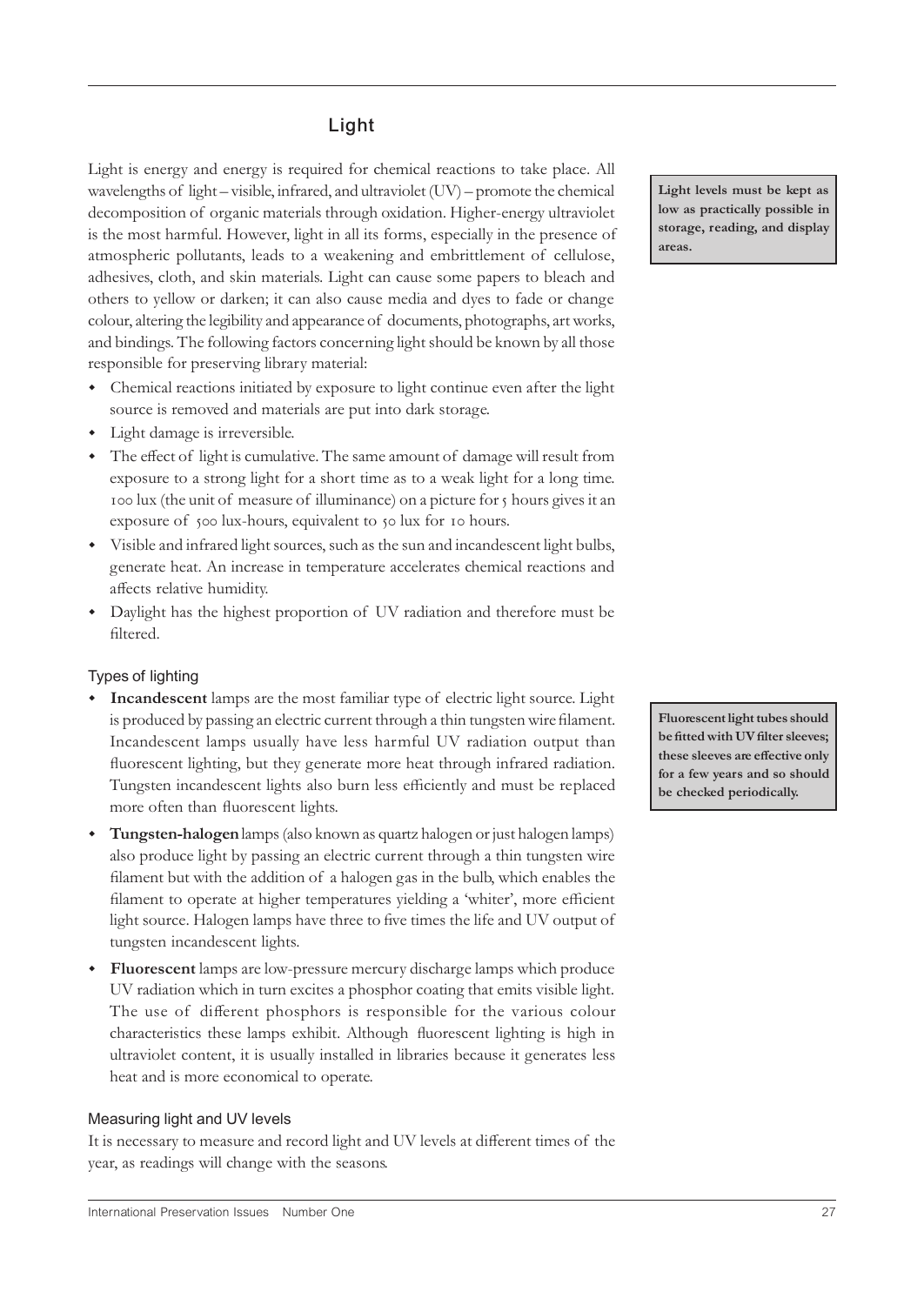A light meter or lux meter measures the intensity of visible light in lux (lumens per square metre). A camera with a built-in light meter can also be used to measure light levels indirectly.

A UV meter measures the amount of UV radiation (wavelengths less than 400 nanometers) in units of microwatts of UV radiation per lumen.

#### Recommended light levels

Lighting in museums, galleries, and exhibition rooms is usually left to specialists. This should also be the case for library reading rooms and storage areas. While – lux are acceptable levels for reading rooms, attaining such levels with a combination of natural and artificial light, which satisfy staff and researchers, is difficult.

In stack and storage areas 50-200 lux is sufficient. However, to achieve these levels it would be necessary to exclude all natural light and rely entirely on artificial lighting.

Light sources with ultraviolet radiation emissions above  $\tau_5$  microwatts per lumen require filtering.

#### Light levels for material on display

In exhibition situations, the light level falling on the surface of objects on display must be kept low. No more than 50–70 lux during an eight-hour day for a maximum of 60-90 days, is often recommended for light-sensitive materials like coloured paper, newsprint, and certain bindings (e.g. textile bindings), and media like manuscript ink and watercolours.

#### **Mould**

The spores of fungi that become mould are always present in the air and on objects and will grow wherever conditions are favourable. In general, moisture (above  $65\%$  RH), darkness, and poor air circulation are ideal conditions. Warmth is a factor, but certain moulds and bacteria will thrive in cold temperatures too (think of what can happen in a refrigerator).

Mould can weaken, stain, and disfigure paper and photographic material. It is generaly recognised that 'foxing' may be attributable to mould reacting with trace elements in paper. Cloth, leather, vellum, and certain adhesives are also affected by mould.

#### Attending to an infestation

- Mould can be checked to see whether it is active or inactive. Generally, active mould is damp, slimy, and smears if touched. Inactive mould is dry and powdery and can be brushed off with a soft brush.
- If mould is discovered in large portions of a collection, isolate the area immediately and do not attempt to clean up without first consulting a mycologist to determine if toxic moulds are present. Certain moulds commonly found in libraries can pose serious health risks, causing headaches, nausea, eye and skin irritation, and respiratory problems.

**When storage areas are not in use it should be mandatory to switch off lights.**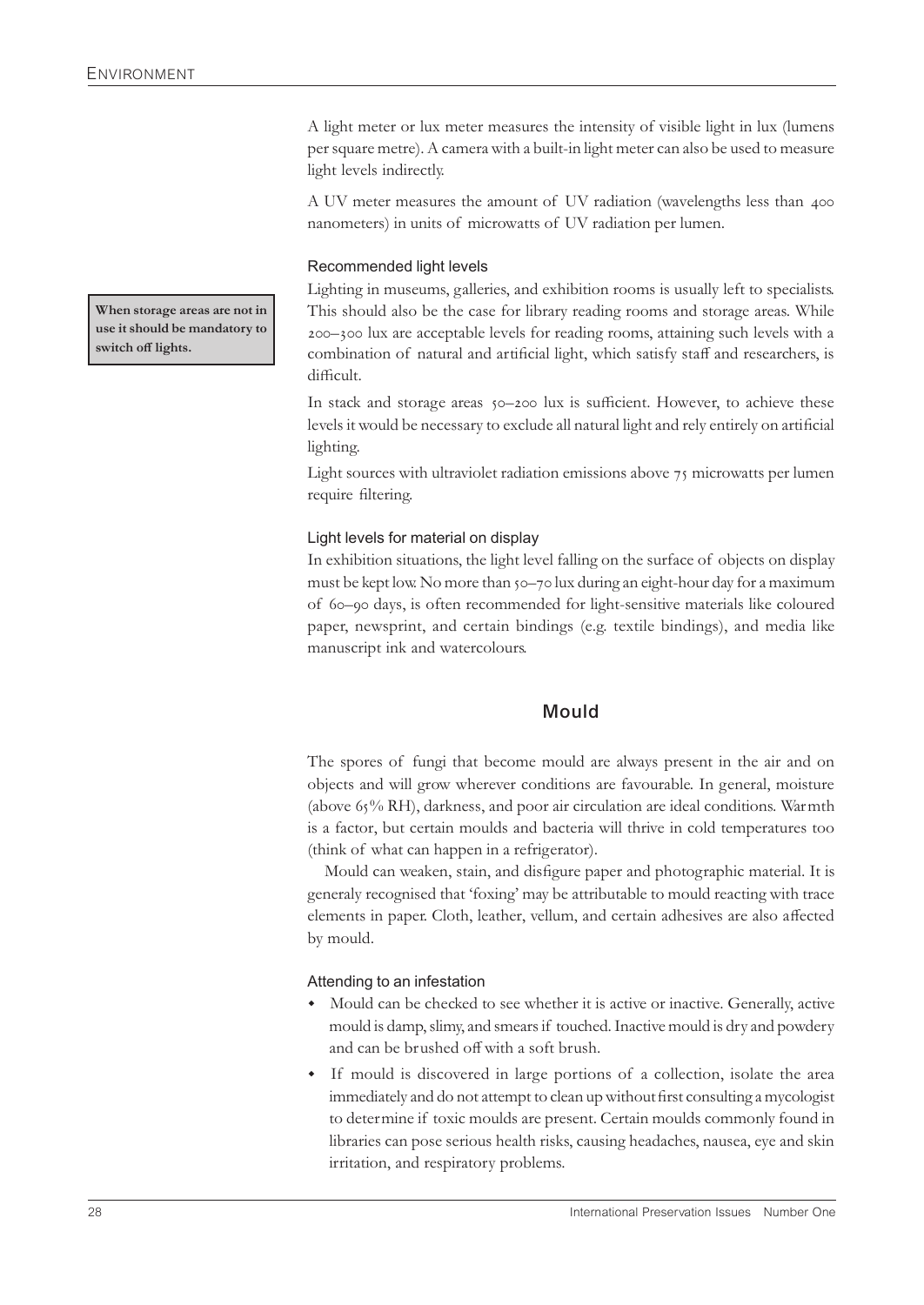- for housing material. w If only a few items are affected, place them in a dry paper-based box until
	- treatment. If possible, include a desiccant, such as conditioned silica gel packets. This enclosure will prevent spores from circulating, but will not encourage the growth potentially created by the tightly sealed microclimate of a plastic bag.

w A conservator may have to be employed or at least consulted on the treatment of infested items and on the return of the affected area to a suitable condition

- w Alternatively, move the affected material to a clean area with relative humidity below  $45\%$ , separate from the rest of the collection, and allow them to dry.
- w If immediate drying is not possible, or if many objects are wet, freeze them; later they can be thawed, dried, and cleaned in small batches. Material may also be freeze-dried and then cleaned.
- w When dry, the items should be cleaned and stored under suitable environmental conditions. The storage environment is critical since even after cleaning, fungal residue will be present.

#### Cleaning infested material

- w If the outbreak is small, and equipment limited, take the items outside well away from the building – on a calm, mild day and brush them off with a soft white brush, away from you and downwind.
- Remove mould only with a vacuum cleaner that contains an HEPA (high efficiency particulate air) filter capable of retaining 99.97% of all particles down to 0.3 microns. Conventional vacuum cleaners have drawbacks: often the suction is too strong; as the bag fills up the efficiency decreases; the exhaust can be contaminated with fine particles not trapped by the bag, therefore redistributing them around the room. An HEPA vacuum cleaner is an effective way to remove mould because it does not spread the spores around. Vacuum cleaners designed to filter air through water are unsuitable for capturing mould's small particles. Even if a fungicide is present in the water, this will not prevent particles of mould from being discharged back into the air.

While certain treatments can kill mould that is active, they are far less effective with dormant spores, which are protected by relatively impervious cell walls. Proper conditions will insure that dormant fungi remain inactive and will prevent germination of accidentally introduced active spores. If the environment is favorable to fungal activity, mould will grow. Even if complete eradication were possible, it would not be a permanent solution in storage spaces without climate controls. More spores are always being introduced and would sooner or later become a problem.

If it is not possible to remove mould outdoors, work in front of a fan, with the fan blowing contaminated air out a window, or work in a ventilation hood. Make sure the ventilation hood uses a filter that traps mould. Be sure to remove the mould in an area well away from collection storage and other people. Close off the room. If the building has central/mechanical air circulation, block the uptake vents so that spores are not spread through the building via the airhandling system. Take care when disposing of solid cleaning materials such as vacuum cleaner bags or filters. These should be sealed in plastic bags and

**Always wear disposable gloves, a respirator, and protective clothing when handling mouldaffected items**.

**The most important thing in mould control is controlling the environment**.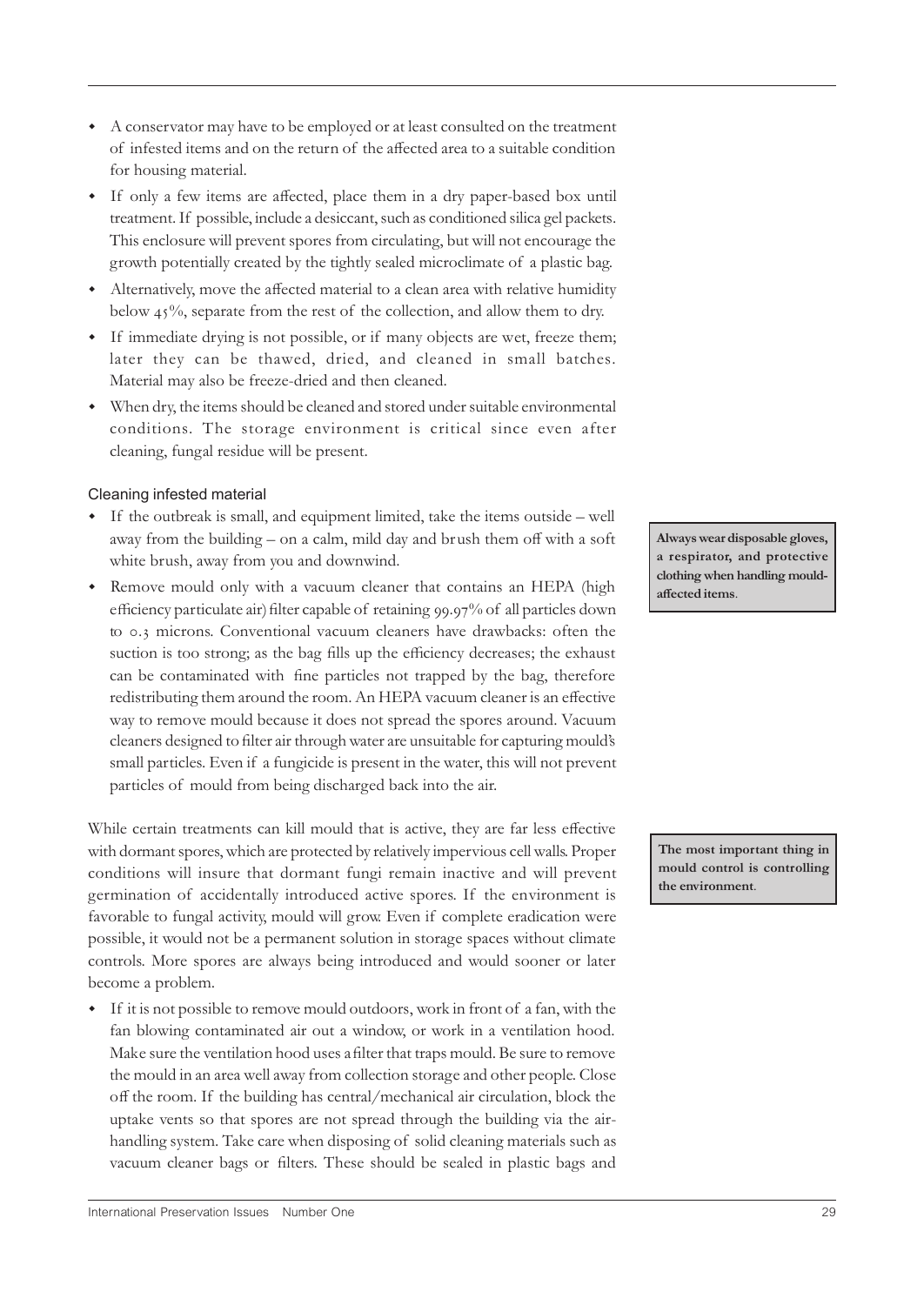removed from the building.

- To remove inactive mould from paper or books, use a multiple-filter vacuum cleaner (see above). Small brushes and nozzles used for cleaning computers are useful for this purpose. Papers can be vacuum cleaned through a plastic screen held down with weights. A brush attachment should be used for books. Covering the nozzle or brush with cheesecloth or screening will guard against loss of detached pieces. Remember active mould is soft and subject to smearing, and is easily rubbed into porous materials such as paper or cloth.
- Active mould is best removed from valuable artifacts with a small low-pressure vacuum cleaner. This delicate work is best done by a conservator.
- w When fungal growth is visible on art objects or valuable items, it should be removed by a conservator. Staining caused by mould can often be removed or at least lightened. This is an expensive procedure and therefore most suitable for objects of significant value.

#### Treating an infested area

- It is important to find out what caused the mould outbreak in the first place.
- The room where a mould outbreak occurrs must be dried and thoroughly cleaned before the affected material can be returned to it. For moderate to large mould outbreaks contact a professional service that provides dehumidification or cleaning of the premises.
- $\bullet$  If the RH is above 55%, it must be lowered before the collection is returned to the area. Adjusting the HVAC system or adding a portable dehumidifier may be all that is necessary. Also check for leaks or water condensation on outside walls. Inspect the heat-exchange coils in the heating/air-conditioning system, a notorious breeding ground for fungi, and clean them with a household disinfectant.
- Vacuum clean the shelves and floor with an HEPA vacuum cleaner, then clean them with a household disinfectant. Before returning the cleaned material to the area, monitor the RH for several weeks to make certain it does not exceed  $55\%$ .
- After the items are returned, check daily for new mould outbreaks.

#### Preventing mould outbreaks

- Check new collections or shipments for the presence of mould.
- Maintain moderate temperature and relative humidity (below 20  $^{\circ}$ C / 68  $^{\circ}$ F and  $65\%$  RH).
- Circulate air.
- Vacuum clean regularly.
- Do not shelve books directly against an outside wall. Owing to temperature and humidity differences between inside and outside environments, moisture may develop along walls. Allowing air to circulate against the walls will enable the moisture to evaporate.
- Do not allow plants into the building.
- Waterproof basements and walls below ground level.
- Place or adjust outside gutters and drains so that water does not collect near the outside walls. Check gutters and drains regularly to avoid obstructions.

**Fumigation is no longer recommended for mould because fumigants are toxic to people, the residue remains on the object, and it does not prevent the mould from returning.**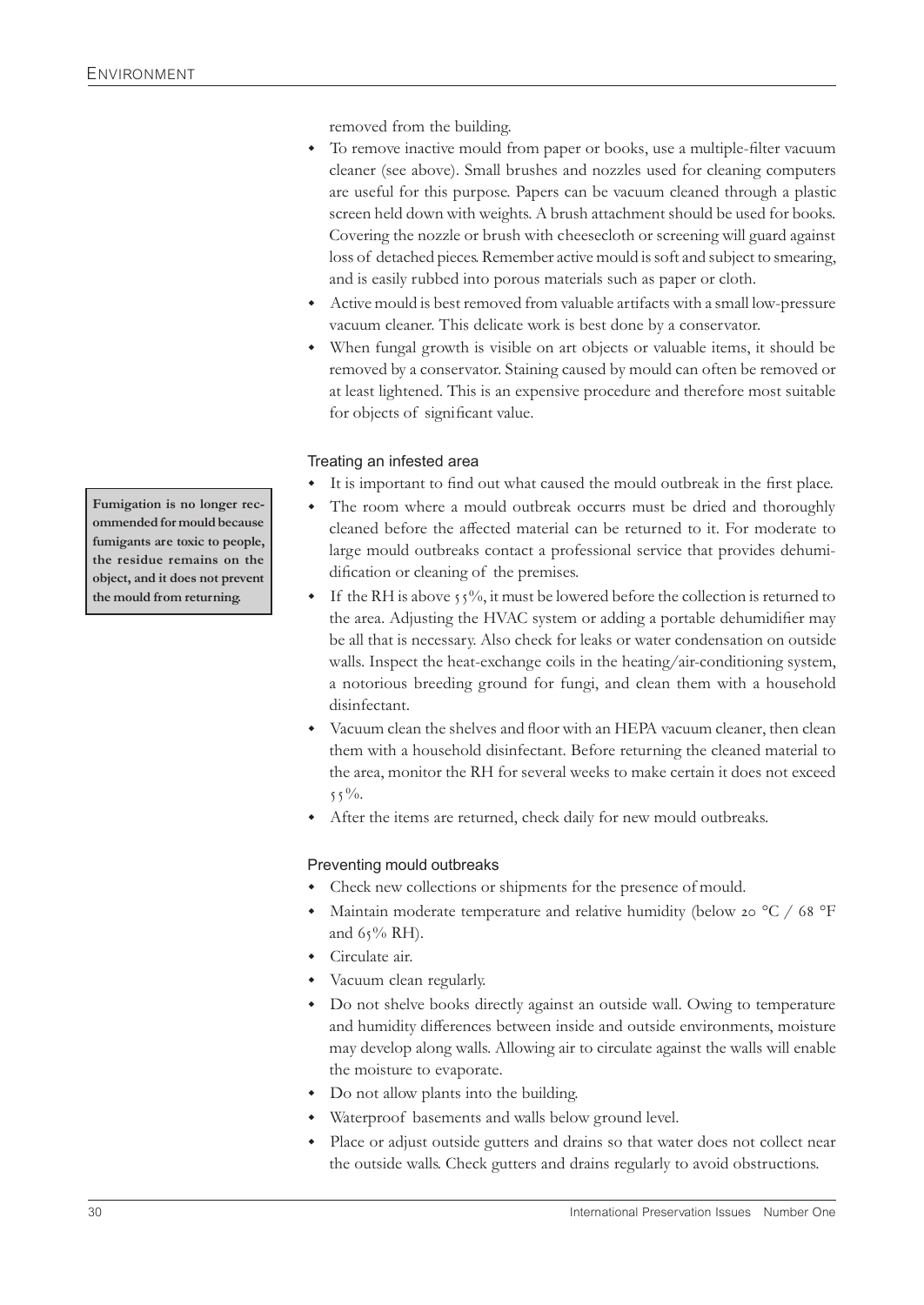- Place lawn sprinkler systems so that they do not soak outside walls.
- w Regularly inspect collections for mould so that any infestation is detected before it becomes serious.

## **Insects and pests**

#### Insects

Insects which most commonly cause damage in libraries and archives throughout the world are cockroaches, silverfish, book-lice, beetles and termites.

- w They feed on organic substances such as paper, pastes, glues, gelatine sizing, leather, and bookcloth; birds nests are also a major source of food for insects, and bird droppings are corrosive.
- w They prefer warm, dark, damp, dirty, and poorly ventilated conditions.
- Their damage is usually irreversible text and images lost by insects eating and boring through paper and photographs cannot be replaced.
- Termites can devastate buildings and collections.

#### Pests

Rodents such as rats and mice can devastate collections:

- They will destroy books in order to obtain paper for their nests.
- They can cause fires by gnawing through electrical insulation.
- They will pare their teeth on library furniture and fittings.
- Their droppings are corrosive and can leave permanent stains.

#### Treating infested material

- w Always look for the least toxic alternative. For example, when faced with a box of books with silverfish, avoid chemical treatments and simply hand-clean the volumes using a vacuum cleaner and a soft brush. When uncertain if pests are active, clean the item, bag it, and examine it later for signs of fresh activity. Be sure to segregate collections from new accessions or items with possible pest problems.
- The least toxic approach is not only the environmentally friendly approach, but for many collections it is the only responsible approach:

Most fumigants will likely affect the long-term preservation of at least some materials.

There is no one fumigant which is known to be safe for all collections.

Collections may be damaged through contact with the water- or oil-based spray.

Fumigation offers collections no resistance to future pest attack.

w It is essential that after treatment, steps are taken to prevent any new infestation from being introduced. This will probably mean segregating new (and possibly infested) collections, strictly isolating collections with any signs of pest activity, cleaning, and improving storage conditions.

Some institutions have selected freezing as an alternative to chemical fumigation. By rapidly lowering the temperature to at least  $-35$  °C and holding it at this level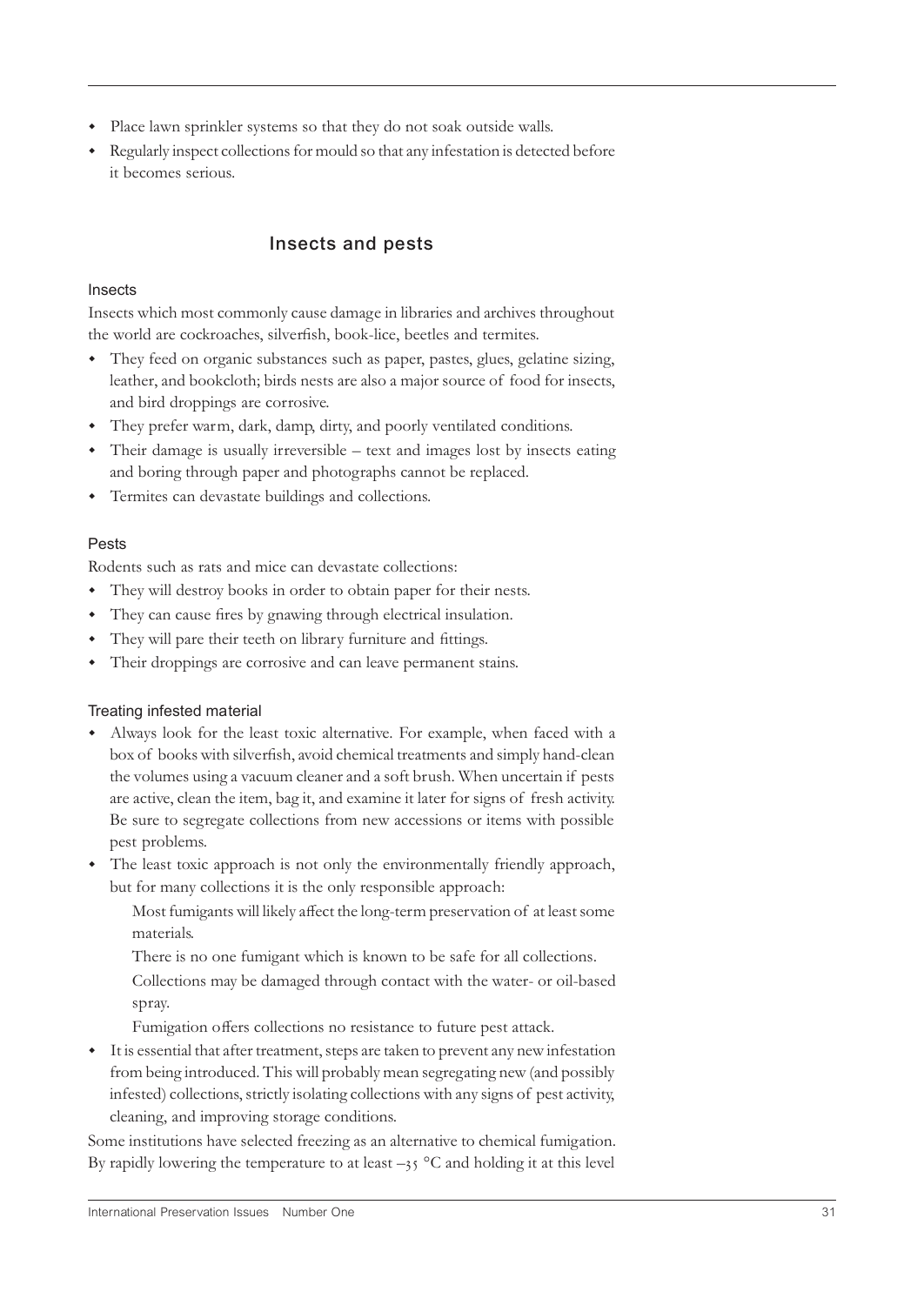for up to several days, most life stages of most insects can be killed. While some commercial freezers are adequate for pest control, others are not able to lower the temperature quickly enough. A slow reduction in the temperature allows some insects to go into a state resembling 'suspended animation' and survive the treatment. Naturally, it is also important to ensure that the objects are not damaged by the low temperatures and that condensation is controlled.

#### Preventing insect and pest infestations

It is now accepted that an integrated pest management (IPM) approach should form part of every preservation programme. IPM involves:

- monitoring the building regularly for the presence of insects and pests
- ensuring all staff, from cleaners to librarians, are vigilant and report any signs of fresh damage and activity
- checking all material which is to be accessioned before it enters the library
- using sticky traps. Traps have the advantage of catching insects before they can be found visually; they catch a wide range of species; they can be placed in areas which are difficult to inspect; trapped insects can be identified and counted; traps are good indicators of an increase in insect numbers in one area; they also highlight any failure of control treatment
- understanding the biology and life cycles of insects and pests, which helps to know when and where they are likely to breed, what they are likely to eat, where they are likely to live
- w eliminating or containing all sources of likely infestation ideally food and drink should not be consumed on the premises; flowers and plants should not be allowed in the building
- maintaining an environment not conducive to pests and insects, which is clean, cool, dry, and well-ventilated
- $\bullet$  preventing pests and insects from entering the building making sure doors close properly, installing mesh screens for windows and doors, etc.
- w using appropriate exterior lighting, such as sodium vapor, which is less attractive to insects
- implementing a cleaning and hygiene programme rubbish should be safely and properly disposed of; attics and basements regularly checked and cleaned.

#### **Improving the environment**

If the objective is to retain a collection or specific individual items indefinitely, then very close attention needs to be paid to the environment in which the items are stored. The ideal environment includes controlled temperature and relative humidity, clean air with good circulation, controlled light sources, and freedom from biological infestation. Good housekeeping practices, security controls, and measures to protect collections against fire, water, and other hazards complete the range of environmental concerns.

Library buildings should be designed as far as possible to meet preservation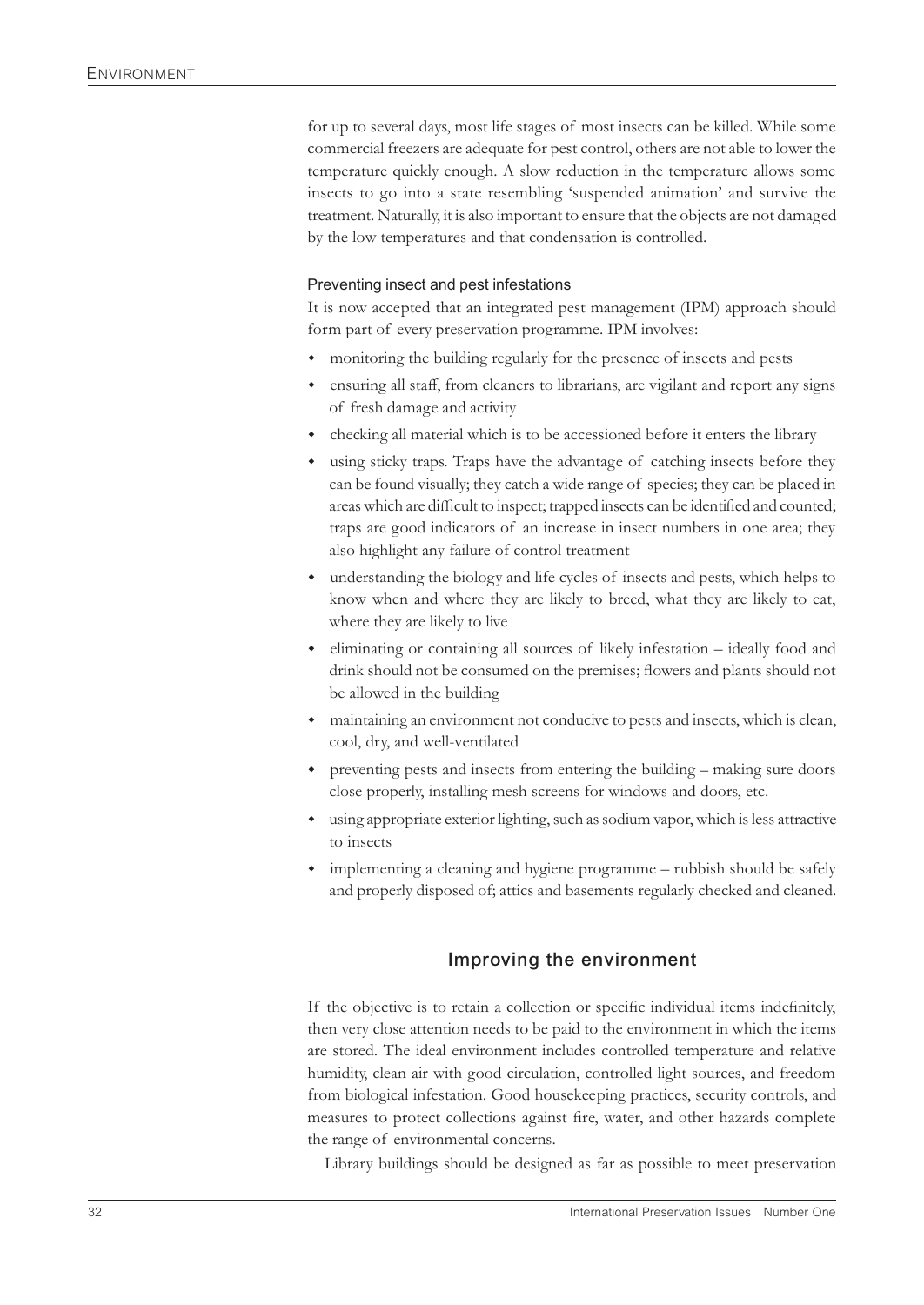requirements. These requirements affect many aspects of planning: design and orientation of buildings; building materials (which can, under some circumstances, be used to produce satisfactory internal climatic conditions in preference to mechanical air control systems); internal building and furbishing materials; and materials used for furniture, including shelving as well as lighting, both natural and artificial.

Indigenous and traditional building methods and materials in subtropical and tropical areas often provide better storage conditions for library material than those that are imported.

It is always worth considering constructing a sealed area within a building for material which needs tight temperature and relative humidity control.

#### Practical measures to improve the environment

In many places heating, ventilating, and air conditioning systems (HVAC) may be too costly to install and maintain or may have to be restricted to specific collections. Nevertheless, there are many rudimentary measures and precautions that can improve a library's environment and protect collections.

A first step in all efforts to improve the environment should be sealing the structure. This step alone will improve the physical condition of the building by reducing air infiltration, pest access, heating loss or heat gain, and air and particulate pollution. Making the building watertight will also reduce the sources of moisture within the structure and may significantly reduce relative humidity levels.

- w Use draft excluders and weatherstripping to make the building weathertight.
- w Ensure windows and doors fit securely.
- w Ensure good air circulation by appropriate use of fans and windows.
- Use dehumidifiers and humidifiers to reduce or increase relative humidity.
- Use insulation methods to reduce heat gain or loss.
- Use UV-filters on windows and fluorescent lighting.
- w Use screens, blinds, shutters (preferably outside the windows, as this reduces solar heat gain), and heavy curtains to keep out direct sunlight.
- w Ensure storage facilities are dark.
- w Ensure buildings are properly maintained to keep out dampness during rainy periods.
- w Use close-fitting enclosures (boxes and envelopes) wherever possible to protect important and valuable library material. These can create a microclimate around the object, which delays the effects of changes in temperature and relative humidity. They also shield the item from light, and can act as a buffer against atmospheric pollutants and prevent particulate deposits.
- Paint the outside of the building with a pale-coloured light-reflecting paint in hot climates.
- w Be aware that while trees and vegetation near buildings can reduce heat gain, they can also encourage insect and pest activity.
- Locate plumbing and heating pipes outside storage areas.
- $\bullet$  Locate sanitary premises and sinks outside storage areas.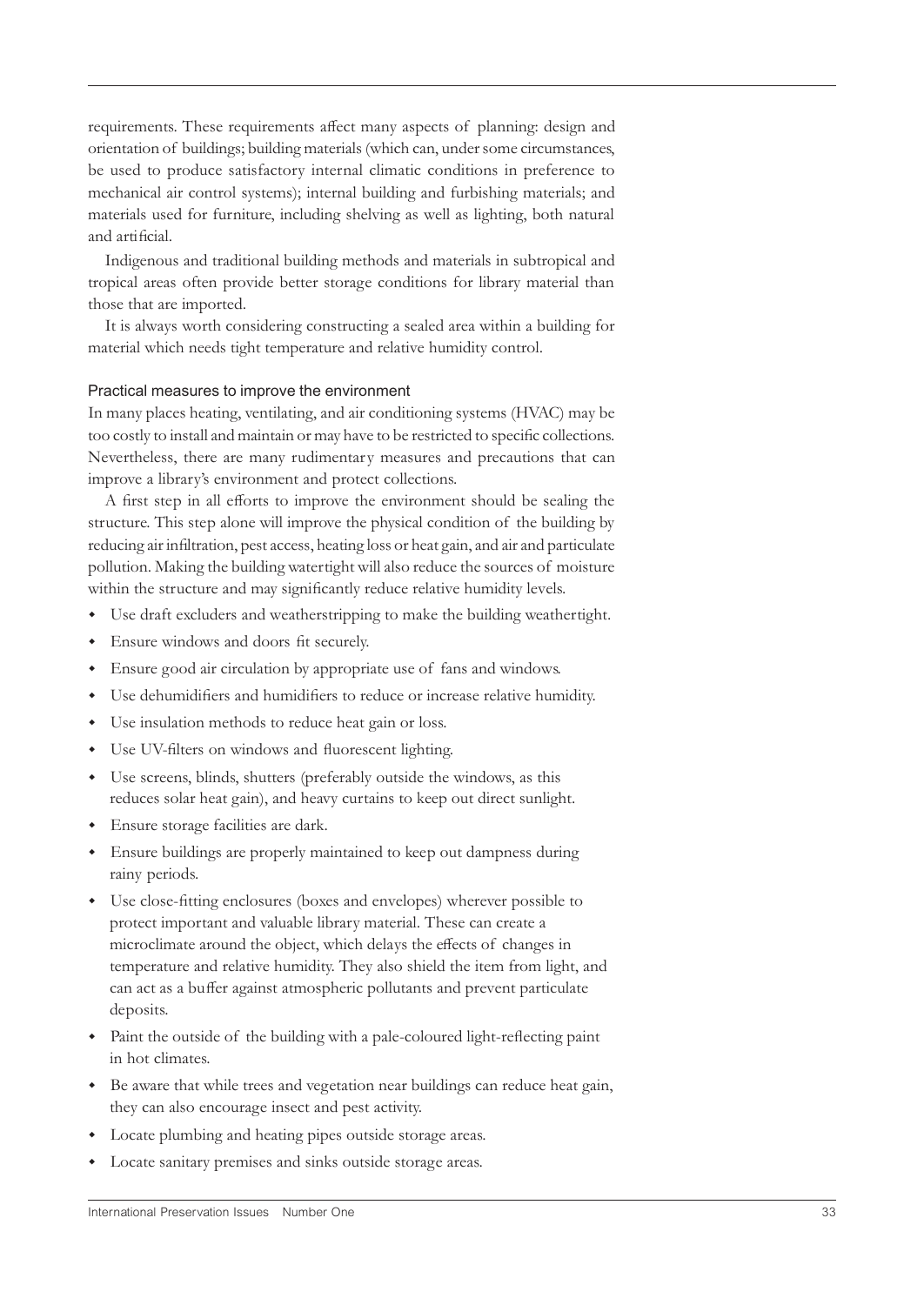#### HVAC sytems

If the institution has a heating, ventilation, and air conditioning (HVAC) plant, then the following questions should be answered as part of any environmental survey:

- Does the air conditioning provide constant climate control throughout the year?
- Is the air conditioning system kept at a constant level 24 hours a day?
- Is the air conditioning turned down or shut off at any time?
- At what temperature and humidity levels is the air conditioning set?
- Are monitoring devices for temperature and RH regularly used in the facility?
- If there is no air conditioning system or, areas not covered by the system, how are rooms heated and/or cooled?
- w If there is no air conditioning system or, areas not covered by the system, how is humidity controlled?
- What sort of air filtration system is used?
- To what standard does it operate?
- Who maintains the air conditioning systems and how often?

#### Housekeeping

To ensure the protection of the collections against particulate pollutants, a regular and sustained programme of cleaning should be maintained, undertaken with care and under supervision. Clean surroundings also discourage fungi, insects, and pests. The cleaning programme should include the examination of collections not only to provide early warning of biological or chemical damage but also to observe conditions throughout the area.

Cleaning the floors of storage accommodation and book stacks may be left to non-specialized staff under instructions to respect the collections and not to touch library material or shelves. Directions should be given to retrieve pieces of bindings, record slips, etc., from the floor (noting where they were found). Library material on the shelves should only be cleaned by properly trained members of staff.

It is important to provide appropriate materials and equipment which remove rather than redistribute dirt and dust. Cleaning cloths to which particulates adhere rather than dusters which merely spread them around in different places should be used to clean library fittings. Floors should be vacuum cleaned (not swept) and damp-mopped once a week. Cleaning agents must be nontoxic and pose no threat to the collections from solvent fumes or abrasives. Products containing oil, chlorine, alum, peroxides, and ammonia should be avoided.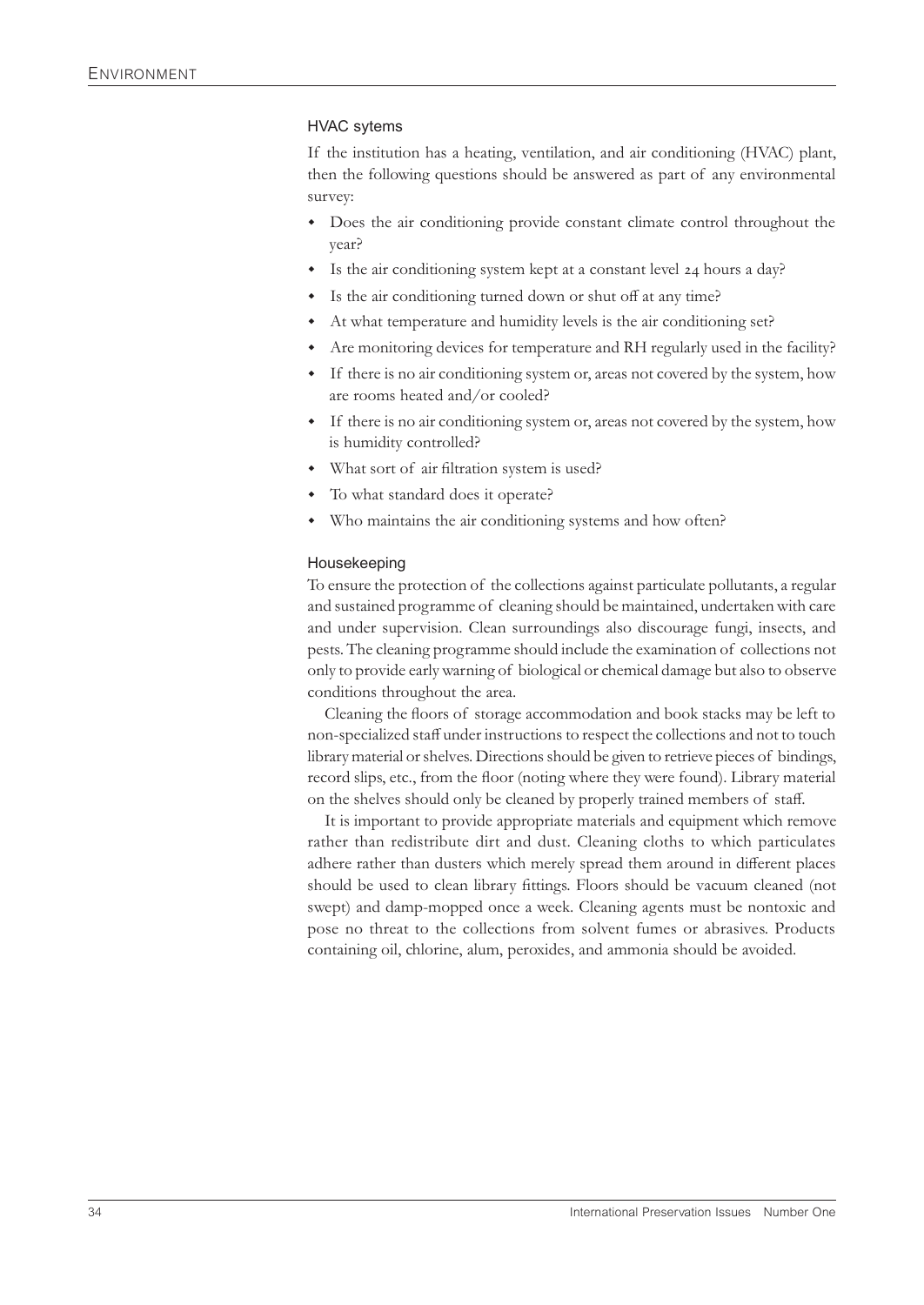## **TRADITIONAL LIBRARY MATERIAL**

| <b>Processing library material</b>                       | 36 |
|----------------------------------------------------------|----|
| Written notations                                        | 36 |
| Shelfmarks (call numbers)                                | 36 |
| <b>Bookplates</b>                                        | 36 |
| Inserts                                                  | 36 |
| Fasteners                                                | 36 |
| Reading room practice                                    | 37 |
| Supporting books when in use                             | 37 |
| Notice to readers                                        | 37 |
| Assistance for readers                                   | 38 |
| Photocopying                                             | 38 |
| Storage methods and handling                             | 39 |
| Shelving and the shelving of books                       | 39 |
| Carrying and transporting books                          | 40 |
| Book trollies and books on trollies                      | 41 |
| Enclosures for books and paper material                  | 41 |
| Types of enclosures for books                            | 41 |
| Selecting material to be boxed                           | 42 |
| Shrink-wrapping and vacuum-packing                       | 42 |
| Newsprint                                                | 42 |
| Periodicals and pamphlets                                | 43 |
| Scrapbooks and ephemera                                  | 43 |
| Single-sheet material                                    | 43 |
| Fascicules                                               | 44 |
| Oversize single-sheet material                           | 44 |
| Handling and transporting oversize single-sheet material | 45 |
| <b>Exhibitions</b>                                       | 45 |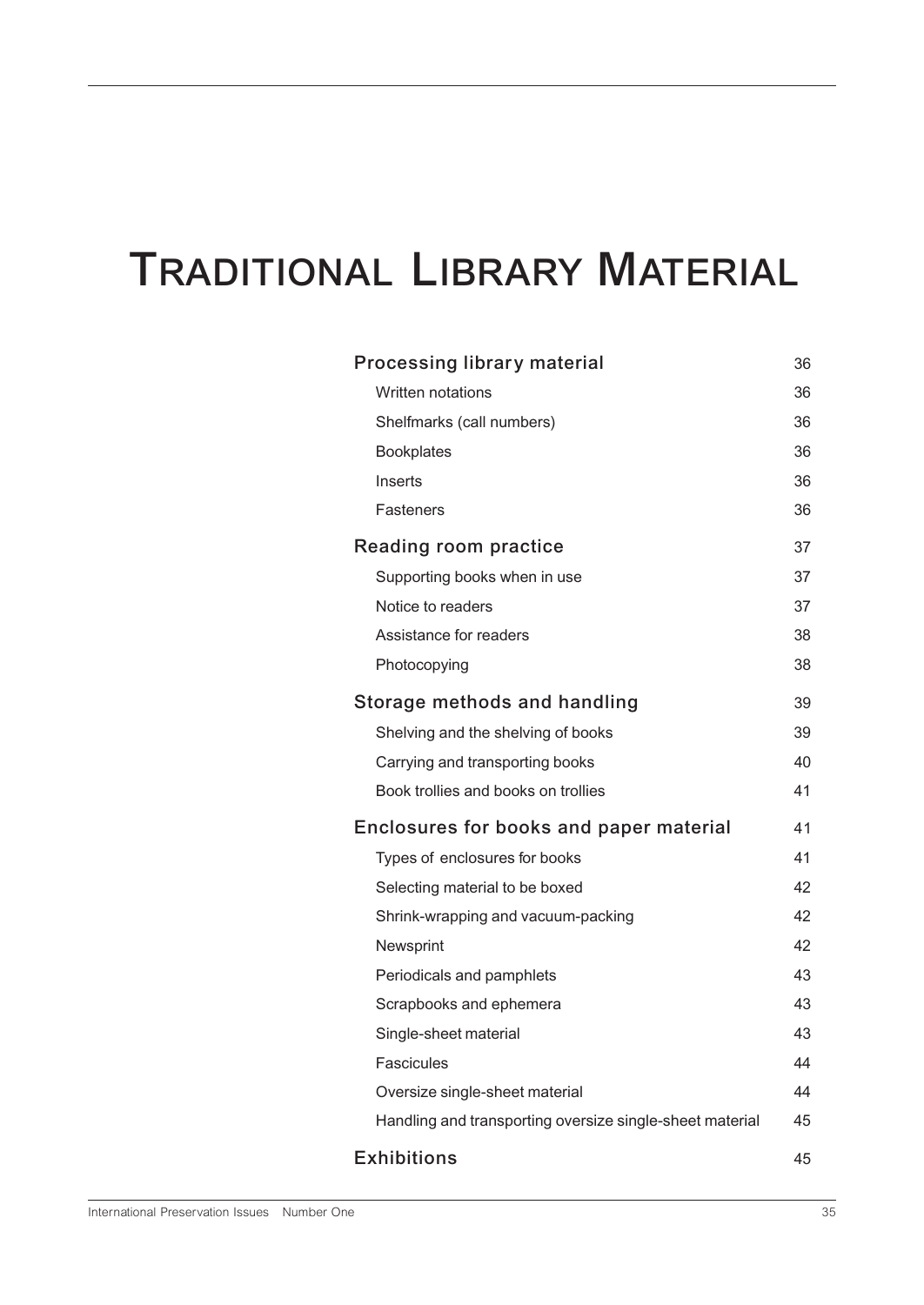## **Processing library material**

#### Written notations

Written notations such as cataloguing and foliation inscriptions should be made as neatly and unobtrusively as possible with a soft (B) pencil, applying light pressure to prevent indentations. It is worth considering enclosing notations within brackets [ ] to indicate that the information was added by the institution.

Inked notations (and accidental markings) are often permanent and cannot be removed. Many inks are acidic; others are water-soluble and will bleed and run when exposed to moisture, such as that encountered in a water-related disaster.

#### Shelfmarks (call numbers)

Shelfmarks should not be painted on books, nor should they be typed onto labels which are attached to books with pressure-sensitive tape or adhesive. Paint is unattractive and disfiguring; tape and adhesive may discolour, stain or otherwise damage the binding. For antiquarian material, shelfmarks should be written on the first fly-leaf with soft pencil.

When using self-adhesive labels, care should be taken to ensure that the adhesive will remain effective over time. It is especially important that the adhesive does not desiccate, causing labels to come loose or fall off, and does not ooze, causing stickiness on the book, which will attract dirt and may damage other materials that come into contact with it. Ideally, labels should be on permanent paper.

#### **Bookplates**

If bookplates must be used in books, they should be made of low-lignin, alkaline paper, and should be attached with a stable, reversible adhesive, preferably riceor wheat-starch paste, or methyl cellulose; or polyester film jackets should be made and the bookplates attached to them. Circulation card pockets should be treated the same way, although books of special value usually should not circulate.

#### Inserts

All acidic inserts, such as loose bookmarks, scraps of paper, and pressed flowers, should be removed from books, assessed, documented, photocopied, and, if to be saved, then encapsulated in polyester. This is to prevent staining and acidity in the inserts from migrating into book pages and damaging them.

#### Fasteners

No attempt should be made to separate documents that are attached with lines or dots of paste or glue. If such items must be separated to allow for the safe handling, use, or filming of the records, a conservator should be contacted.

Great care must be exercised when removing old fasteners such as staples, paperclips, etc. Fasteners that have rusted or become strongly adhered to paper surfaces must be gently lifted; before removal, the line of contact between the paper and any encrusted rust must be broken. When removing fasteners, the document should be fully supported on a table, and one hand should be placed on the document to hold it in position and support the paper while the fastener is being removed. If the procedure is conducted in mid-air, documents are likely to be torn and damaged.

Staple removers should not be used on fragile or brittle documents, as they can easily remove an entire weak or brittle corner along with the intended staple.

**Adhesive tapes, staples, pins, paper clips, and rubber bands should never be used on any type of library material. Items should be boxed, wrapped in acid-free paper, or tied with a flat undyed cotton, linen, or polyester tape. Tape should be tied with knots at the top or fore-edge of the text- block.**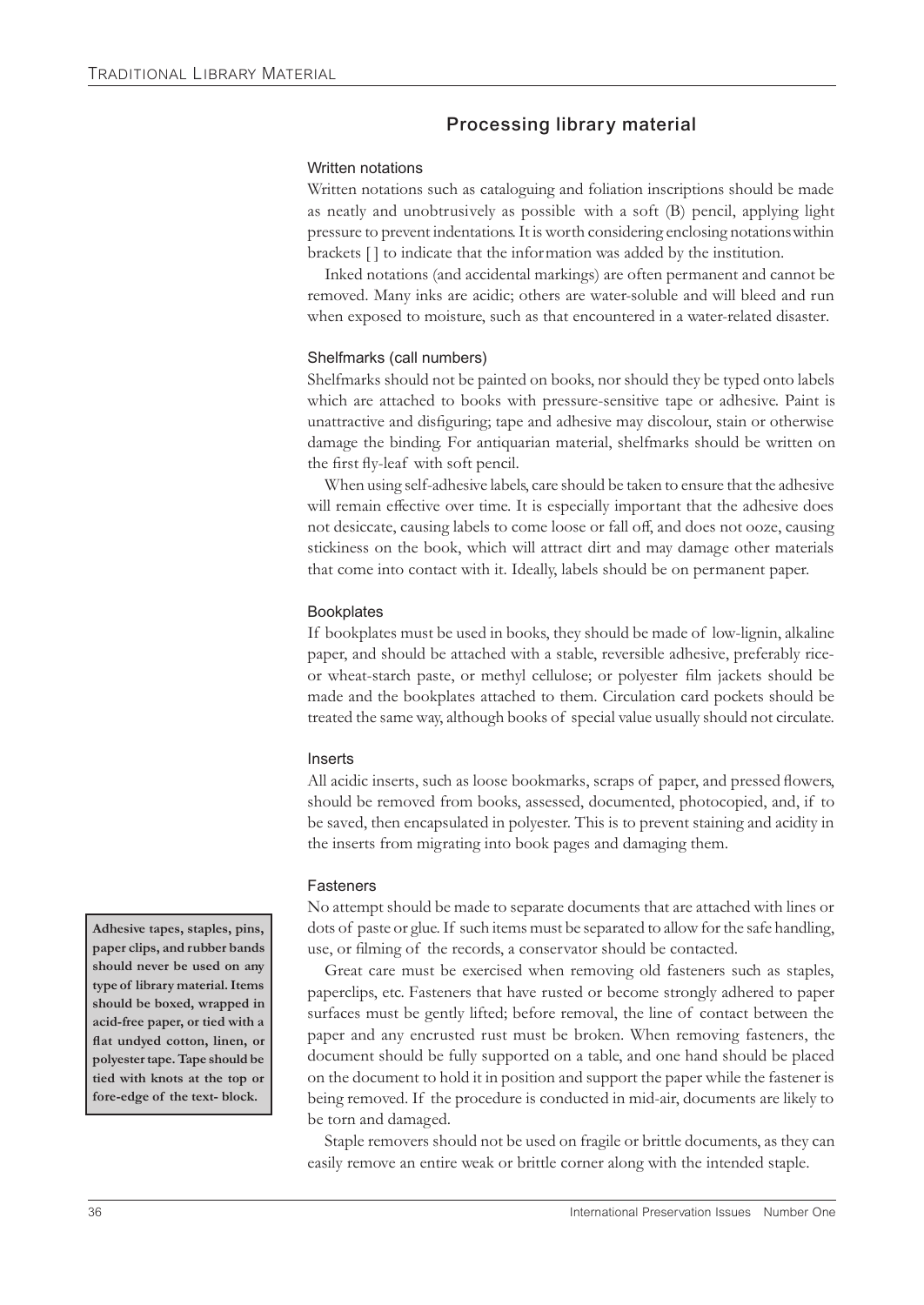# **Reading room practice**

Reading rooms should have sufficient numbers of staff to ensure security against theft, mutilation, and vandalism.

#### Supporting books when in use

Books are complex composite objects which open in a variety of ways and require different methods of support when opened. Very few books can be opened at ° without being damaged. It is strongly recommended that no book is opened more than 120°, and tightly bound volumes no more than 90°. Bindings are far more vulnerable and fragile than is presumed and need to be handled with great care. Board attachments are often precarious, with extremely thin leather over the joints. Such books should always be supported when in use and boards should never be flipped back 180° from the text-block.

The traditional wooden lectern or reading stand has caused many volumes to be damaged by presenting the book at a steep angle which strains the sewing and does not support the joints, which will soon weaken and eventually split. Moreover, such steep lecterns are not comfortable for readers to use.

For fragile and rare material, the foam book supports designed by Christopher Clarkson provide the most suitable way of supporting both tight- and hollowback volumes. A book can be set up at a comfortable reading angle of  $20^\circ$ , with an opening not greater than 120°, the joints fully supported, and the leaves restrained with strips of weighted fabric. As the reader progresses through the volume, the blocks can be adjusted to retain optimum support for the book's vulnerable joints. With a thicker book, the reader should add or remove one or more of the flat pads to fit the volume's changing profile as it is opened in different places. A larger wedge may be placed beneath the two side-supports, to form the base of the book-rest and provide a more comfortable reading angle.

#### Notices to readers

Reading rooms should have notices clearly directing readers **NOT** to :

- w drink, eat, or smoke in the library except in designated areas
- w handle library material with unwashed hands
- use ink of any kind
- use correction fluid or highlighters
- annotate texts, or write on paper placed on top of the pages of an open book
- lean on library material
- touch illuminations, painted images, manuscript or printed text areas
- insert slips or notes in the gutter of a book
- leave items in direct sunlight
- leave out items not in use
- have more than a limited number of items out at a time for consultation
- pile items on top of each other
- w shuffle loose items to fit them in an enclosure, but to handle them individually (in order to prevent hidden edge tears from interlocking and causing further damage).



In *tight-backs* the cover adheres firmly to the spine.



In *hollow-backs* the cover is not attached to the spine.

**Never open a hollow-back volume flat on a table surface, as the hollow will eventually split along the joints or in the middle of the spine.**



*Book opened at the front*



*Book opened at the back*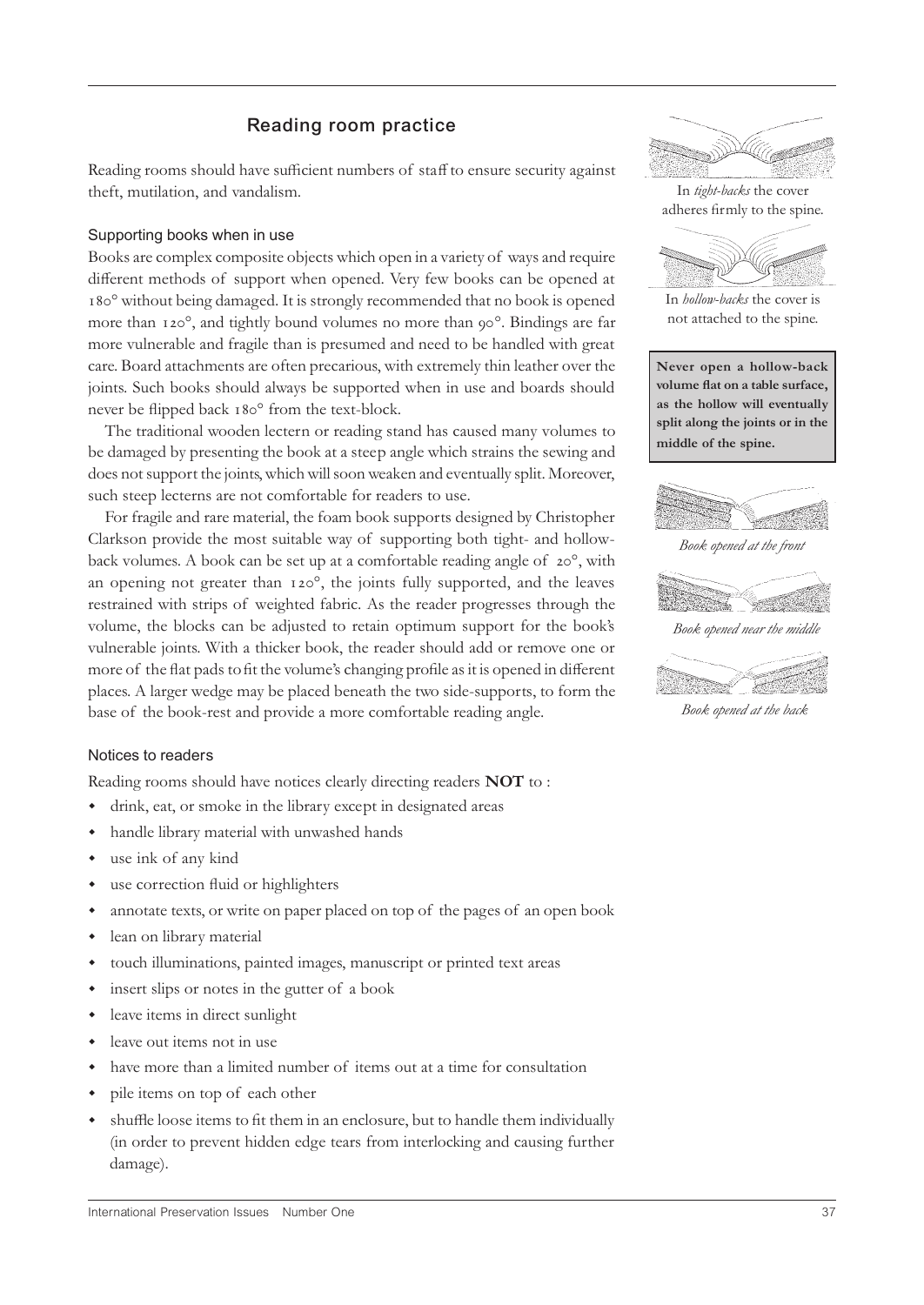#### Assistance for readers

Reading rooms should provide readers with:

- information to encourage a regard for the welfare of library material
- guidelines on how to handle library material
- book supports and guidelines on how to use them
- guidelines on how to remove and replace books on shelves
- adequate space for the viewing of large items
- cotton gloves for handling valuable material and photographs
- clean work surfaces
- polyester sheets for tracing maps
- assistance with handling large items
- clean, smooth weights to restrain unrolled plans.

#### Photocopying

Photocopying raises serious preservation issues. Flat-bed photocopiers and poor handling can cause severe damage to the structure of books and documents. Photocopy machines specifically designed for bound material and not office photocopiers should be provided. Overhead photocopiers, which allow a book to be copied face-up, are ideal but expensive. Ideally, photocopying should be carried out by the library's own fully trained staff, with each item being examined for its suitability. The criteria for restricting certain material and copyright regulations must be thoroughly understood by all staff members. Training sessions in good handling practice and good copying practice should be mandatory for all new staff, with refresher sessions for existing staff at frequent periods. If it is not possible to allocate staff to carry out copying, there are some factors which can help to reduce wear and tear:

- Position the machines where they are within clear sight of staff.
- Post clear and concise guidelines on careful handling prominently by the machines. It is worth considering posters illustrating that the spine of a book should never be pressed down with the hand or the cover of the copier to ensure a good quality image.
- Make criteria for restricting material clear to users and discourage practices such as photocopying an item for the sake of a few sentences.
- Keep a record of what has been photocopied so that items which are frequently requested can be microfilmed.

The following material should not be photocopied:

- fragile or damaged items
- tightly-bound volumes
- rare books and photographs
- books stapled or stitched through the sides
- fine bindings
- vellum and parchment
- items with seals attached
- perfect bindings (books which rely on adhesive to keep the pages together and are not sewn)
- oversize items that would have to be excessively manipulated to obtain a complete image.

**Adequate ventilation should be provided which reduces exposure of staff and library material to ozone.**

**Never leave material on photocopy machines.**

**If a book is too brittle to photocopy safely, it should be microfilmed instead and a photocopy made from the film copy.**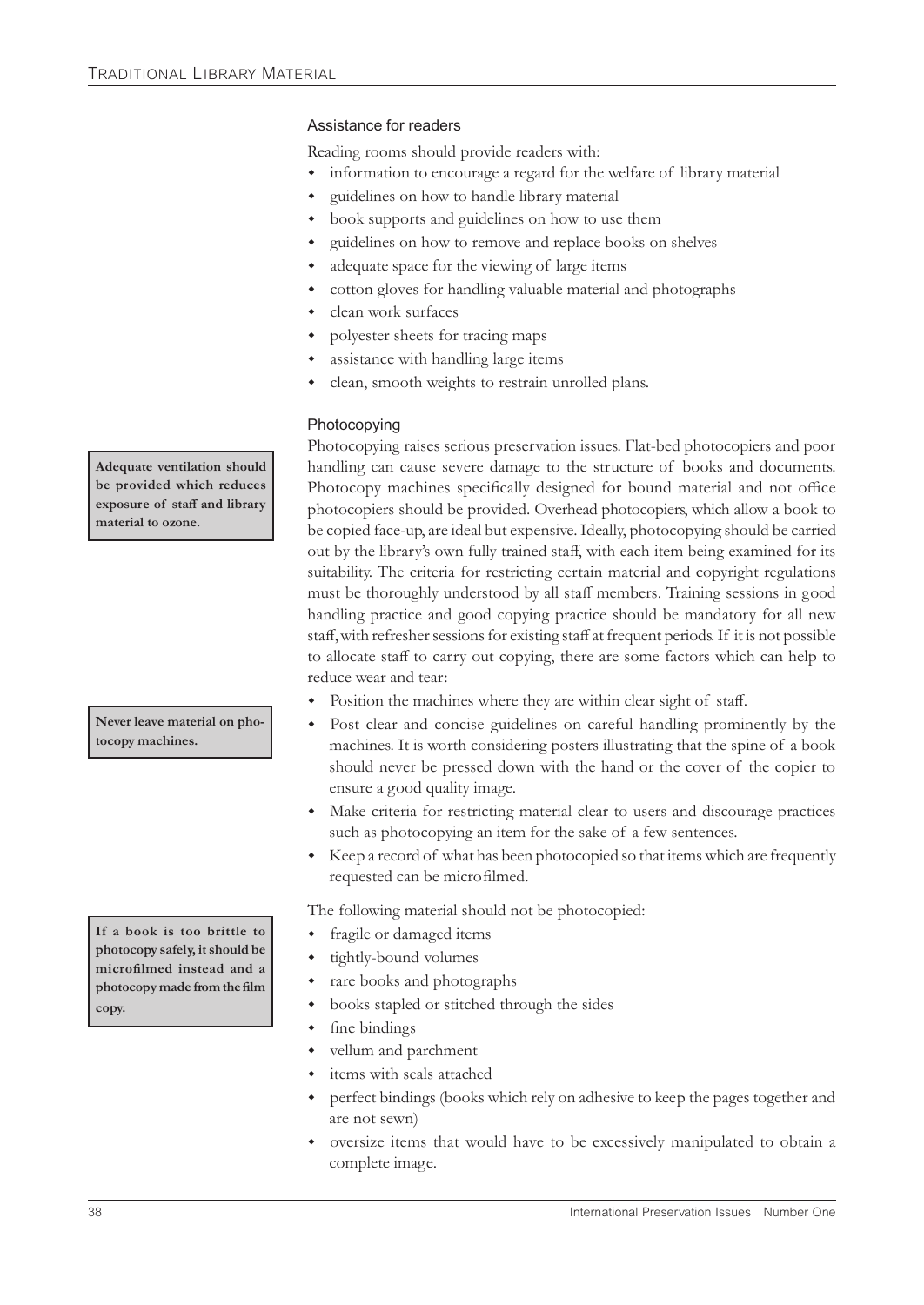# **Storage methods and handling**

Storage methods have a direct effect on the useful life of material. While proper storage can extend life, slovenly, haphazard, overcrowded conditions soon result in damage to collections. Moreover, poor-quality storage enclosures can accelerate the deterioration of the material they are intended to protect.

Handling by staff and users also directly affects the useful life of library collections. Damage to books is cumulative. Repeated poor handling can quickly transform a new book into a worn one, and a worn book into an unusable book that requires costly repair, rebinding, or replacement. By following the guidelines presented here, the library can make significant strides toward improving the welfare of the collection.

#### Shelving and the shelving of books

- w Shelving should be designed to provide smooth, secure, clean, and convenient support. Any protrusions and sharp edges should be attended to. Ideally, book cases should be constructed of steel with a baked enamel finish.
- w Volumes should be shelved a minimum of cm off the floor to reduce the risk of damage from flooding or passers-by. When possible, use shelving units that have a 'canopy' on top, as this will deflect water, dust, and some damaging light.
- w Good air circulation should be maintained in storage areas and around shelving.
- Book cases should be at least 5 cm away from walls and the books another 5 cm away from the back of the book case. This is especially important when book cases are positioned against the outside walls of a building.
- w When books are stored in steel cabinets, ensure the cabinets are adequately ventilated. Holes should be in the sides and not on the top of the cabinets to avoid dust and debris falling on the books.
- w Books kept on mobile shelving must be shelved carefully to avoid any possibility of them falling off or being crushed when the shelves are moved.

For the maximum protection of books, the following rules should be enforced:

- w Shelve books so that they are not difficult to remove or replace. Books which are tightly shelved will soon be damaged when they are removed or replaced.
- w Use bookends to support books when shelves are not full. Allowing books to lean will distort and strain the structures and eventually cause their breakdown. Bookends should have smooth surfaces and broad edges to prevent covers from being abraded and leaves torn or creased.
- Do not let books extend beyond the edges of shelves into aisles because they can be damaged by passers-by and trollies.
- Shelve books by size whenever possible. Avoid keeping large books next to small ones because the large book will be inadequately supported.
- w Box, or at least separate with a piece of card or board, bindings with metal furniture (clasps, bosses, studs, etc.), which are shelved next to unprotected books.

**Storage areas should always be clean and regularly checked for signs of insect or biological infestation.**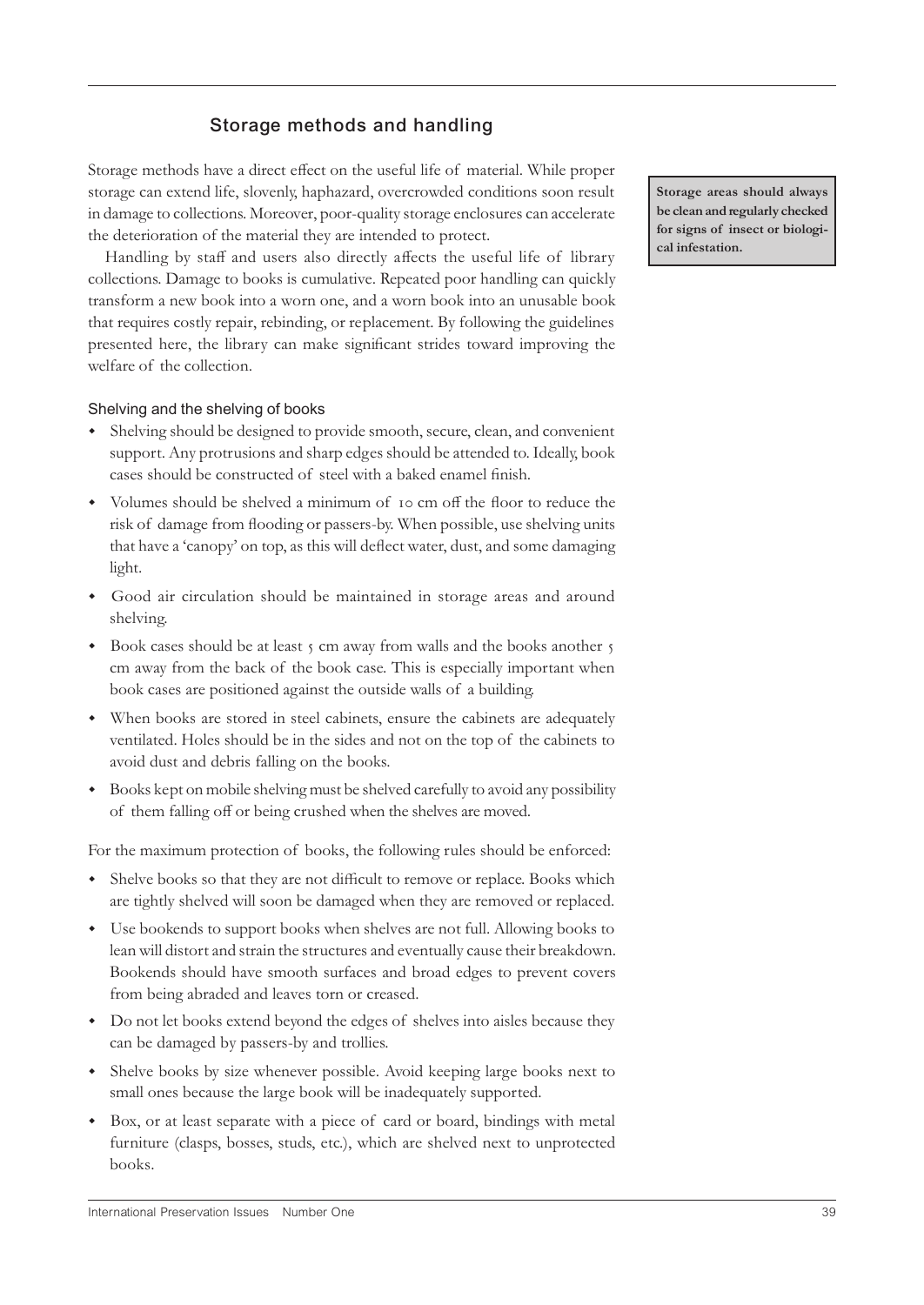- w Separate paper and cloth bindings from leather bindings. Acidity and oils in the leather migrate into paper and cloth and hasten their deterioration. Furthermore, degraded powdery leather will soil paper and cloth.
- Shelve small, structurally sound books upright.
- Move the books or rearrange the shelves if books are too tall to stand upright. Do not store books on their fore-edges as this will damage the structure of a book and loosen the binding.
- Store oversize, heavy, structurally weak, or damaged books horizontally to give them the overall support they require. Additional shelves may need to be inserted at narrow intervals to avoid having to stack these books.
- When oversize books that are stored flat are removed, the upper volumes should be transferred to an empty shelf or book trolley. The desired volume should be removed by lifting it with both hands, and the removed volumes should then be transferred back to the shelf. Replacing the book on the shelf is done in the same way.
- w Avoid stacking books in piles on shelves or tables as the books can easily topple over. Ensure the stacks contain no more than two to three books.
- Take special care to ensure that shelfmark flags or titles of books that are stored flat are visible so the books can be identified without moving them.
- Do not place a large book on a small book.
- When the binding must remain on view, such as in a period room in a historic house, the use of book-shoes (supports that cover the sides but leave the spines of books visible) or placement of a piece of polyester film between the books.

Poor handling procedures can cause irreparable damage to books.

- They should not be pulled off the shelves by the headcap, a practice that causes the headcap to fail, tearing the spine of the binding.
- w If there is room above the book, reach over the top of the book to the foreedge and then pull it out.
- w If there is no room, push back the books on either side of the one to be retrieved, to expose enough of the spine to allow for a firm grip on either side of the spine with the thumb and fingers.
- The book should be removed, and the remaining books on the shelf and the bookends readjusted.

#### Carrying and transporting books

- Do not carry more books than can be comfortably held firmly in both hands.
- Pack books flat in tough boxes when moving them out of a room.
- If necessary, pad the box with polystyrene or foam so that the books do not slide around.
- Transport individual books in card boxes. Carry the box in a polythene bag when going outside.



text-block support in book-shoe



**stant handling and moving of books should receive authorised instruction in the correct ways in which to lift and handle heavy loads for health and safety reasons.**

All staff involved in the con-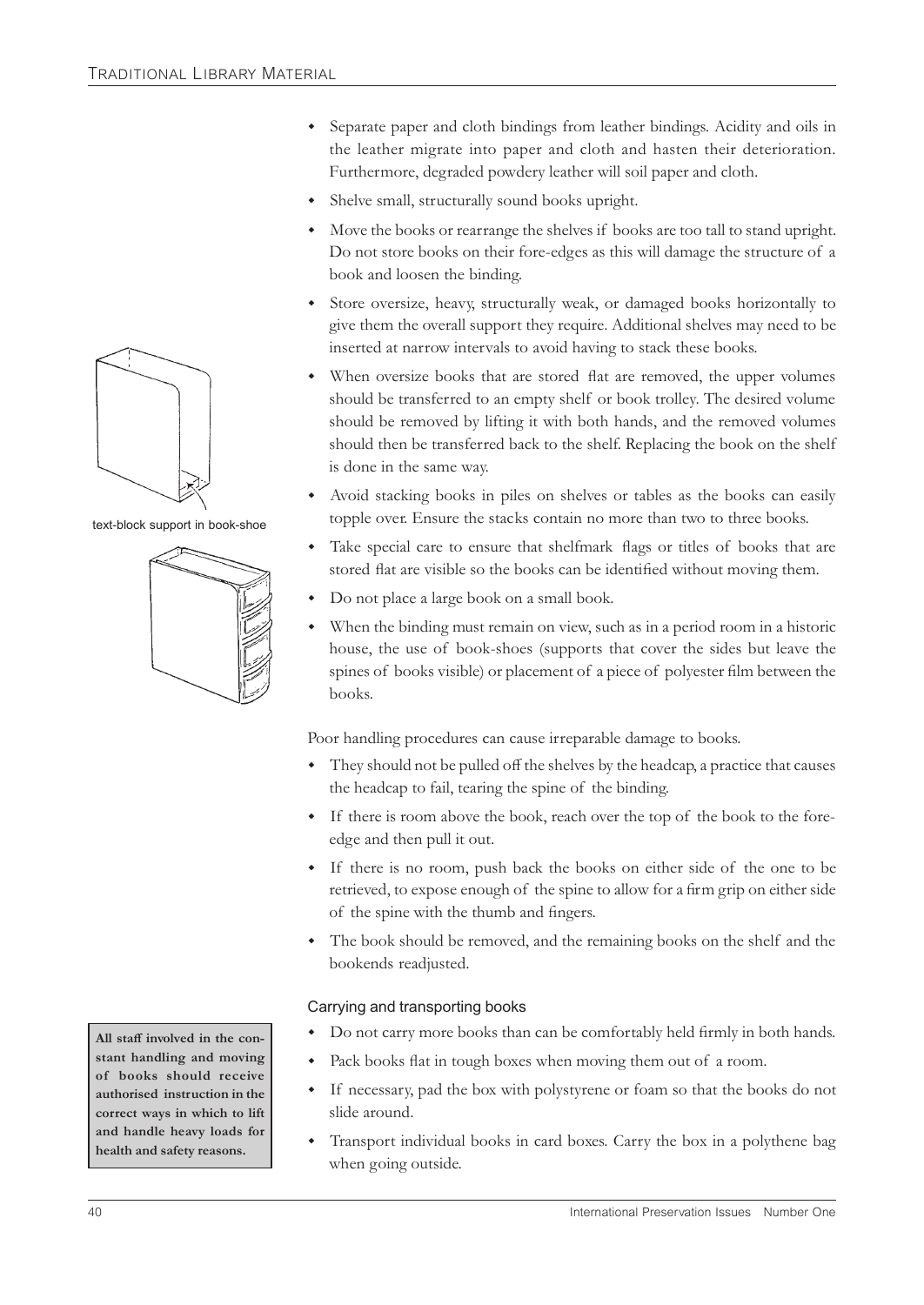- Use water-resistant polypropylene containers with securely fitting lids when moving books out of a building.
- w Whenever possible use two people to move containers.
- Avoid leaving library material in vehicles.

#### Book trollies and books on trollies

Use book trollies that:

- w have large rubber wheels, for this helps stability, and manoeuvrability, and reduces vibration
- w have wide shelves or protective rails to secure the items in transit
- $\bullet$  have bumpers on corners to minimize damage from inadvertent bumps.

When putting books on trollies ensure that:

- w they are shelved upright on the trolley and are properly supported as in the stacks
- w volumes do not protrude beyond the edges of the trolley
- the trolley is loaded so that it has a low centre of gravity.

# **Enclosures for books and paper material**

Enclosures should be lignin-free, sulphur-free, alkaline buffered, and have a high cellulosic content (above  $87\%$ ). Enclosures include boxes, envelopes, and folders and are available commercially in a range of shapes and sizes.

Enclosures are crucial to library preservation, for they:

- provide protection from over-handling
- provide protection in transit
- provide protection on the shelves
- provide protection against fire, smoke, and flood damage
- keep out light
- $\bullet$  keep out dust
- act as a buffer against fluctuations in the ambient environment
- act as a buffer against atmospheric pollution.

#### Types of enclosures for books

- w Tailor-made boxes of bookboard and cloth are ideal but are expensive and require time and skill to make. They can be justified only for extremely rare, unique, and valuable material. They have the advantage of being able to provide all round support and are more robust than other types of enclosures.
- Phase-boxes are a cheaper alternative, which provide adequate short-term (15-20 years) protection, and are much quicker and simpler to construct. They can be made in-house or commercially.
- w Commercially made, archival-quality boxes and four-flap folders come in a wide range of sizes and can be purchased in small and large quantities.







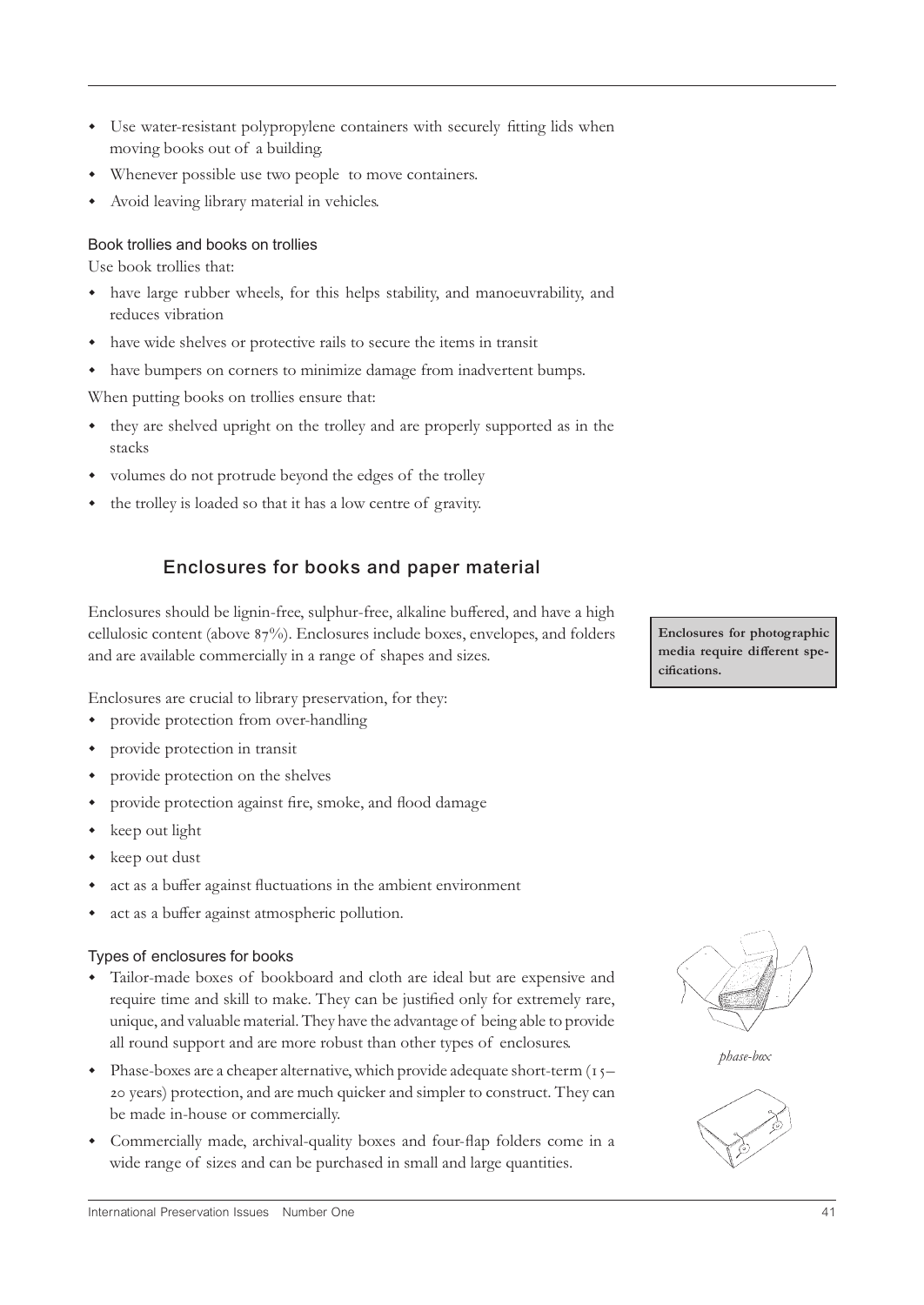- Book-shoes are appropriate for books that require structural support while being displayed on shelves.
- w Slipcases should be avoided because they often abrade the surface of the binding and damage the text-block when the book is slid in and out.
- w Envelopes are sometimes used for the storage of books. These generally do not provide the support books need and should be replaced with boxes.
- w Wrappers of a permanent durable paper or card can be used to protect books that are infrequently used, if enclosures are too expensive or take up too much space on shelves.

#### Selecting material to be boxed

When prioritising books for boxing the following should be considered:

- Books with fragile and important bindings.
- Vulnerable and damaged books books with loose or torn leaves, and books with loose covers.
- w Books bound in vellum or with vellum text-blocks. Vellum responds readily to changes in relative humidity by expanding and contracting. This can result in warped covers and cracked joints. Boxing helps restrain vellum bindings and thereby minimizes warping.

#### Shrink-wrapping and vacuum-packing

Shrink-wrapping and vacuum-packing, adapted from the food and packaging industry, are economical ways of protecting material. Both processes involve placing an item between sheets, or into pouches, of polyester/polyethylene film. The film is either shrunk using heat, as in shrink-wrapping, or a vacuum is created around the item and all air expelled, as in vacuum-packing. While they seem to be stable in the short term, further tests have yet to be carried out on the effects of long-term storage. Material which is to be moved and fragile items, in particular those with brittle paper, can be placed between boards and protected in one of the above ways; the result is a rigid and strong enclosure. Shrink-wrapping and vacuum-packing are also being used as means of combatting insect and fungal attack and creating a stable micro-environment. Space can be saved as the process expels most of the air, thereby reducing the thickness of the item.

#### **Newsprint**

Commercially made, archival-quality boxes and vacuum-packing are both ways of preserving newspapers. However, because much of the newsprint produced after is made of short-fibred paper that contains lignin and other impurities, its long-term preservation is difficult at best and, consequently, microfilming has become the most common method of dealing with newspapers.

Collections of newsclippings are usually important because of the information they contain and not because of the value of the clippings themselves. For this reason, again, photocopying and microfilming are the most practical preservation options. All photocopying should be done on low-lignin, buffered paper using an electrostatic copier with heat-fused images. Newsclippings that must be retained should be treated and then physically separated from better-quality papers in a folder or in an enclosure made of polyester film.

**While it is possible to alkalize (deacidify) newsprint to retard its deterioration, this is often not practical because it will still continue to deteriorate at a relatively rapid rate. Also, alkalization after newsprint has become yellow and brittle will not make it white and flexible again.**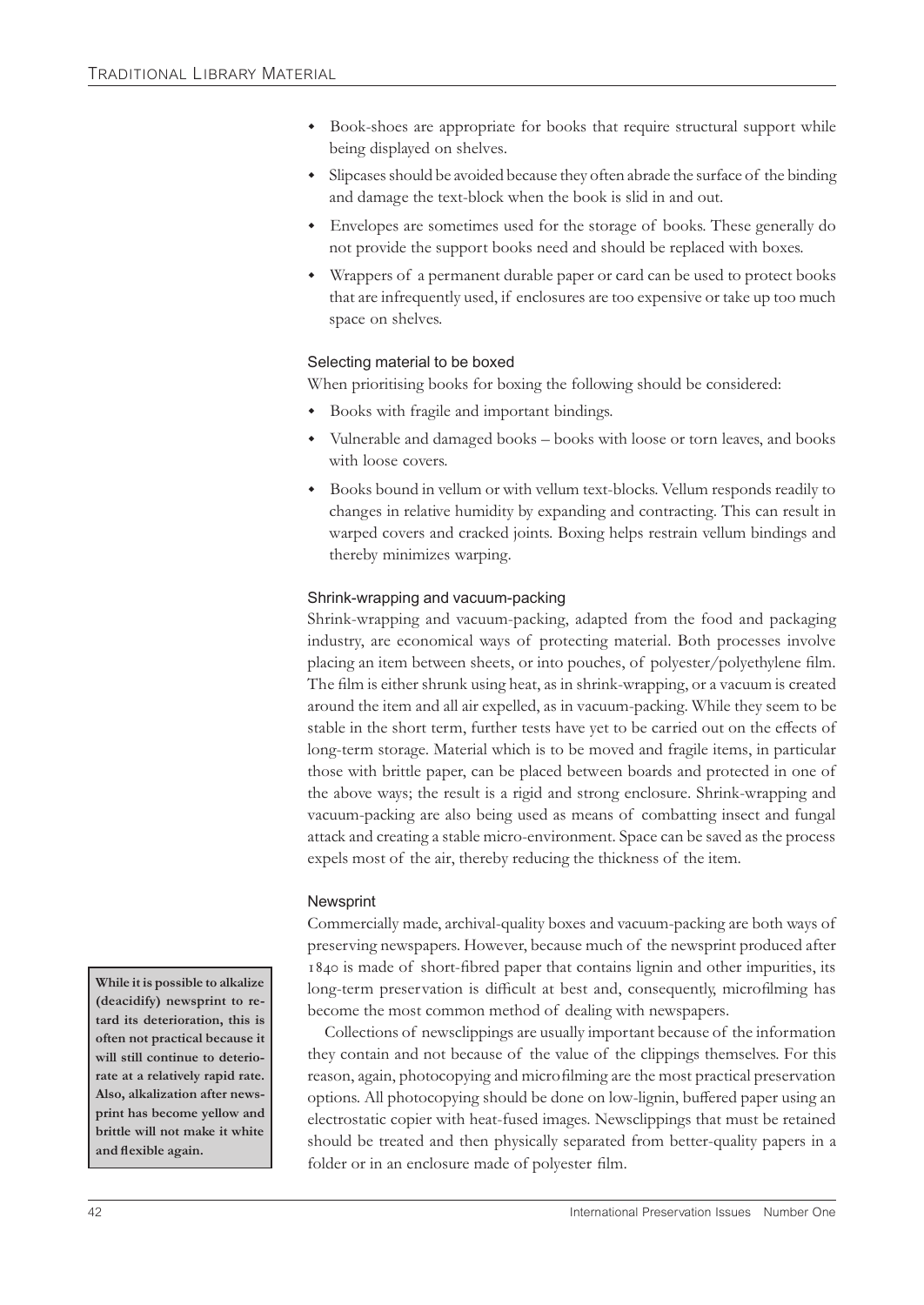#### Periodicals and pamphlets

Periodicals and pamphlets can be stored in boxes, folders, or card envelopes (meeting the specifications mentioned for enclosures). Several items of the same cover size can be stored together in commercially made boxes. Items that differ in size can be placed in card envelopes and then boxed. If a single periodical or pamphlet must be shelved between books, it should be placed in a card envelope.

#### Scrapbooks and ephemera

Many historical collections include scrapbooks and ephemera (e.g., trade cards, valentines, patterns, paper dolls, etc.). These items pose challenging preservation problems because they often contain a variety of components and media. They may have raised surfaces, three-dimensional decoration, or moving parts. They are frequently unique, fragile, damaged, and of significant associational value. They should never be interfiled with other categories of library and archival material because damage may result from the different sizes, shapes, weights, and materials represented.

Scrapbooks that are of special historic value in their original form should be individually boxed. Unbound ephemera should be grouped by size and type (e.g., photographs, printed material, manuscripts, etc.), individually enclosed to protect items from acid migration and mechanical damage, if needed, and stored in a way that will support them structurally.

#### Single-sheet material

- For paper collections, only objects of the same size and category should be stored together.
- w Differences in bulk and weight are potentially damaging, so it is not advisable to store single sheets in the same box with books or pamphlets.
- w Generally speaking, heavy objects should be stored separately from lighter ones, as should bulky objects (which cause uneven pressure inside boxes).
- As acid migrates from paper of inferior quality to any other paper with which it comes into direct contact, it is important to separate poor-quality papers from those that are better. Newsclippings and other obviously inferior-quality papers must be removed from direct contact with historical documents and manuscripts on better-quality paper.
- w Documents and manuscripts should be unfolded for storage, if this can be done without splitting, breaking, or otherwise damaging them. If unfolding may result in damage, a conservator should be consulted before proceeding.
- w Documents should be stored in file folders. Ideally, no more than ten to fifteen sheets should be placed in each folder.
- Folders should be placed in document-storage boxes.
- w All folders inside a box should be the same size and should conform to the size of the box.
- w Boxes should not be overfilled because this can cause damage when items are removed, replaced, or reviewed.
- Boxes can be stored flat or upright. Flat storage will give the documents overall support and will prevent crumbling edges, slumping, and other mechanical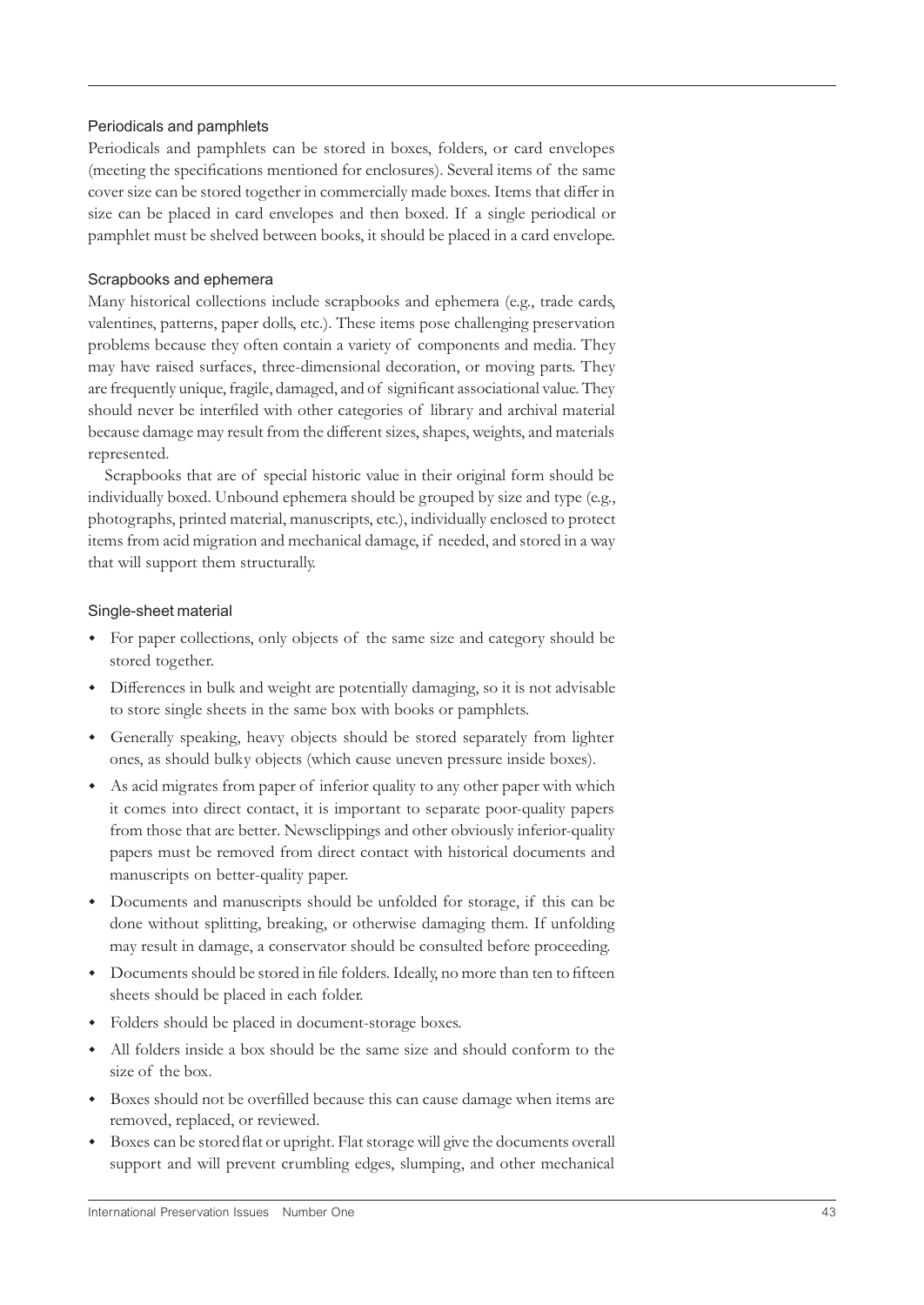damage to which upright storage might subject them. Flat storage, however, causes documents on the bottom of the box to suffer from the weight of those above. If boxes are stored flat, they should be stacked only two high in order to facilitate their removal from, and replacement onto the shelves.

- w Upright storage is acceptable when documents and folders are well-supported to prevent slumping and edge damage. 'Spacer' boards made out of stable materials can be used to fill out boxes that are not quite full.
- w Vellum documents and maps, etc., are highly susceptible to fluctuations in temperature and relative humidity and should be placed in an enclosure. Suitable enclosures include encapsulation, folders, mats, and boxes, or a combination of these.

#### Fascicules

Rare and unique single-sheet items, such as letters, have been traditionally bound into guard books. These are satisfactory if they are kept fairly thin and allow a support sheet for each manuscript page to ensure that the support and not the manuscript is handled. A simpler method is to make up fascicules.

A fascicule is a single-section, pamphlet-sewn binding comprising support sheets of bifolia and hooked leaves (acting as compensation guards) with an acid-free stiff paper cover. Sizes are made to fit commercial boxes. All items are foliated and placed loosely in the fascicules by librarians. The leaves on which the items are to be attached are also foliated. A Japanese paper hinge is pasted onto the edge of the item. The hinges are then pasted and the items attached to the recto of the support sheets. The fascicules are then boxed. Fascicules have several advantages:

- Each item is kept flat and supported.
- Items can be easily removed and replaced if necessary (e.g., for exhibition).
- Flexing of the object is reduced.
- Abrasion between items is reduced.
- Handling is reduced.
- A variety of materials within a standard format can be accommodated.
- The contents are protected from light and airborne pollutants.

#### Oversize single-sheet material

Oversize material includes architectural drawings, blueprints, maps, large prints, posters, and wallpaper samples. These items are best stored flat in plan chests. They should be placed individually in folders cut to fit the size of the drawer. If several items are placed in one folder, interleaving with acid-free tissue paper is desirable, especially if the items have colours or are of special value.

There should be sufficient space between chests to facilitate the safe removal and replacement of oversize material. There should also be an adequate surface on which to place items once they are removed or prior to replacement.

If they are not brittle or fragile, oversize material can be rolled when flat storage is not possible.

Some items need to be rolled individually; others can be rolled in groups of four to six similar-sized items, the exact number depending on the size and weight of the paper. A tube several inches longer than the largest item being rolled and at least four inches in diameter (larger diameters are preferable) should be used. If

**Blueprints should not be stored in alkaline folders because they may fade or turn brown when they are in contact with high alkalinity for an extended period of time. Lignin-free, neutral folders should be used for these.**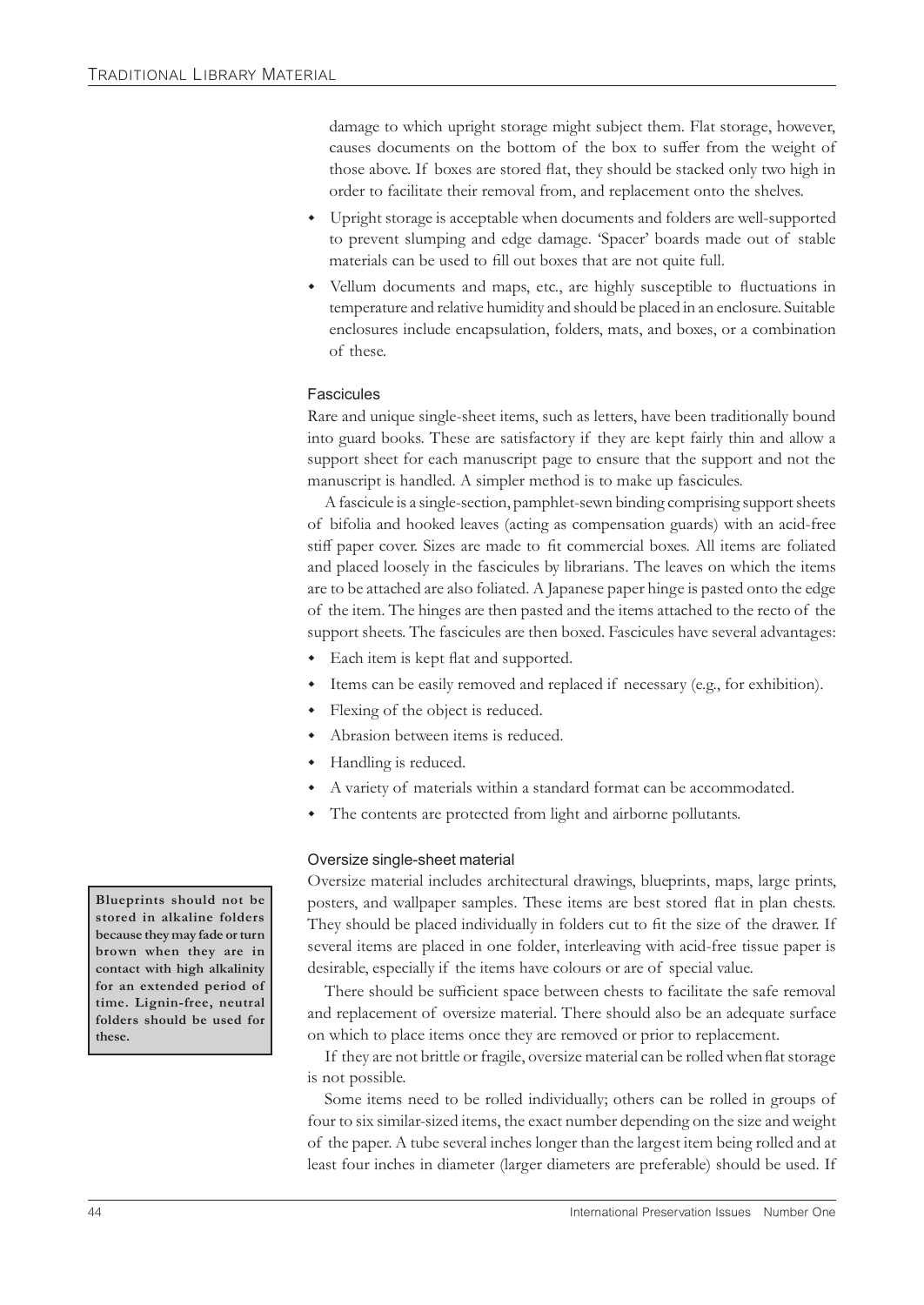the tube is not made of low-lignin, pH-neutral materials, it should be wrapped in neutral or buffered paper or polyester film.

Alternatively, place the items between two sheets of polyester film or acid-free tissue cut several inches larger in both dimensions than the largest item being rolled. Roll the item or items onto the tube. Wrap the assembly with neutral or buffered paper or polyester film to protect it from abrasions. Using flat linen, cotton, or polyester tape, loosely tie up the wrapped roll. This assembly can be stored inside a larger rectangular box for added protection if desired. Tubes should be stored horizontally.

Handling and transporting oversize single-sheet material

- Use both hands when handling large items.
- w Take care that large pendant seals are supported and turned with the document.
- w Consider the route and destination before setting out, even if simply moving items from one room to another.
- w Place maps, plans, and large single-sheet material in a portfolio or purposemade folder.
- Use two people for carrying large portfolios.
- Carry portfolios vertically.
- Use waterproof portfolios when moving items outside.

# **Exhibitions**

When exhibiting library material, special attention should be paid to the following:

- Selecting items which are fit for display.
- w The security of the exhibit cases should have locks, shatter-proof glass, be alarmed, and the room should be invigilated at all times.
- w Materials used for case construction should be chemically stable and checked for offgassing.
- The climatic factors of temperature, relative humidity, light, UV radiation, and atmospheric pollutants should be tightly controlled and monitored by appropriate equipment.
- w Materials used for mounting exhibits should be chemically stable and pose no detrimental threat to the artefact.
- w Books should be strapped with polythene to tailor-made card or acrylic cradles which acurately follow the profile of the opened or closed book. Books generally should not be displayed at an angle greater than 20° from horizontal, nor opened wider than 120°, and should be provided with a text-block support when appropriate.
- w Acid-free card with an alkaline reserve should be used for window mats and mounts.
- w Exhibits like paintings, not in cases, should be secured to walls or floors and cordoned off for security reasons so that visitors cannot touch them.
- A record of all items exhibited should be kept.

**Library material which is to be displayed is most at risk when an exhibition is being mounted and dismantled.**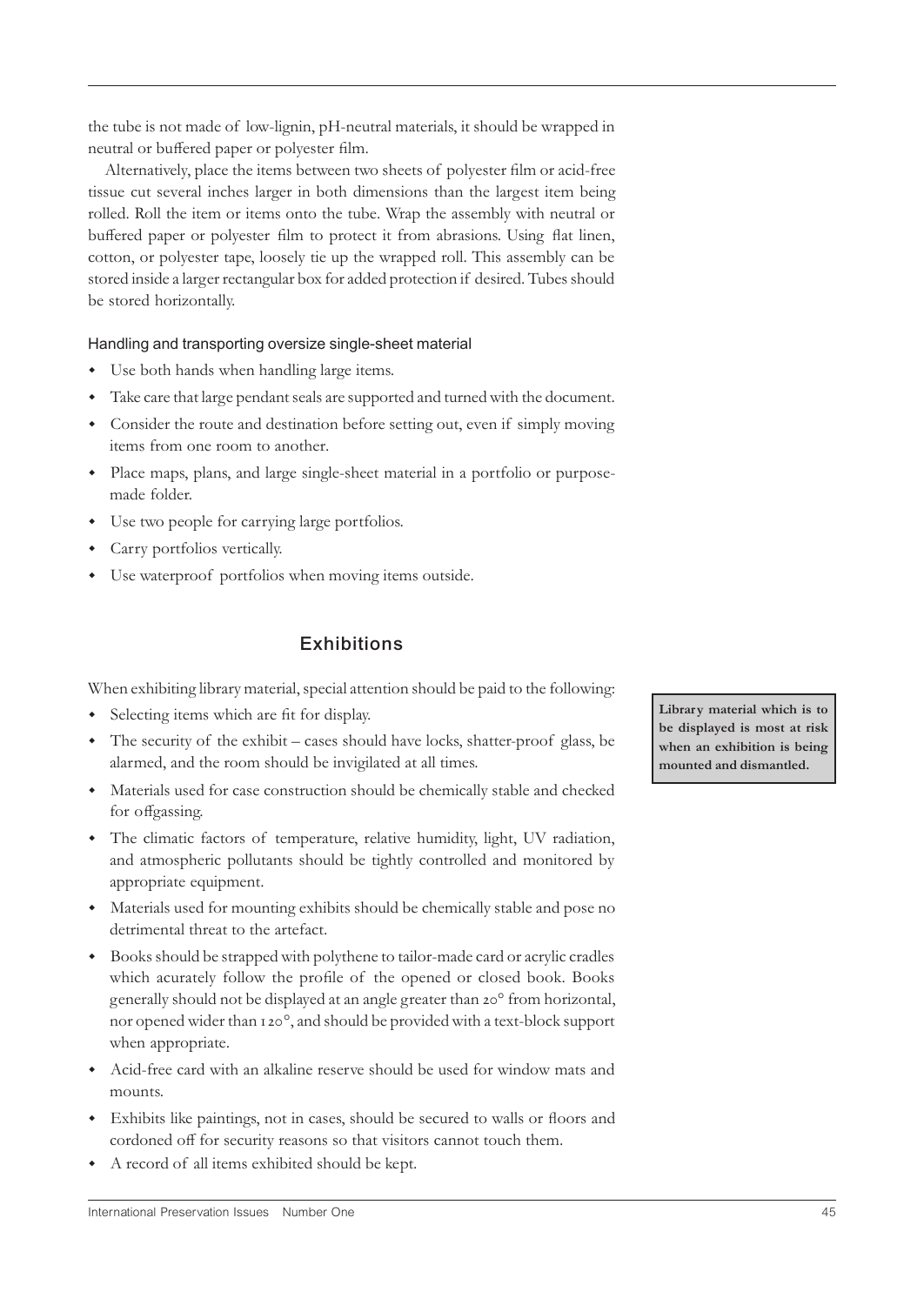Loans to other institutions for consultation or for exhibition may involve risk or damage. The librarian has a duty to see that such requests, if granted, involve the borrower's making adequate provisions for safekeeping. All items should be protected against wear and damage in transit, and for security reasons the lending library may require such items to be carried both ways by personal courier, preferably a conservator or librarian. The mounting of the exhibit should also be carried out or supervised by the courier. Loan items must be adequately insured, on an all-risks basis, again at the borrower's cost. The librarian needs to be satisfied that the conditions for exhibiting the item are appropriate on conservation grounds, and also that the security arrangements for the exhibitions are dependable.

Travelling exhibitions pose particular problems for conservation, because the likelihood of damage is multiplied. Lending institutions should make condition reports, including photographic records, of items being sent away for exhibition; they also should consider making a complete microfilm of each loan, for the sake of security.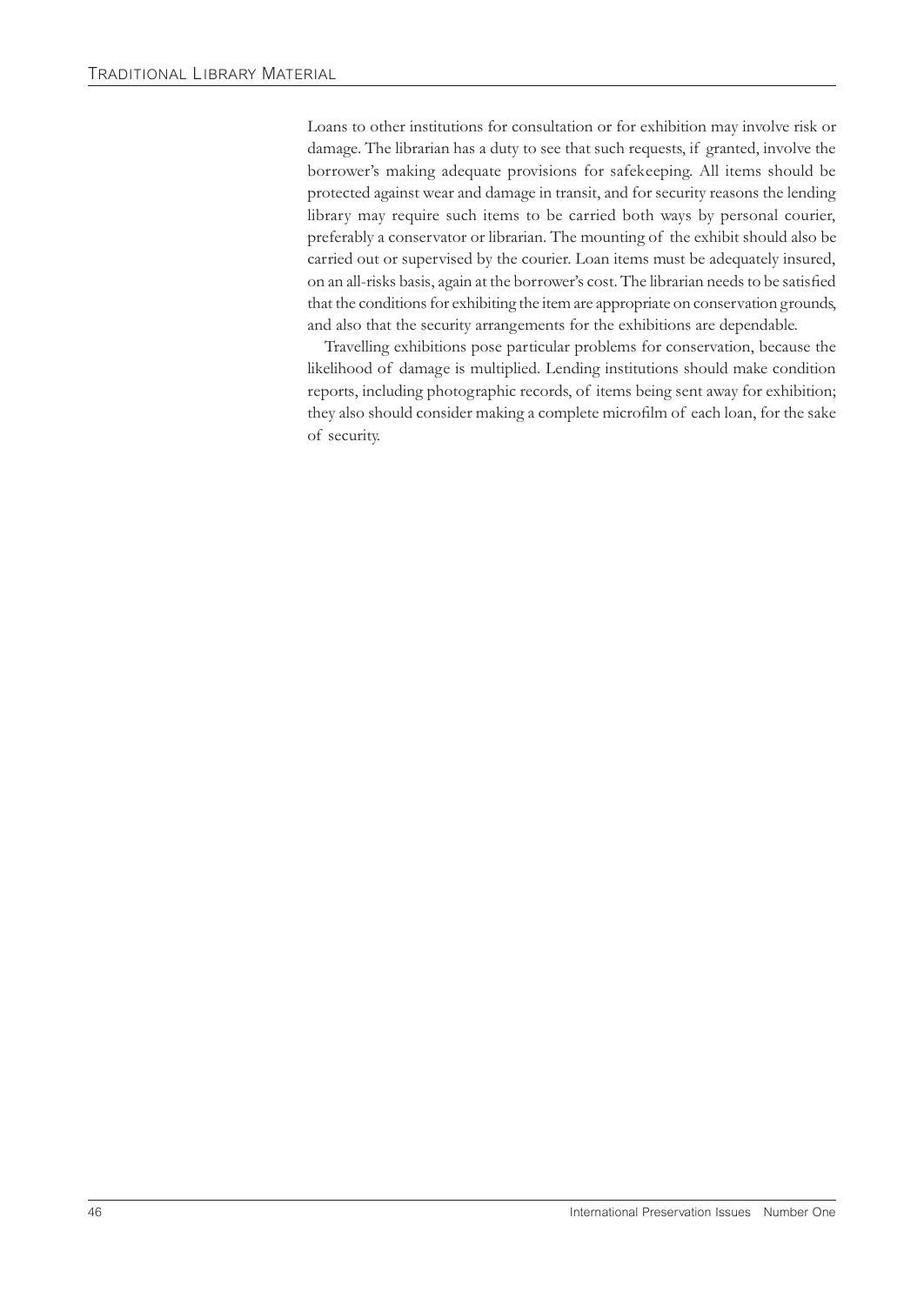# **PHOTOGRAPHIC AND FILM-BASED MEDIA**

| Photographic media<br>48 |                                           |    |
|--------------------------|-------------------------------------------|----|
|                          | Composition of photographs                | 48 |
|                          | Handling                                  | 48 |
|                          | Enclosures                                | 48 |
|                          | Environmental recommendations for storage | 49 |
|                          | Storage                                   | 49 |
| Film-based media         |                                           | 50 |
|                          | Cellulose nitrate-based film              | 50 |
|                          | Cellulose acetate-based film              | 51 |
|                          | Polyester-based film                      | 51 |
|                          | Handling                                  | 51 |
|                          | Environmental recommendations for storage | 51 |
|                          | Segregated storage                        | 52 |
|                          | Enclosures                                | 52 |
|                          | General storage                           | 52 |
|                          |                                           |    |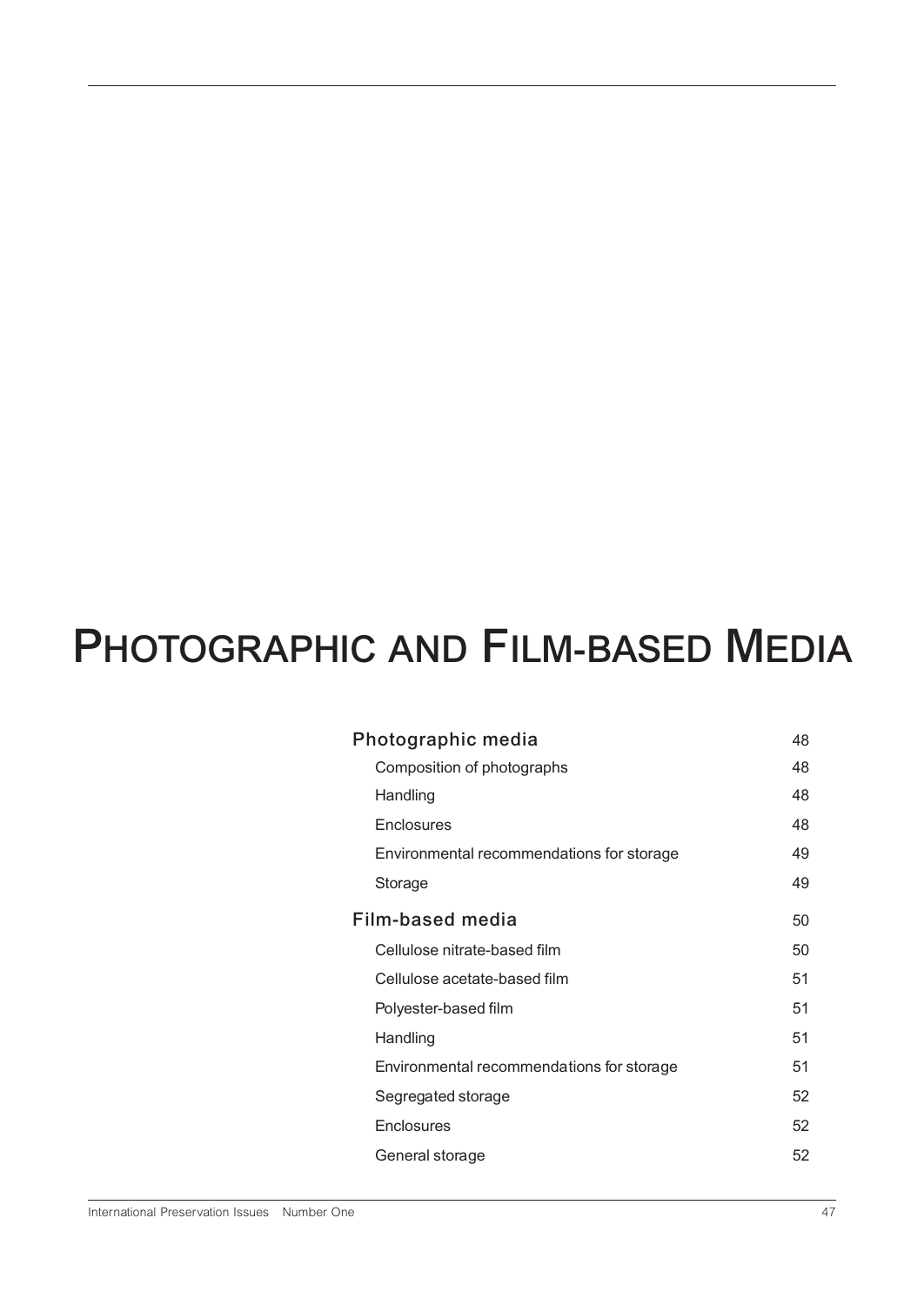# **Photographic media**

Since the birth of photography in 1839, photographs have been made employing many different methods. Some of the materials used were extremely self-destructive, others were very sensitive to physical contact, and almost all photographic material is sensitive to the environment – not only temperature, relative humidity, and air pollution but also oxidising substances found from emissions in building materials, wall paints, wooden furnishing, cardboard, wall paints, and even the enclosures used to protect them. While the conservation of photographic material should be left to specialists, library staff can take certain precautions to safeguard the welfare of photographs within their collections.

#### Composition of photographs

A typical photograph consists of three different parts:

**Support** – the support layer may be of glass, plastic film, paper, or resin-coated paper.

**Binder** – The emulsion or binder layer, most commonly gelatine, but also albumen or collodion, holds the final image material or image-forming substance to the support.

**Final image material** – The final image material, made of silver, colour dyes, or pigment particles, is usually suspended in the emulsion or binder layer.

Many different final image materials and binders have been used over the years. Today, however, almost all black-and-white photographs are composed of silver suspended in gelatine.

#### **Handling**

Photographic media are extremely susceptible to damage from careless handling; staff and users should therefore:

- provide copies rather than originals whenever possible
- wear clean, lint-free cotton gloves when handling photographic media and never touch the emulsion side of any photographic image (e.g., print, negative, transparency, lantern slide, etc.)
- prepare a clean work surface
- use two hands to hold a photograph, or support it with a piece of stiff card
- not use adhesive tapes, staples, pins, paper clips, or rubber bands on photographic material
- consult a photographic conservator on issues of storage and handling.

#### **Enclosures**

All enclosures should pass the Photo Activity Test (PAT) as described in ANSI standard IT. 2 1988. This stringent test evaluates the effect of housing materials on photographic media. Many manufacturers and suppliers of housing materials now conduct this test on their products. If at all possible, purchase products that have passed the PAT, or specify that any housing purchased must pass the PAT.

Enclosure materials for photographs fall essentially into two groups: paper/

**PVC sleeves must not be used.**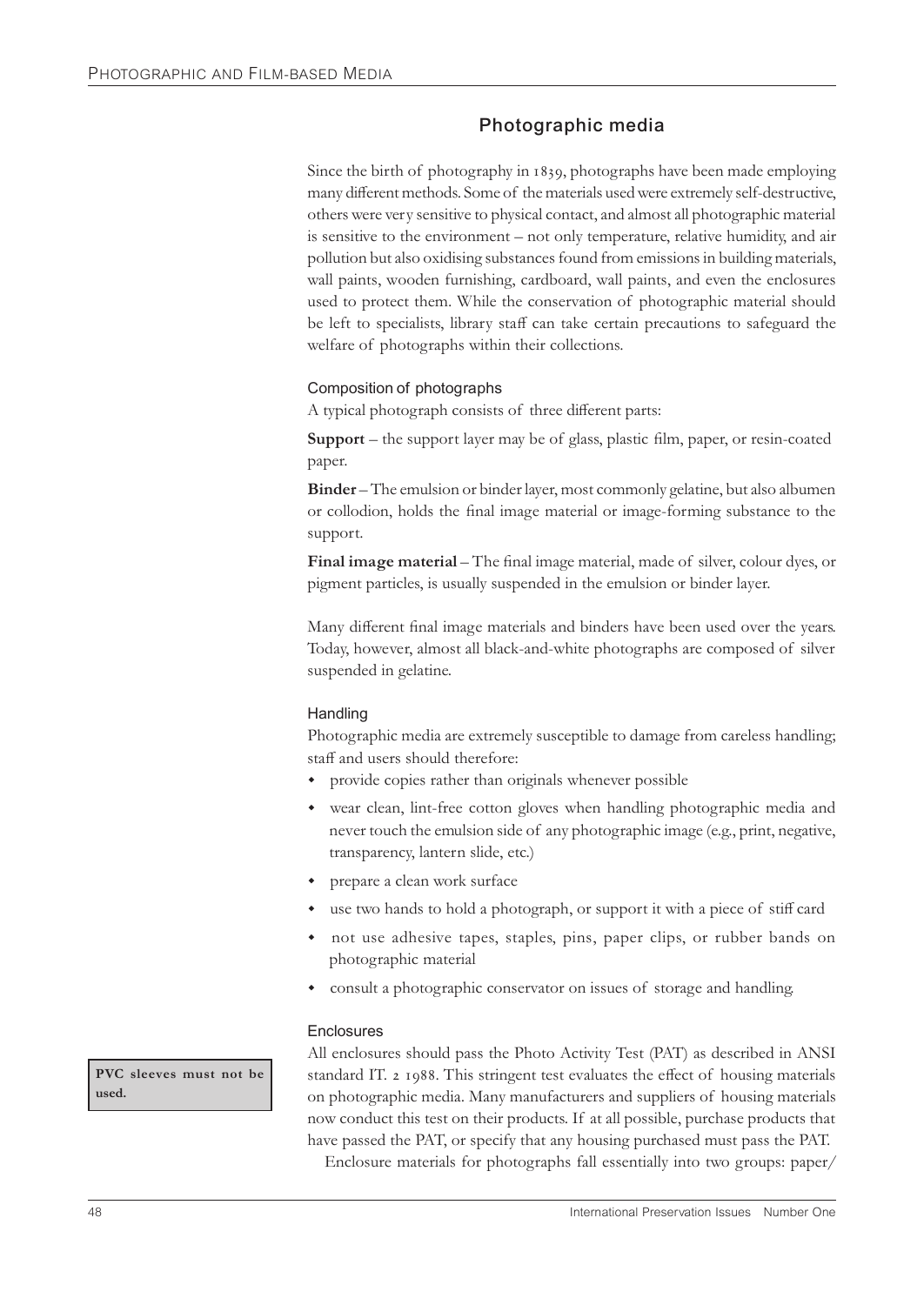board and plastic. Paper and board should conform to the following criteria:

- $\bullet$  high cellulose content (above  $87\%$ )
- neutral pH (around  $6.5-7.5$ )
- undetectable reducible sulphur content
- free of lignin, pH buffers, metal particles, acid, peroxides, formaldehydes, and harmful sizing agents.

Plastic enclosure materials should conform to the following criteria:

- free of plasticiser
- surface not glazed, coated, or frosted
- polyester is recommended for most enclosures so long as the environment is stable. The exceptions are prints and negatives with delicate surfaces (such as flaking emulsion and hand-colouring), glass-based material, Tintypes, cased photographs, and early film-based material.

#### Environmental recommendations for storage

Photographic media are exceptionally sensitive to environmental factors.

- w Generally, storage temperatures should be kept as low as possible and measures should be taken to reduce exposure to light, UV radiation, atmospheric, and particulate pollution.
- Black and white prints and negatives should be kept below 18  $^{\circ}$ C (65  $^{\circ}$ F) and  $30 - 40\%$  RH.
- Colour material should be placed in cold storage (below  $2^{\circ}$ C or  $35^{\circ}$ F) and –% RH if its longevity is to be ensured. Place material in cold storage only after consulting a specialist.
- For mixed photographic collections,  $35-40\%$  RH is recommended.
- w Fluctuations of temperature and RH should be avoided.

#### Storage

**Photographs** – it is best for each item to have its own enclosure. This reduces damage to the photograph by giving it protection and physical support. Because paper enclosures are opaque, the photograph must be removed from the enclosure when it is viewed; clear plastic 'L' sleeves (two sheets of polyester placed on top of one another and joined along two adjacent edges), with a piece of board behind the print for added support, have the advantage of allowing researchers to view the image without handling it, thus reducing the possibility of scratching or abrasion.

Special care must be given to the storage of oversize photographic prints mounted on cardboard. This board is often acidic and extremely brittle. Embrittlement of the support can endanger the image itself because the cardboard may break in storage or during handling, damaging the photograph. Such prints must be carefully stored, sometimes in specially made enclosures. They should be handled with great care.

Once photographs have been properly housed in folders, sleeves, or envelopes, they may be stored upright or flat in drop-front boxes of archival quality. Horizontal Different types of photo**graphic material, such as glass and film negatives, paper contact prints, and colour transparencies, should be stored separately.**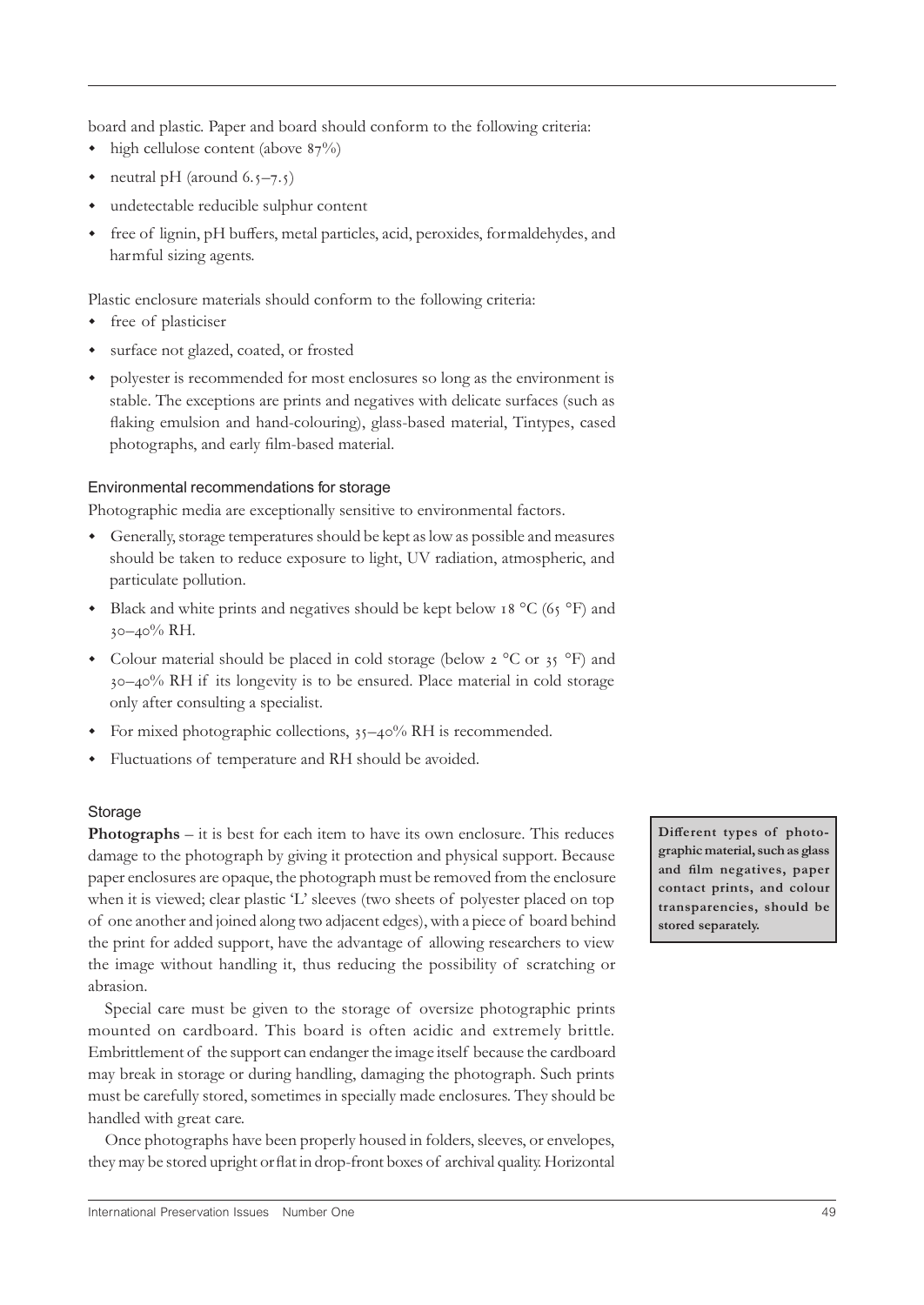storage of photographs is usually preferable to vertical storage, since it provides overall support and avoids mechanical damage such as bending. Vertical storage, however, may make access to the collection easier and decrease handling. With vertical storage, photographs should be placed in acid-free file folders or envelopes that are themselves housed in hanging file folders or document storage boxes. Overcrowding should be avoided. The use of hanging file folders will prevent photographs from sliding down under each other and will facilitate their handling. In either case, care should be taken not to pack the photographs too tightly.

**Prints in albums** – may be interleaved with a photographic conservation paper if they appear to be suffering damage from adjacent prints or album pages. This should not be done if the binding will be stressed by the extra volume of paper. Modern albums of the type that have adhesive coated pages and plastic cover sheets should not be used.

**Photographic albums** – should be stored flat, preferably in boxes lined with acid-free tissue paper padding.

**Glass-plate negatives** – should be kept in individual paper enclosures and stored vertically in suitably padded cabinets or strong boxes with a board separator after every fifth plate.

**Film negatives** – can be stored in paper or polyester sleeves. They can then be placed in boxes or in a hanging file system in a cabinet.

**Cased photographs** – such as Daguerreotypes and Ambrotypes should be kept horizontally in their cases and these stored in cabinet drawers and/or boxes.

Boxes containing photographic material should be housed on metal shelves. Where possible, items of similar size should be stored together; the mixing of different sizes can cause abrasion and breakage, and can increase the risk of misplacing smaller items. Regardless of the size of the photograph, all enclosures within a box should be the same size and should be the size of the box. Boxes should not be overfilled.

#### **Film-based media**

There are three main types of film-based photographic materials: cellulose nitrate, cellulose acetate, and polyester. These materials have been used as a support for negatives, positive transparencies, motion pictures, microfilms, and other photographic products.

Cellulose nitrate and cellulose acetate are unstable. The by-products of their degradation can severely harm and even destroy photographic collections. In particular, institutions should isolate and properly store cellulose nitrate material because of its extreme flammability, especially when in a deteriorated condition.

Cellulose nitrate-based film

- It was manufactured  $1889 1951$  and in use  $1900 1939$ .
- It is unstable and highly flammable.
- At room temperature and lower, it slowly and continuously deteriorates, emitting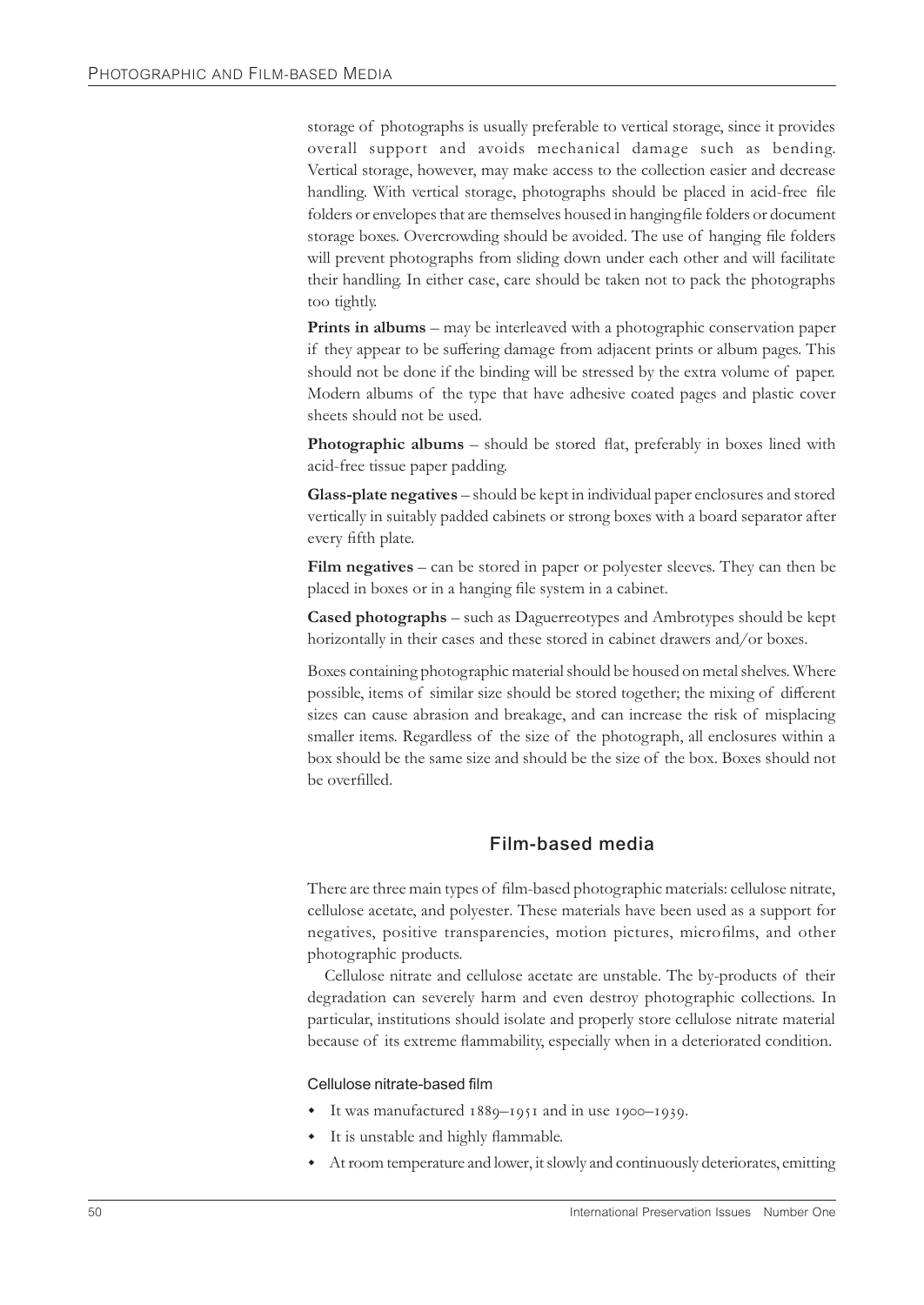gases in the process.

- w If these gases cannot escape from the container in which the film is kept, then decomposition accelerates – the base turns yellow, then brown, becomes sticky and then brittle, until it disintegrates into ashy-brown powder, resulting in the complete destruction of the picture/sound records.
- The reaction can lead to spontaneous combustion of the film with disastrous consequences for other adjacent material, people, and buildings.

#### Cellulose acetate-based film

- It was introduced in 1935, and from 1939 onwards almost totally replaced cellulose nitrate.
- w It slowly decomposes at room temperature, giving off gases that resemble the smell of vinegar – hence the process is known as 'vinegar syndrome'.
- It eventually breaks down altogether.
- w Until recently, cellulose triacetate films had been considered suitable for archival records; however, stability problems have become evident with this film as well.

#### Polyester-based film

Commonly known as 'safety film'. For the most permanent photographic records, films incorporating a polyester (polyethylene terephthalate) base are currently recommended.

#### **Handling**

Film-based media can be damaged easily, even when in good condition. All three film types, and the gelatine binder on them, can be scratched, abraded, and creased. Oils and dirt from hands can also damage the support and binder, as well as the final image material.

Once deterioration has begun, film-based media are even more prone to handling damage. Deteriorated media can become quite brittle; in this state, repeated removal from a housing can cause considerable harm. Furthermore, deteriorated materials may become sticky and adhere to other items.

Ideally, film should not be handled at all by non-specialists and should be projected or copied only by a film conservator. Handlers should wear lint-free cotton gloves, handle the edges only, and work in a clean, well-lit, and well-ventilated area with enough room for processing. Eating, drinking, or smoking should not be allowed in the processing/examination area. Prolonged exposure to deteriorated negatives can be a dangerous health hazard, especially when in large collections.

#### Environmental recommendations for storage

Recent work at Rochester's Image Permanence Institute makes explicit the relationship between storage temperature/relative humidity and long-term stability. The results, published in the *IPI Storage Guide for Acetate Film*, predict the life span of fresh and already degraded films under different combinations of relative humidity and temperature. The following chart illustrates the predicted life expectancies for the previously cited storage conditions. The first number of years in each storage condition is for new film and the second is for film that has begun to deteriorate.

**Owing to the fire hazards associated with cellulose nitrate negatives, it is especially important to isolate any cellulose nitrate material; in fact, this is required by many insurance policies. Cellulose nitrate film should be stored in specially designed storage areas approved by the Fire Brigade.**

**It is recommended that cellulose nitrate film be duplicated onto safety film.**

**The degradation products of cellulose nitrate and acetate pose serious health and safety hazards, so due care and caution must be exercised when handling these types of film.**

- $*$  Wear neoprene gloves.
- $*$  Maintain good air circula**tion.**
- $\bullet$  Use a respirator.
- $\bullet$  Do not wear contact lenses.
- $*$  Limit exposure time.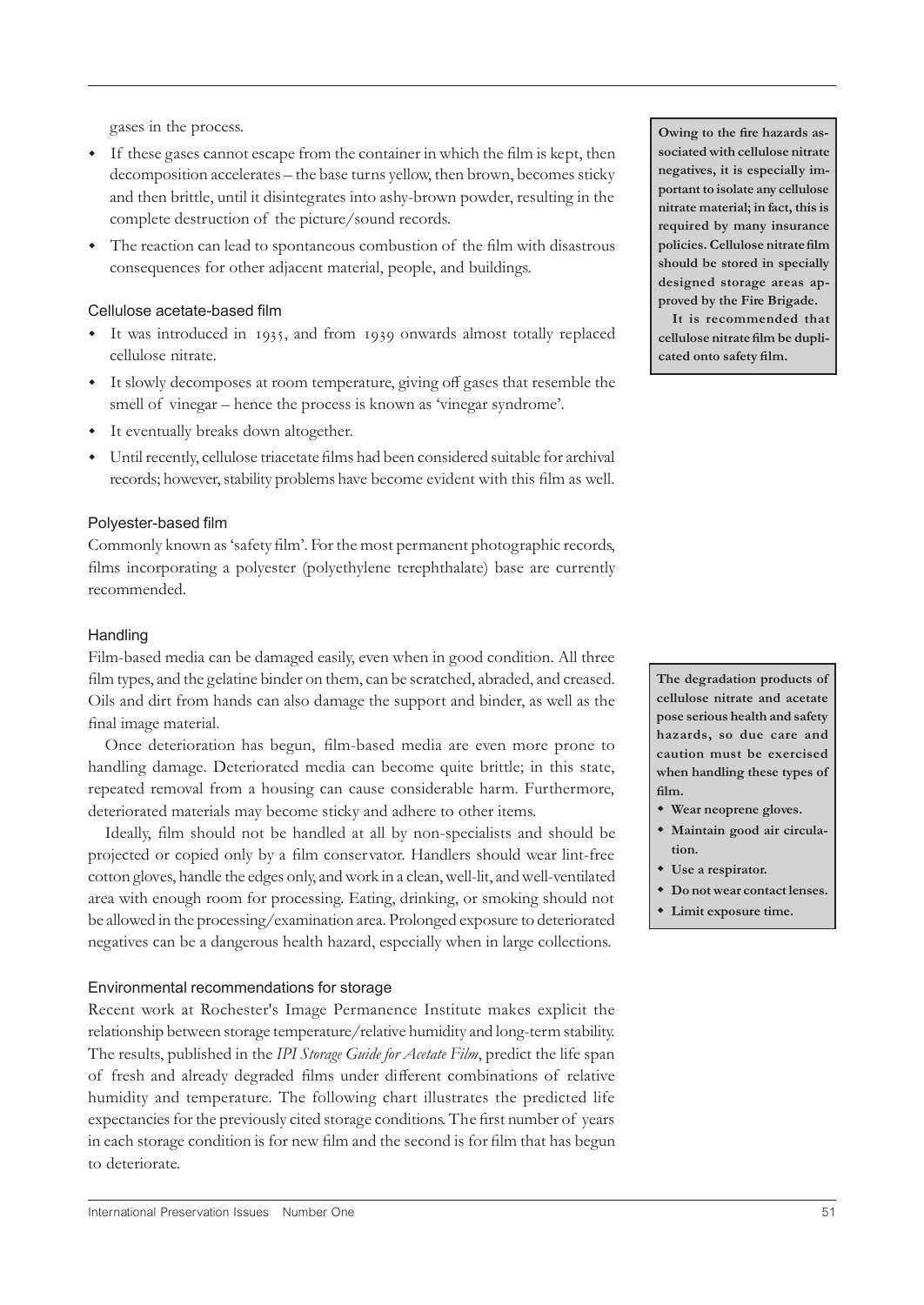**Pollutants which can harm film include peroxides (from paper and wood), chlorine compounds, oxides of nitrogen, sulphur dioxide, hydrogen sulphide (ordinary rubber bands could contain sulphur), impurities in adhesives, gases from paint, ozone produced by photocopiers and certain lamps and electrical equipment, ammonia, smoke, insecticides, dust, abrasive particles, and fungus. Activated charcoal air filters and looped, rather than cut, pile carpeting are recommended in reading areas because bits of fibre can be released from a cut pile for a very long time, and these are abrasive.**

| Estimated life expectancy (in years) for new and for deteriorating |
|--------------------------------------------------------------------|
| acetate film in selected storage environments                      |

| Office, Air Conditioned | 21 °C /70 °F at 50% RH          | $40 - 5$     |
|-------------------------|---------------------------------|--------------|
| Cool Storage            | 18 °C / 65 °F at 35% RH         | $90 - 15$    |
| Cool Storage            | 13 °C / 55 °F at 30% RH         | $200 - 40$   |
| Cool Storage            | $\circ$ 4 °C /40 °F at 30% RH   | $800 - 130$  |
| Cold Storage            | $-$ 04 °C / 25 °F at 30% RH     | 1500-400     |
| Cold Storage            | $-18$ °C / $\circ$ °F at 30% RH | $1500 - 400$ |

The Guide is a very practical tool for a collections manager, since the cost of an improved storage environment can be directly compared to quantitative benefits measured in years of additional preservation. As indicated by the Guide, cold storage is the only viable option to increase stability of material that already shows signs of deterioration and for keeping new material in good condition.

If cold storage is not an option over the short term, the storage facility should be well ventilated to prevent the build up of acidic gases that drive the autocatalytic degradation reactions of cellulosic films. As much as possible, the environment should be stable, cool, and dry. Significant fluctuations of temperature and relative humidity should be avoided.

#### Segregated storage

Ideally, each type of film-based material should be stored separately, isolated from other types of film supports. Organising storage in this way protects other photographic media from the harmful degradation products of cellulose nitrate and the cellulose acetates. In particular, the nitric acid formed by the degradation of cellulose nitrate can fade silver images, cause gelatine binders to become soft or even tacky, and corrode metal containers and cabinets. This type of materialbased organisation also makes monitoring the condition of the collection more efficient and effective.

While it is important to separate different types of material if possible, it is also important to segregate deteriorating media from those in good condition. As mentioned earlier, deteriorating materials produce degradation products that can induce deterioration in other photographic media.

#### **Enclosures**

The same standards apply as for photographic material (p. 48).

#### General storage

Sheet film, like negatives and transparencies should be placed in sleeves, the sleeves in a box or drawer, and these boxes or drawers on metal shelves or in a cabinet.

Roll film, such as motion picture film and microfilm, should be kept wound on cores, emulsion-side-in and placed in canisters which are free from plasticizers, chlorine, and peroxides. Acceptable materials include polyethylene or polypropylene. Any paper or card inside the can should be removed, as should any outside paper wrappings, and stored separately with appropriate documentation.

Both flat and roll material should be stored horizontally on metal racking in cool, dry, dark conditions, with good air circulation.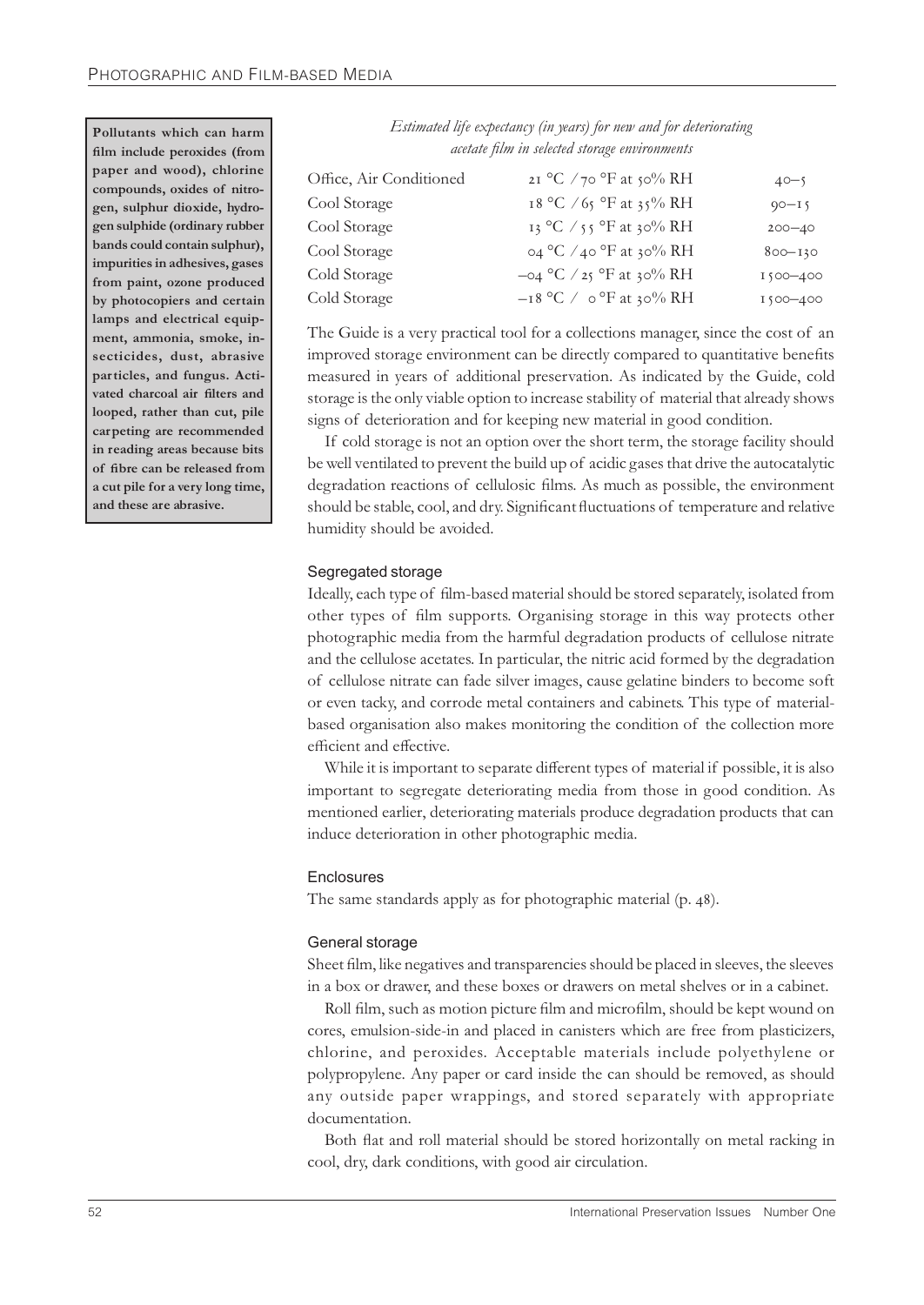# **AUDIOVISUAL CARRIERS**

| Audio disk recordings<br>54               |    |  |
|-------------------------------------------|----|--|
| Shellac disks                             | 54 |  |
| Vinyl disks                               | 54 |  |
| Handling                                  | 54 |  |
| Storage                                   | 54 |  |
| Environmental recommendations for storage | 55 |  |
| Magnetic media                            |    |  |
| Handling                                  | 55 |  |
| Use                                       | 56 |  |
| Backup and refreshing                     | 56 |  |
| Migration                                 | 56 |  |
| Storage                                   | 57 |  |
| Environmental recommendations for storage | 57 |  |
| Optical media                             |    |  |
| Laser disks                               | 57 |  |
| <b>CD-ROM</b>                             | 57 |  |
| Handling                                  | 58 |  |
| Labelling                                 | 58 |  |
| Cleaning                                  | 58 |  |
| Storage                                   | 58 |  |
| Environmental recommendations for storage | 58 |  |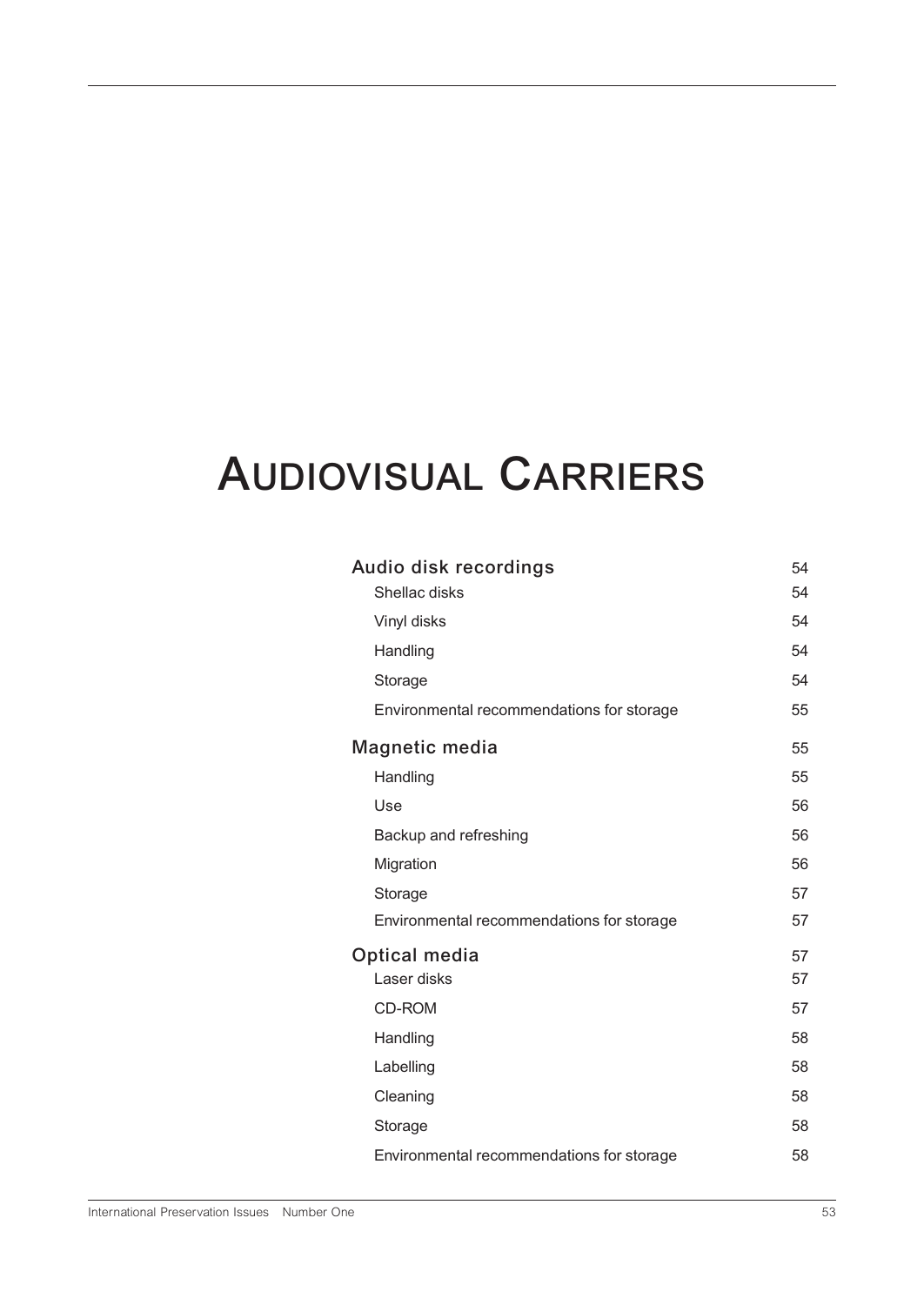# **Audio disk recordings**

The most likely form of sound recordings to be found in libraries will be longplaying microgroove disks ( $i_1$ -inch,  $i_3$ <sup>1</sup>/<sub>3</sub> rpm and  $i_7$ -inch,  $i_1$  rpm), usually pressed on polyvinyl chloride, or the 78 rpm shellac disks.

#### Shellac disks

The first shellac disks date from the 1890s, and this format was used until the 1950s, when it was gradually replaced by vinyl disks.

Determining the causes of shellac degradation is difficult because a very wide range of qualities of shellac and 'fillers' have been used by manufacturers.

In a proper storage environment, these disks suffer a slow, progressive embrittlement of the shellac. High humidity levels accelerate the embrittlement of shellac disks. This embrittlement causes a fine powder to be shed from the disk after each playback, effectively scraping away groove information. Organic materials in the aggregates are susceptible to fungus attack, while shellac itself is said to be fungus-resistant.

#### Vinyl disks

Although vinyl is stable, its life is not indefinite. Vinyl discs are made of polyvinyl chloride (PVC), which degrades chemically when exposed to ultraviolet or to heat. Stabilization is therefore achieved by adding a chemical to the resin during manufacture. This does not prevent the degradation but controls it.

Vinyl disks are resistant to fungal growth and are unaffected by high humidity levels.

#### **Handling**

- Remove grooved disks from the jacket (with the inner sleeve) by holding it against the body and applying a slight pressure with a hand and bowing the jacket open. Pull the disk out by holding a corner of the inner sleeve. Avoid pressing down onto the disk with the fingers, as any dust caught between the sleeve and the disk will be pressed into the grooves.
- Remove grooved disks from the inner sleeve by bowing the inner sleeve and letting it slip gradually into an open hand so that the edge falls on the inside of the thumb knuckle. The middle finger should reach for the centre label. Never reach into the sleeve.
- w To hold a disk, place the thumb on the edge of the disk, and the rest of the fingers of the same hand on the centre label for balance. Use both hands on the edge to place disk on turntable.

#### **Storage**

- Store records in soft polyethylene inner sleeves. Avoid using inner sleeves made of paper, cardboard, or PVC.
- w Do not leave recordings near sources of heat or light (especially ultraviolet), as plastics are adversely affected by both.
- Do not place heavy objects on top of recordings. Recordings should never be placed on top of each other.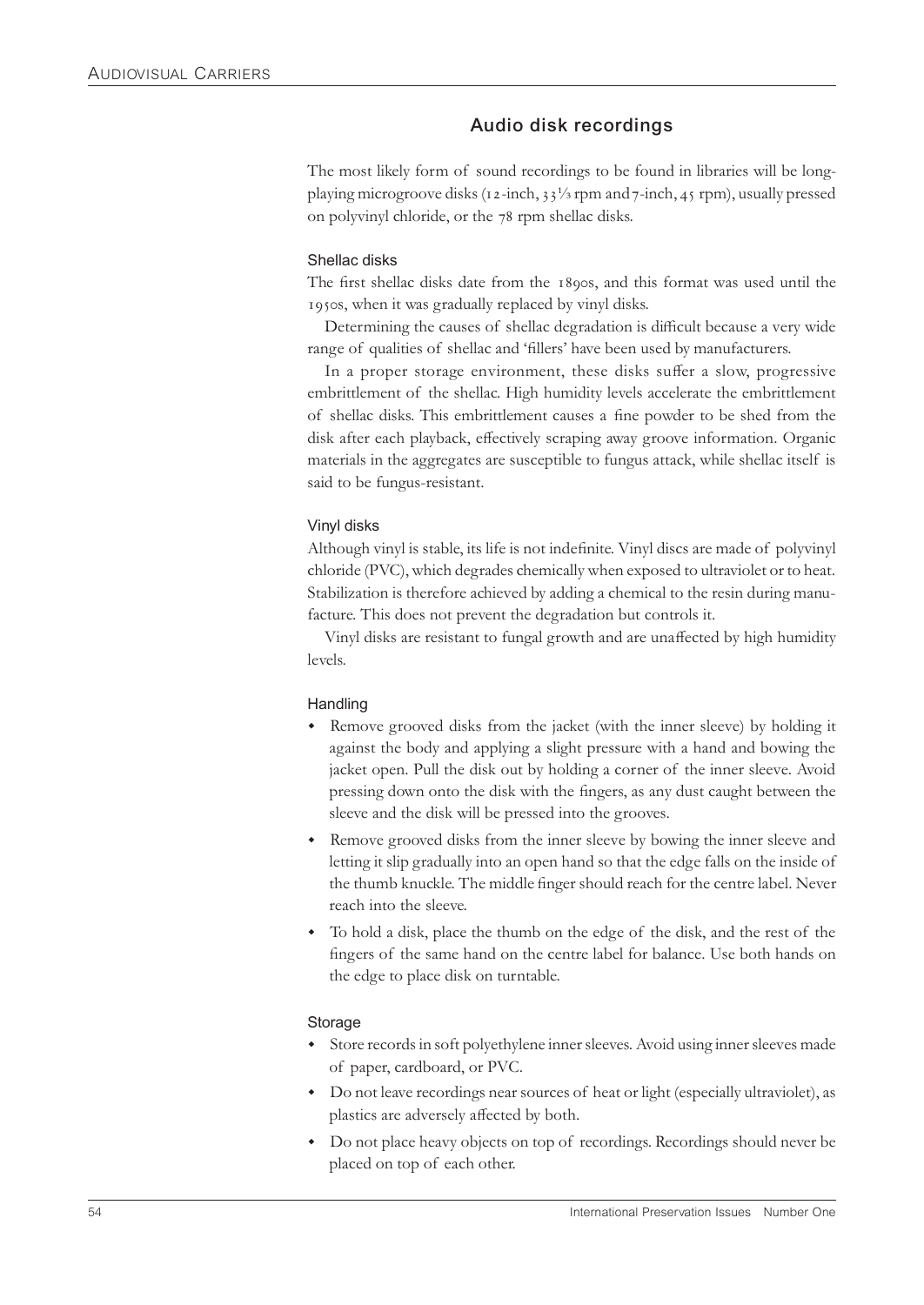- Shelve recordings vertically, on edge.
- Do not use shelving units where supports put more pressure on one area of the recording or where supports are more than  $10-15$  cm (4–6 inches) apart.
- w Do not interfile recordings of different sizes, as smaller items may get lost or damaged, while larger items may be subjected to uneven pressure.
- Remove shrink-wrap on long-playing gramophone records (LPs) completely. Shrink-wrap can continue to shrink, thus warping the disk.

#### Environmental recommendations for storage

A proper environment for the storage of sound recordings is essential to retard degradation. Elevated and rapid fluctuations of temperature and humidity can affect certain chemical properties of the plastics that make up recording media, causing distortion of sound quality and warping of the disk itself.  $18 \text{ °C}$  (64  $\text{ °F}$ ) and  $40\%$  RH is recommended.

Fungi on disk surfaces can cause pitting, which affects playback quality.

Dust, combined with the pressure exerted on the grooves by the stylus, can permanently abrade the walls of the grooves, which affects playback quality; dust can also be embedded permanently into thermoplastic substances.

#### **Magnetic media**

Magnetic tapes (audio and video recordings on cassettes, audio and computer reel-to-reel tape, computer diskettes, etc.) are most commonly made of a magnetic layer of chromium or iron oxide bound with an adhesive onto a polyester film base. It is the adhesive binder which is susceptible to deterioration, through hydrolysis and oxidation. As the information is stored on magnetic tape in patterns formed by the magnetized particles, any loss or disarrangement of the magnetic oxide causes loss of information.

Since the early 1950s, there have been more than forty video formats that have varied in size, speed, and the manner in which the tape is held.

Cassette tapes are much thinner and weaker than reel-to-reel tapes, and their useable life expectancy is very short. Use reel-to-reel tape for long-term retention.

Magnetic tape has a much shorter lifespan than is presumed. Magnetic tape that is over 15 years old almost certainly needs careful attention, and most tapes over 20 years old need professional help.

#### **Handling**

- Minimize handling.
- Avoid touching the surface of any tape or computer diskette. Oil from skin leaves a residue that can coat the equipment's playing head and attract dust.
- Do not touch the tape surface or the edge of the tape pack unless absolutely necessary, and then wear lint-free gloves.
- w Do not use commercial products advertised to clean tapes and diskettes. Contact an experienced professional to clean or repair dirty or damaged tapes.
- Return tapes and diskettes to their individual boxes immediately after use to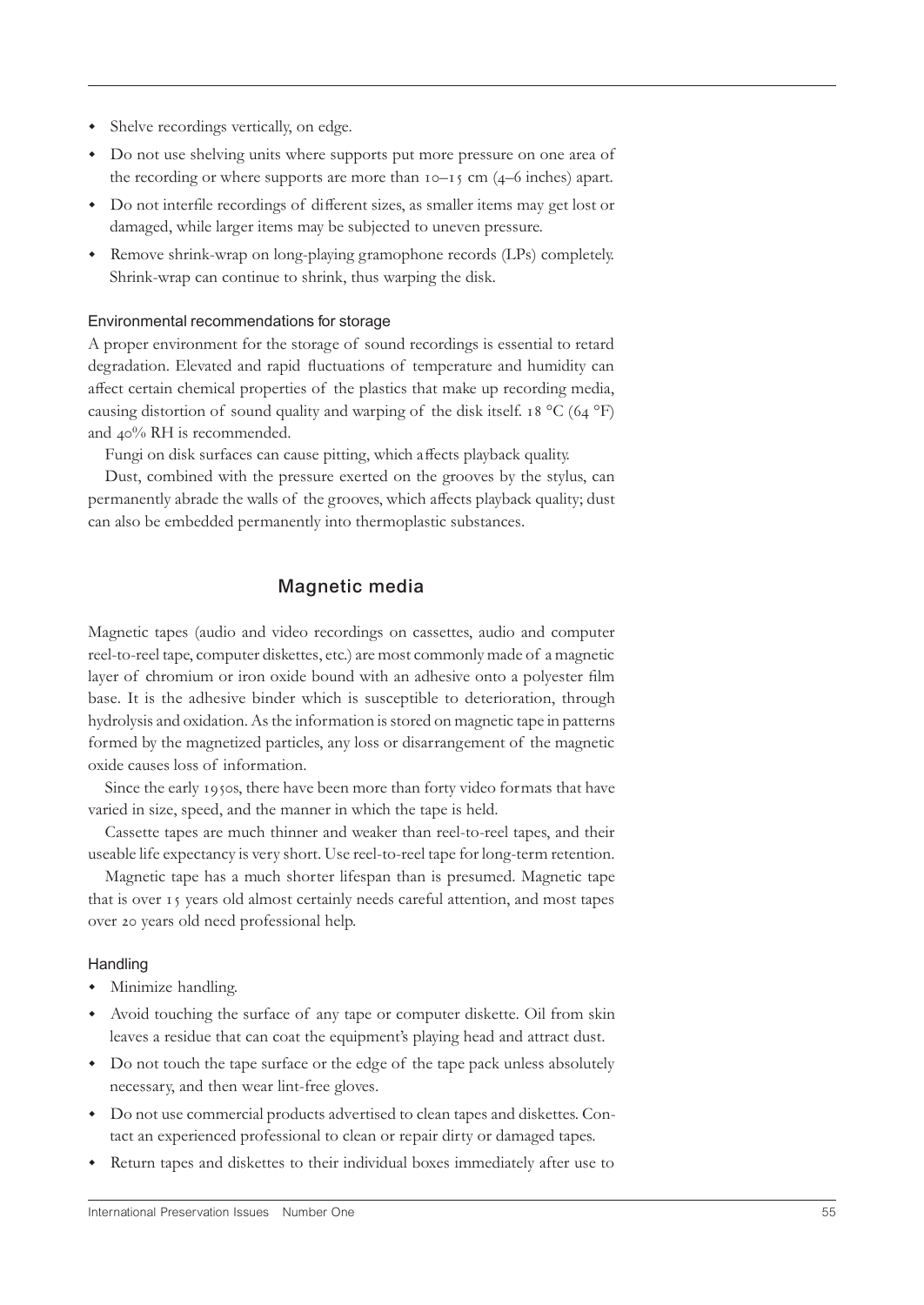avoid possible damage and dust.

- Never use paper clips or adhesive tape to attach notes directly to cassettes, reels, or diskettes.
- Handle tape only in clean areas.
- Do not let tape or leader ends trail on the floor.
- Return tapes to their containers when they are not in use.
- Do not drop tapes or subject them to sudden shock.
- Cut off damaged tape or leader/trailer ends from open-reel tapes.
- Do not use general-purpose adhesive tapes to secure the tape end or for splicing. If necessary, use adhesive products designed for the purpose.

#### Use

- Label all tapes.
- w Maintain machines according to manufacturer's specifications to ensure that equipment will not damage tapes.
- Clean the recorder tape path thoroughly at the recommended intervals.
- Discard tapes with scratches or any other surface damage, which causes significant debris to be left in the recorder tape path.
- Use a cleaning cassette after playing a damaged tape.
- w Ensure tapes to be reused are thoroughly erased before they are put back into service.
- w Fast forward and rewind tapes periodically.
- Do not leave a tape stopped in the middle  $-$  always rewind the tape fully.
- Protect the operating equipment and tapes from dust.

#### Backup and refreshing

The loss of a single computer diskette can mean the loss of a large quantity of information. For this reason, backup copies are critical to ensuring the preservation of computer-based records. If maintaining an active computer database of records is part of an institutional operation, copy the information recorded on the system's hard drive onto backup diskettes or tapes on a daily basis. As a part of disaster prevention, store backup copies in another secure location.

Audio, video, and computer tapes which are to be retained for long periods of time will require periodic copying/refreshing to ensure access to information. Every three to five years, re-copy all master tapes onto high quality, polyesterbased tape in the currently established format for the media. Use this copy master only when making another 'use' copy. Make the copies of masters at different times so they do not age together.

Use reel-to-reel audio tape for master audio copies. A written transcript of an audio or video tape can also be used as a 'use copy' or 'backup copy'. A transcript may contain every word on the original tape, or only a general rendering of the discussion.

#### **Migration**

Information formats disappear as new technology emerges. Within the last twenty years, 8-track tapes, beta format video,  $\frac{1}{2}$ -inch videotape, 3-inch,  $\frac{1}{4}$ -inch and 8-

**Backup copies are the best insurance for protecting valuable tapes and important diskettes. In the event of media ageing or a natural disaster, a copy may be the only means available to retrieve information from a master that is no longer playable.**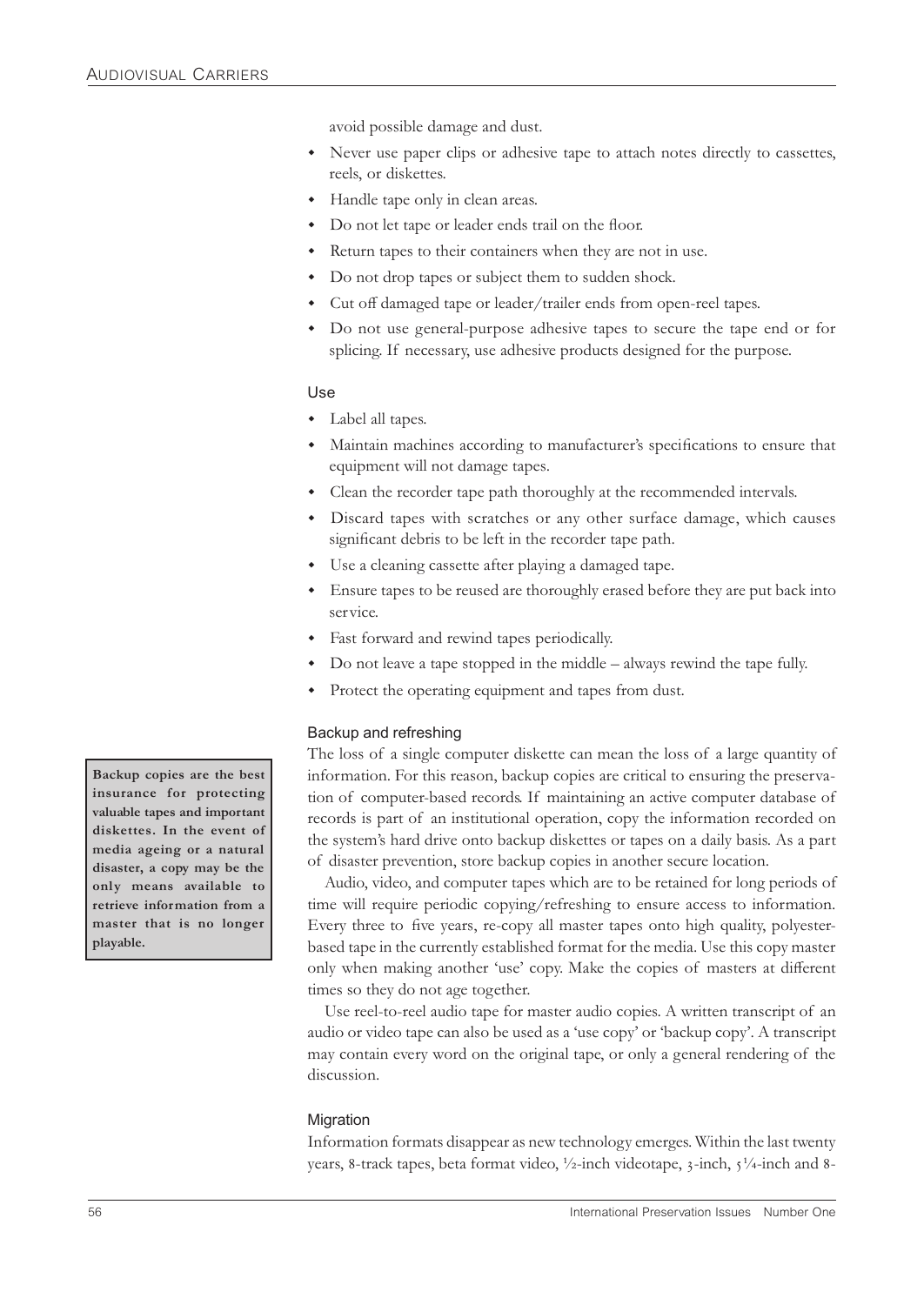inch computer diskettes and countless other formats have become obsolete.

Access to information is limited when machines necessary to read these records fail and cannot be replaced. To ensure access to information, copy older formats onto a stable technology while playback machines remain available.

#### **Storage**

- Keep tapes and diskettes away from magnetic fields do not stack tapes on top of electrical equipment.
- w Keep storage areas clean and free from dust. Dust attracts and traps moisture and will precipitate hydrolysis, a common and serious cause of long-term magnetic tape degradation. Also, dust may cause permanent damage to the tape: the abrasiveness of the dust, along with the pressure exerted between the tape surface and the tape recorder heads, will scratch the oxide layer and the tape recorder heads.
- Do not leave open reel or cassette tapes exposed to the sun.
- w Store open-reel and cassette tapes with the reels or tape packs vertical. Reels should be supported by the hub.
- w Use high quality reels or cassettes, boxes/containers, and accessories.
- Use protective collars for open-reel tapes.
- w Do not store the tapes in poor quality cardboard sleeves/boxes, which may be acidic, or vinyl boxes containing chlorine.

#### Environmental recommendations for storage

- Tape storage areas should be cool and dry:  $\tau$   $\pm$  3 °C (59  $\pm$ 5 °F) and 30–40% RH are safe practical storage conditions. Extreme heat and frost will damage magnetic media.
- $\cdot$  RH above 40% accelerates the deterioration of the tape binder.
- Avoid subjecting tapes to rapid temperature changes. If storage and operating area temperatures differ by more than  $8 \degree C$  ( $15 \degree F$ ), allow an acclimatization time within the operating area of four hours for every  $\sigma$ °C ( $\sigma$ 8°F) difference.

# **Optical media**

#### Laser disks

Laser disks were launched in  $1978$  and are usually  $12$ -inch (30 cm) disks of glass or plastic. Millions of pits are etched into the surface which are read by a laser beam directed at the surface. A light beam is reflected, which is then converted into a conventional analogue signal.

#### CD-ROM

CD-ROM (compact disk – read only memory) originated from the audio compact disk which was available in the mid-1980s, and thus its physical dimensions and characteristics are the same. The main difference between CD-ROM and CD-Audio is that CD-Audio contains only audio data, while CD-ROM may contain audio, computer, and video/picture data.

The moulded plastic compact disk incorporates a continuous spiral of pits,

**Be knowledgeable about the formats of all machine-readable records in your care**.

**Diskettes should be stored on edge.**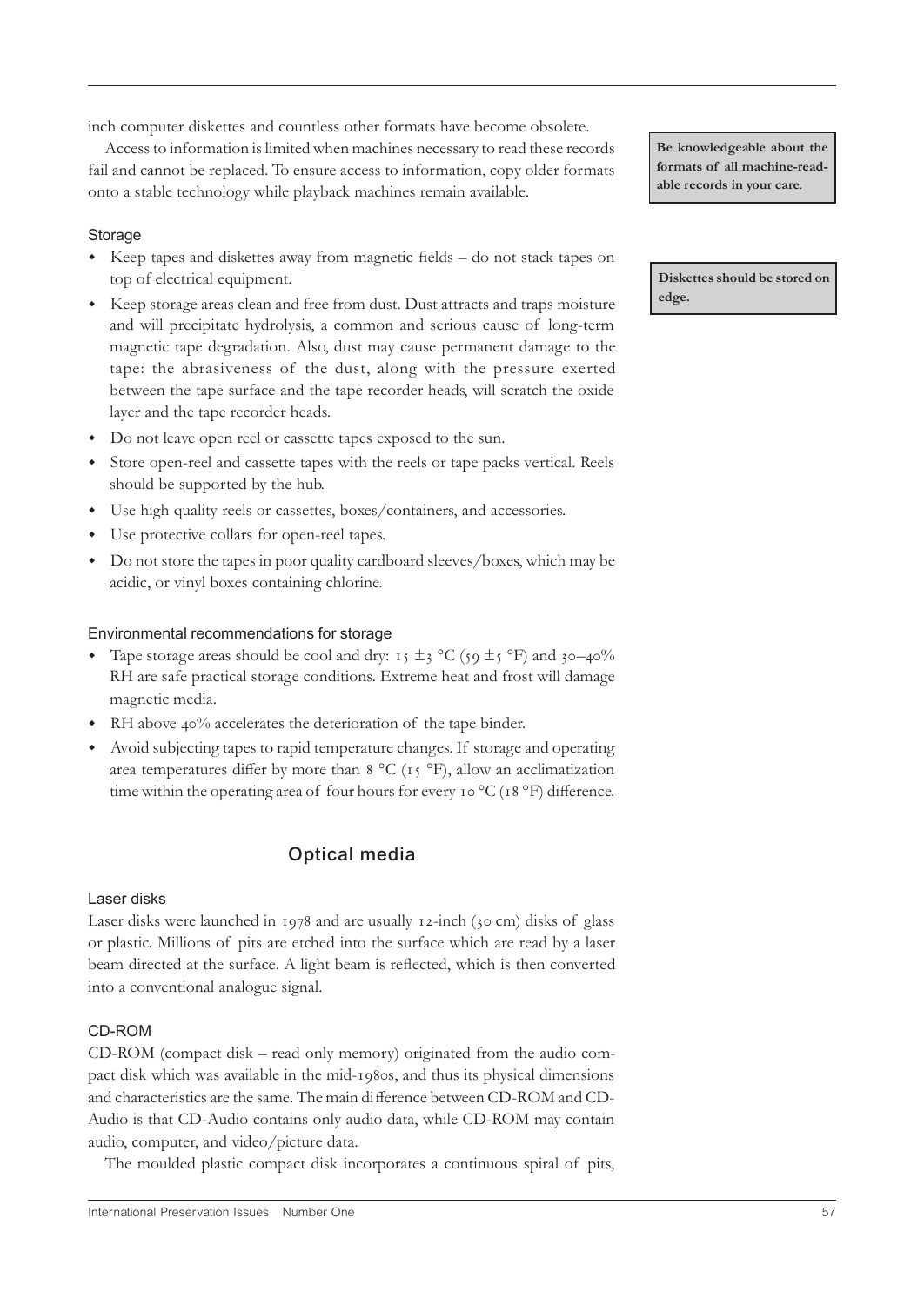which contain the data. An aluminium reflective layer allows a laser in the compact disk drive to read the encoded information. Data integrity is protected by a lacquer coating on one side and a plastic substrate on the other side.

#### **Handling**

The worst handling stresses for an optical disk are caused by severe flexing or application of a sharp point to the top surface. These actions deform the substrate, wiping out pits and causing areas of the disk to become unreadable. A sharp stylus – a ballpoint pen, for example – can cause compression of the polycarbonate substrate and the metallic reflecting layer in the area under the pen point. Do not leave disks in disk drives. Wear lint-free gloves when handling optical media.

#### Labelling

Applying labels of any kind may unbalance an optical disk and make it difficult for the player to read. Also, labels may peel in humid conditions. Once a label is on the disk, however, it is especially important not to try and remove it. The act of peeling off a label creates a lever action that concentrates stress in a small area. Such stress can cause delamination, especially in a writable CD. If it is necessary to write on the top side of a disk, a soft felt-tip marker is preferable to other writing instruments, but with some solvent-based markers there may be a danger of the solvents migrating into the protective lacquer.

#### Cleaning

Avoid using cleaning solvents. Light dust or dirt may be safely brushed off with a non-abrasive lens tissue, but the use of an air gun is preferable. Always be gentle and wipe from the centre hub toward the outside edge of the disk. The motion should be in a radial direction (like the spokes of a wheel), not circumferential.

#### **Storage**

The acrylic 'jewel cases' provided by many manufacturers and distributors are good protection against scratches, dust, light, and rapid humidity changes. Protect the individually cased CDs further by placing them in a closed box, drawer, or cabinet. This gives additional protection from light, dust, and climate fluctuations. If the manufacturer provides a spacer card or other material as part of the jewel case package, it should be retained.

#### Environmental recommendations for storage

Optical disks should be stored in a dust-free, cool (below 20  $\rm{^oC}$  or 68  $\rm{^oF}$ ), and moderately dry environment (40% RH). Warmer and humid conditions will lead to the oxidation of metallic reflecting layers, dark fading of dyes, and deterioration in polymer substrates and coatings. Do not leave disks in sunlight.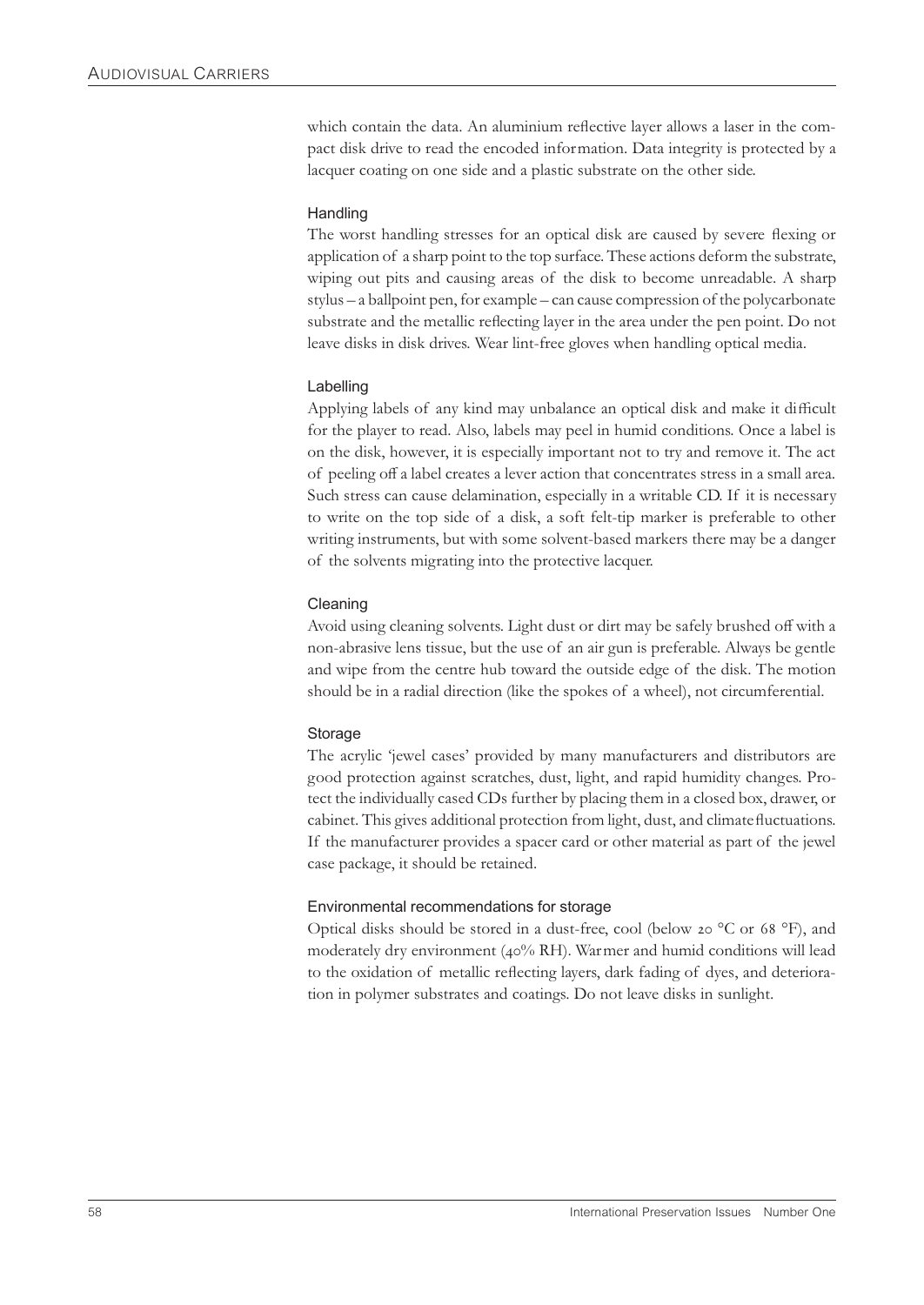# **REFORMATTING**

|              | Why reformat?                              | 60 |
|--------------|--------------------------------------------|----|
|              | Reducing wear and tear to originals        | 60 |
|              | Selecting a format                         | 61 |
|              | Photocopying                               |    |
|              | Advantages                                 | 61 |
|              | Disadvantages                              | 61 |
|              | Photocopy paper, toner, and machines       | 61 |
| Microfilming |                                            | 62 |
|              | Microfilming process                       | 62 |
|              | Commercial microfilm bureaux               | 62 |
|              | Advantages                                 | 63 |
|              | Disadvantages                              | 63 |
|              | Types of microfilm                         | 63 |
|              | Storage and environmental recommendations  | 63 |
| Digitizing   |                                            | 64 |
|              | What is digitizing?                        | 64 |
|              | <b>Optical Character Recognition (OCR)</b> | 64 |
|              | Advantages                                 | 64 |
|              | Disadvantages                              | 65 |
|              | Obsolescence issues                        | 65 |
|              | Digitizing and microfilming combined       | 65 |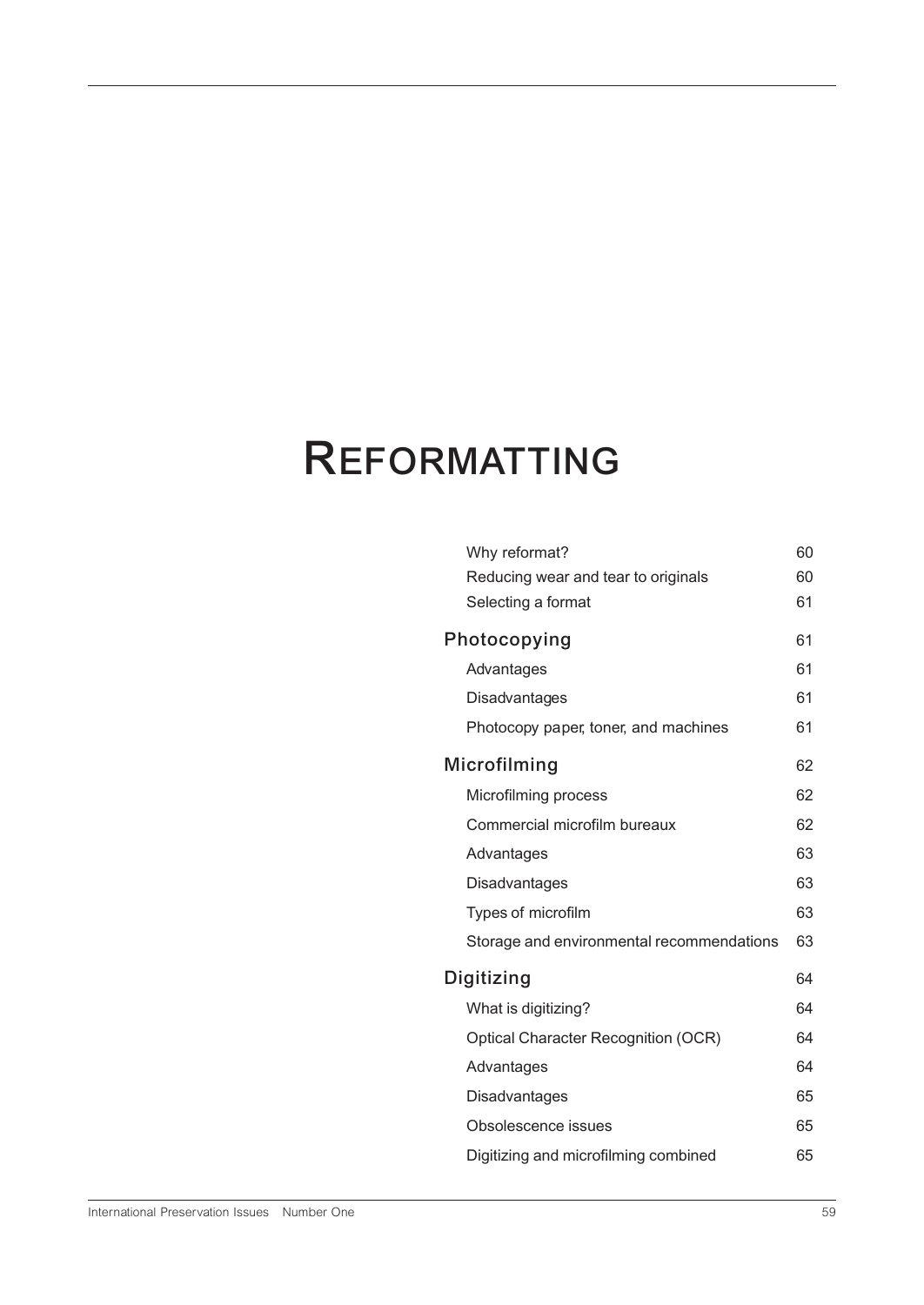**When reformatting is performed an emphasis must be placed on the welfare of the original material in terms of training staff to handle items correctly, the temporary storage of material which is awaiting reformatting, and the environmental conditions of reprographic studios.**

**When bound material is to be microfilmed or digitized cradles should be used that support items in such a way that no damage is inflicted during reformatting.**

#### Why reformat?

Although libraries can take steps to prevent damage to their collections and the rate at which they deteriorate, few institutions can afford the labour-intensive and costly process of conserving their collections. Preserving the intellectual content, by putting it into another, more durable format (reformatting), is all that is feasible and may be all that is required. Many publications are available which cover in detail the issues that reformatting raises and the methods and techniques involved. This section summarises some of the most common points and is concerned mainly with looking after the reformatting media. It is also a reminder that material which is to be reformatted needs to be handled with all due care.

Library and archive material is reformatted for numerous reasons:

- To preserve its intellectual content.
- To reduce wear and tear to originals.
- $\bullet$  To save space brittle and badly damaged material may be disposed of if it has no artefactual worth and if intellectual content is the only concern.
- w To improve access copies of microfilm and digitised media can be distributed to off-site locations, providing access to more than one user at a time.
- To duplicate certain records for security reasons, in case the originals are damaged, stolen, or destroyed.

Reformatting, if it is to be a truly successful preservation process, depends upon the cooperation of institutions on a national and international scale. Projects like that of the European Register of Microfilm Masters (EROMM), a database of existing microforms in the most important libraries of Europe, must be set up. EROMM records what reformatted texts exist and where, so that institutions avoid duplicating their efforts (two institutions microfilming the same newspaper is a waste of valuable resources, as is one institution's reformatting a run of journals when a 'healthy' set exists in another town nearby). Furthermore, cooperation is necessary between libraries in planning what is to be reformatted and by which institution. Many guides have been published to aid librarians in selecting material for reformatting and in setting up reformatting programmes. Generally, the following questions have to be asked:

- Is the item or collection unique or rare?
- Are there other copies of the item in the library or elsewhere?
- Does the item need to be treated (is the paper already, or is it likely to become, highly acidic and brittle)?
- $\bullet$  Is it possible to replace the item?
- w Is it, or is it likely to be, heavily used?
- Does it need to be retained in its original form?
- Has it been reformatted somewhere else already?

#### Reducing wear and tear to originals

When the objective is to reduce wear and tear to originals, great caution has to be exercised in preventing damage occurring during the reprographic process. Reformatting increases the risk to an item because of the number of times it has to be handled in the process.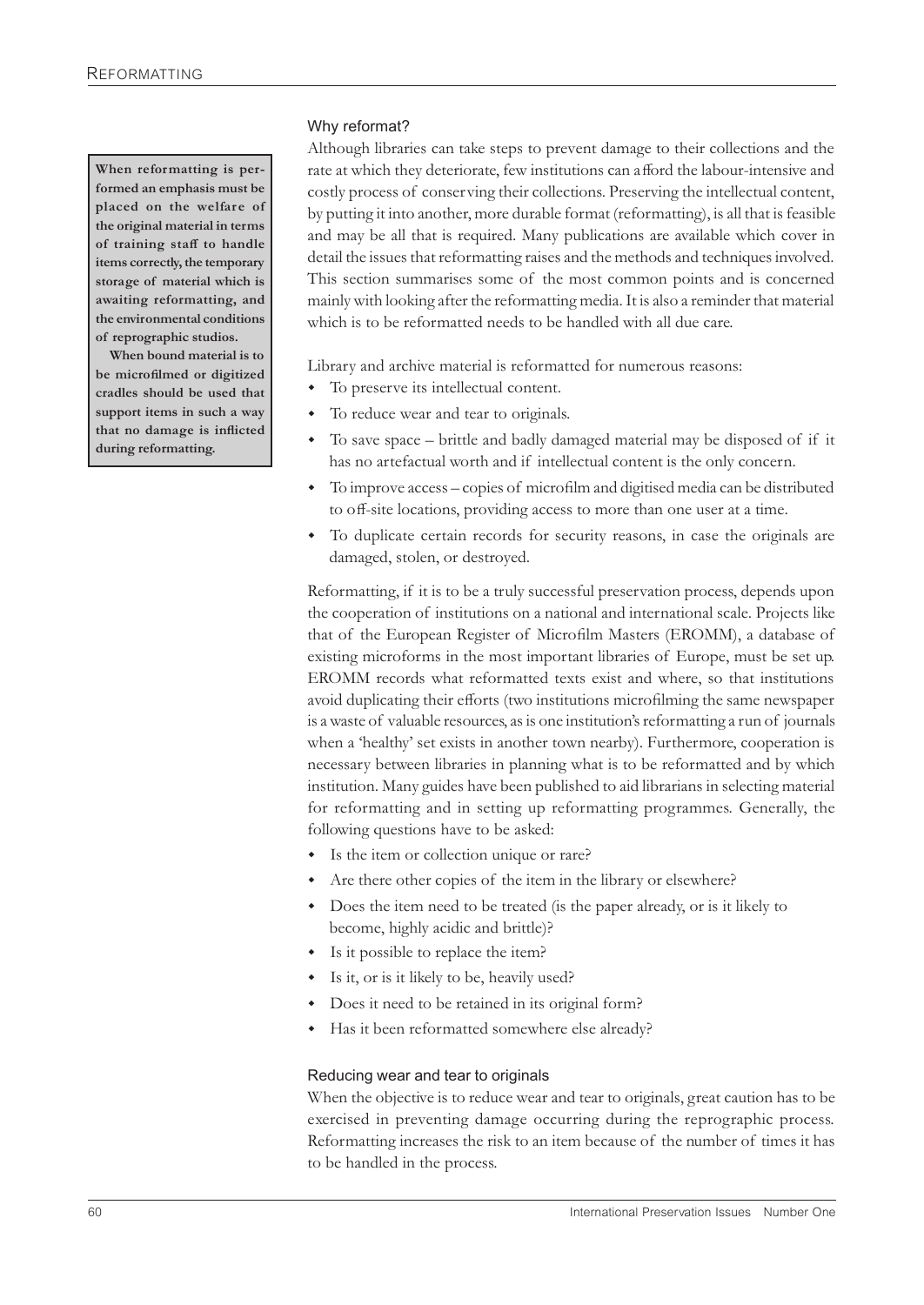#### Selecting a format

There are three main reformatting processes:

- Photocopying
- Microfilming
- $\bullet$  Digitizing

Each has advantages and disadvantages over the others, but they can all serve different purposes, and all are worth having present in a library to some degree.

# **Photocopying**

Photocopying as a reformatting process is not a complete preservation tool since usually no master is made from which other copies can be taken. However, it is particularly useful for replacing missing pages or text:

- Damaged or missing items in hard-copy periodical runs can be copied and bound for storage on open shelves.
- w Photocopies may also be used when an embrittled item can no longer be used without risking damage, and a paper copy replacement (rather than film) is desired but is not available from a commercial publisher.

In each case, it is essential that photocopies be of the highest quality and on permanent paper.

#### Advantages

- There is no reading machine interface required other than the photocopier itself.
- The medium and format of the original can be retained.
- w It usually costs less than other processes, particularly if the original is a monochrome document.
- Library patrons prefer paper facsimiles to the use of, say, microfilms, except where bulky documents, such as newspapers, are involved.

#### Disadvantages

- Photocopies made directly from a master photocopy are usually of poorer quality than paper prints of microfilms.
- The costs of making subsequent photocopies is higher than the cost of printing microfilms.
- w There is some loss of information, especially for graphic objects other than line art.
- w If the original is kept, more space has to be created.

#### Photocopy paper, toner, and machines

w Paper: photocopies should be made on paper that meets the American National Standards Institute (ANSI) standard for permanent paper, Z39.48-1992 or ISO 9706, using a black-and-white copy machine, since colour photocopies are not stable over the long-term.

**Fragile and rare books/ bindings should never be photocopied on flat-bed photocopying machines.**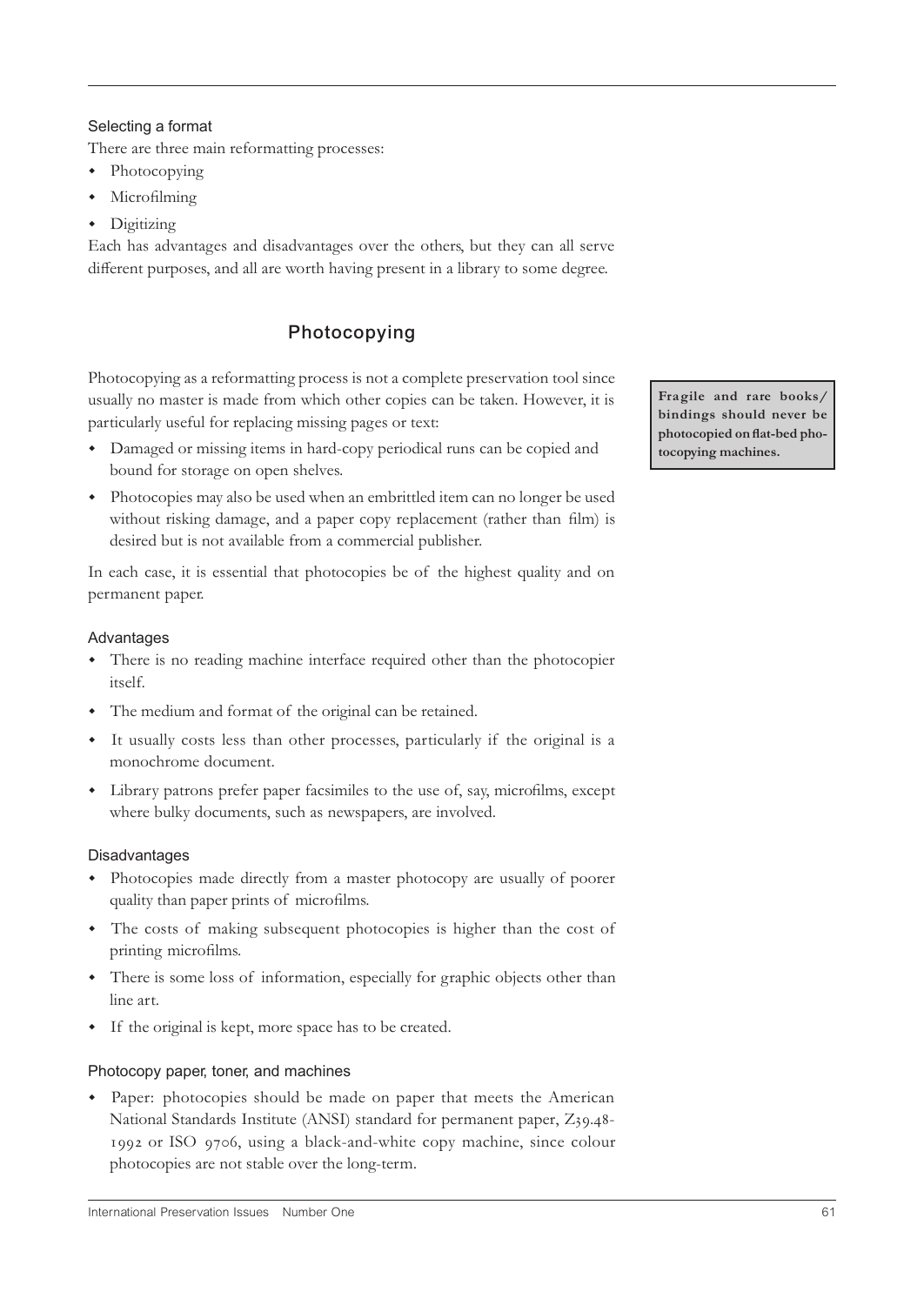- Toner: other considerations are toner quality (carbon black is recommended), and the fusion of the toner to the paper. Photocopy machines should be well maintained to ensure that the temperature is right for fusing the toner to the paper. If a freshly-made copy smudges when an attempt is made to erase the image, the machine is not fusing the image to the paper properly and must be adjusted.
- Machines: photocopying bound items on common library photocopiers exerts enormous strain on bindings and inevitably damages them. Photocopiers which allow an item to be photocopied face-up are preferable. Overhead photocopiers which also digitise text and images are now available. They have great potential for being able to capture good-quality images of volumes which do not open well.

## **Microfilming**

#### Microfilming process

A wide range of standards covering all aspects of microfilm production and storage have been published. Preservation microfilming comprises a number of steps:

**Selection** – making informed decisions on what is to be filmed.

**Preparation** – checking the item is complete; cleaning and repairing pages; preparing 'targets' that denote details such as title and magnification.

**Filming** – similar to basic photographic procedures.

**Processing the film** – after exposure, the film is processed to archival standards and tested to ensure residual processing chemicals are removed.

**Inspection** – after processing, the film is inspected for blemishes, legibility, and completeness.

**Record creation** – the creation and mounting of machine readable records (MARC) to promote use of film and prevent duplication of effort.

#### Commercial microform bureaux

Using a commercial microform bureau can be more economical than setting up an in-house operation. It is vitally important to evaluate the qualifications of any microfilm service company.

- Talk to other institutions, particularly archives, and inquire about their experiences with microfilming companies.
- Ask potential firms about their experience in filming records that are bound, fragile, or oversized.
- $\bullet$  Ask for at least three references from other institutions.
- Contact the referees to see how the microfilm vendor handled records, met deadlines, and responded to refilming corrections.
- Inspect the microfilmer's operation. Ask questions about standards, procedures, and security.
- Draw up a contract between the institution and the bureau.
- Commission sample film.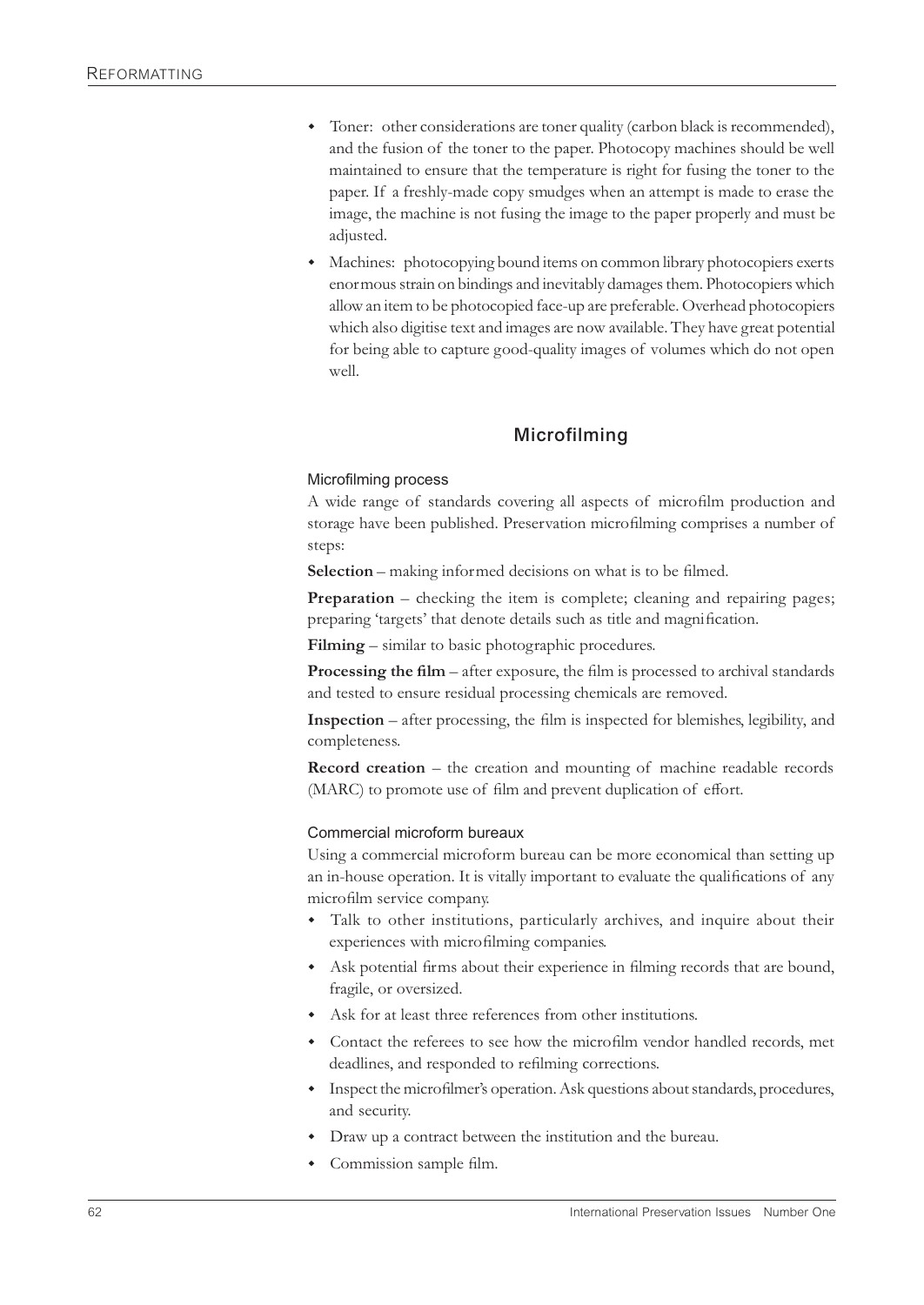#### Advantages

- w A well-proven history library material has been reproduced in microformats since the 1930s.
- Problems with the technology have largely been ironed out.
- Numerous standards exist for filming, processing, and storage.
- w Microfilms can be economically created, duplicated, and distributed.
- Microfilms can be digitized if good-quality film has been used.
- $\cdot$  Film is very compact.

#### Disadvantages

- w User resistance usually microfilm reading machines in libraries are of poor quality, and not designed for human comfort.
- Users must access the film manually by
	- locating the film
	- loading it onto a machine
	- spooling through dozens of images to find the required one.
- w If the film is not in the library, it may take weeks to be delivered.
- Film can become scratched when handled.
- w Each generation or succeeding copy loses resolution (about ten percent).
- Printouts may be of poor quality.
- Film creation variables are difficult to control.
- Image quality can be determined only after filming is complete.
- w Bad pages must be re-filmed and spliced in.

#### Types of microfilm

**Silver-gelatine** – the only type for archival master negatives, which are to be retained indefinitely off-site in tightly controlled conditions. Master negatives are used solely for generating further copies and never for viewing.

**Diazo** – an interim printing copy can be made from the master on diazo film, from which other copies are taken.

**Vesicular** – positive copies can be made on vesicular film for use and circulation.

#### Storage and environmental recommendations

Most of the recommendations for film-based media (pp.  $51 - 52$ ) apply to microfilm material.

Many films in existing collections are on acetate-based stock. Such film chemically decomposes, giving off a vinegar smell and ultimately leading to shrinkage and emulsion damage. Indeed, all cellulosic films are susceptible to deterioration. The rate of deterioration of the film base proceeds gradually until it reaches the autocatalytic point, at which time the rate rapidly increases. Temperature and humidity have a significant impact on how long it takes the film base to reach the autocatalytic point (see table on p. 52).

It is frequently claimed that properly processed and stored, black-and-white, silver gelatine film has a usable life of about 500 years, far longer than the useful **Polyester-based diazo and vesicular film are not regarded as being of proven archival quality but if stored in appropriate conditions may last for – years.**

**Microfilms should always be preserved in conditions which conform to ISO .**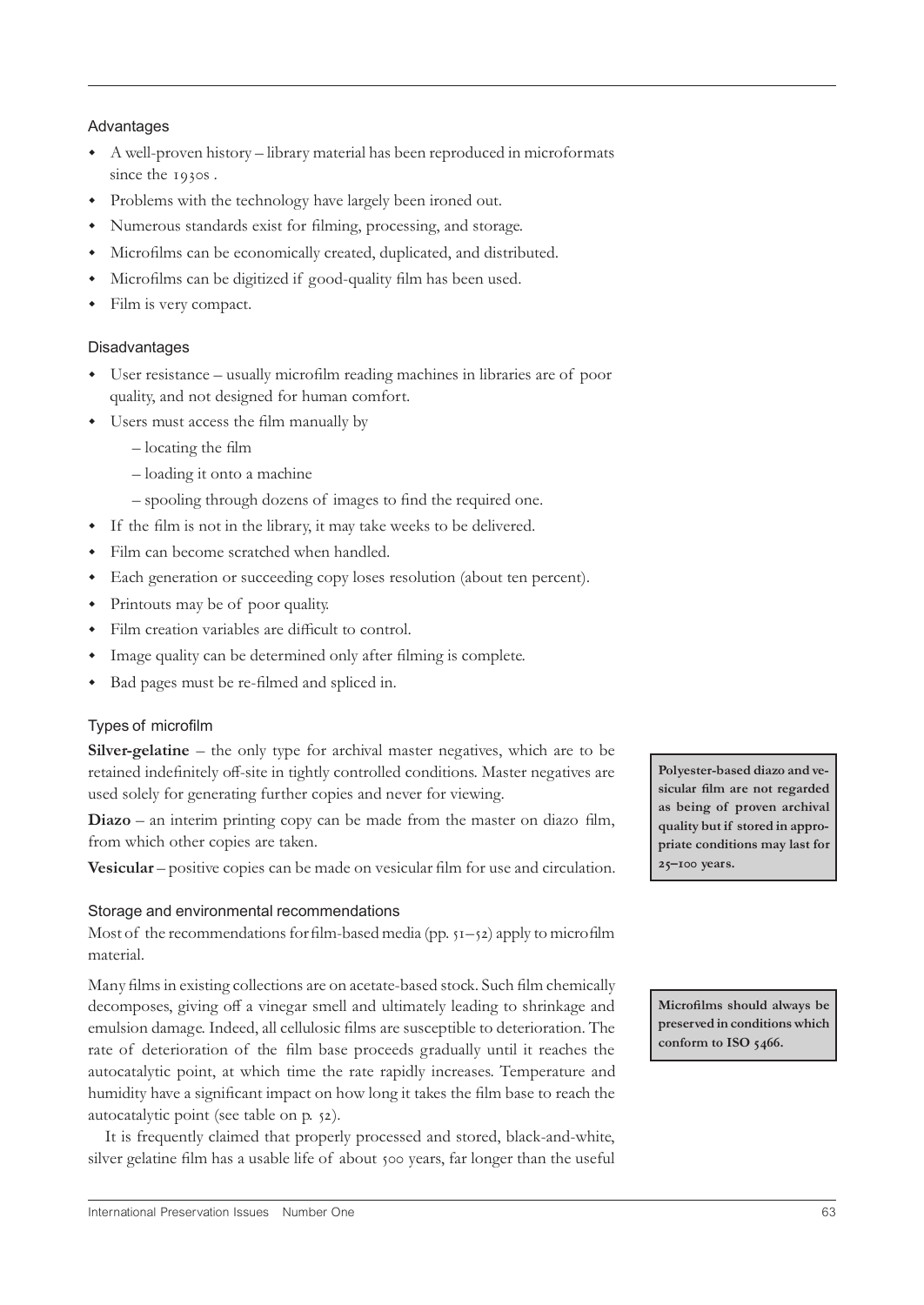life of many poor-quality originals. However, improper processing and storage conditions will reduce film longevity.

- Master negatives should be stored in fire-proof vaults (not safes, as these can not be kept at the required RH), free of dust and atmospheric pollutants and maintained at a temperature of 18 °C  $\pm$  2 °C (64 °F  $\pm$  5 °F), with a constant level of RH between 20% and 40% for silver gelatine on a cellulose ester base, and 30% to 40% for silver gelatine on a polyester base.
- w Intermediate printing copies on diazo film and viewing copies on vesicular film can be stored in less stringent conditions. However, cool and dry conditions will help to prolong the life of these types of film.
- w In all cases, rapid fluctuations of RH and temperature should be avoided.
- w Diazo film images will fade, and exposure to light accelerates fading, so diazo film should be stored in darkness and always in its container when not in use.
- w Vesicular film is particularly vulnerable to dust and the high temperatures produced by microfilm reading machines, so it is important to keep the machine clean and cool.
- Containers should be free from acidic, oxidising and reducing agents and meet the Photographic Activity Test (PAT), specified by ANSI Standard IT9.2-1991.

# **Digitizing**

#### What is digitizing?

Digitizing is a way of capturing and storing images using computer technology. A digital camera or a scanning device takes an electronic photograph, which is converted into binary digital code (essentially a string of zeros and ones), and can be viewed on a computer screen or printed out on paper. The data are stored within magnetic and optical media. The information content of digital images is not converted to alphanumeric form at the time of scanning and thus is not textsearchable.

# Optical Character Recognition (OCR)

OCR software enables a scanned printed document to be converted into text which can be edited using word processing programmes. Unfortunately, the process is not completely accurate and time has to be spent rectifying misread letters. Moreover, OCR programmes are not capable of saving the original document's typography or page layout.

#### Advantages

- Digitizing offers quick access to multiple users world-wide.
- Images can be electronically restored and enhanced.
- High-quality user copies can be provided.
- Automated retrieval aids facilitate the finding of information.
- Digitizing provides an image which can be reproduced many times with no loss of quality.
- Digital images do not decay with use.

**Machines for viewing and copying microforms must be kept clean to avoid scratches and deposits on the film. Patrons must be educated in careful handling to avoid damage.**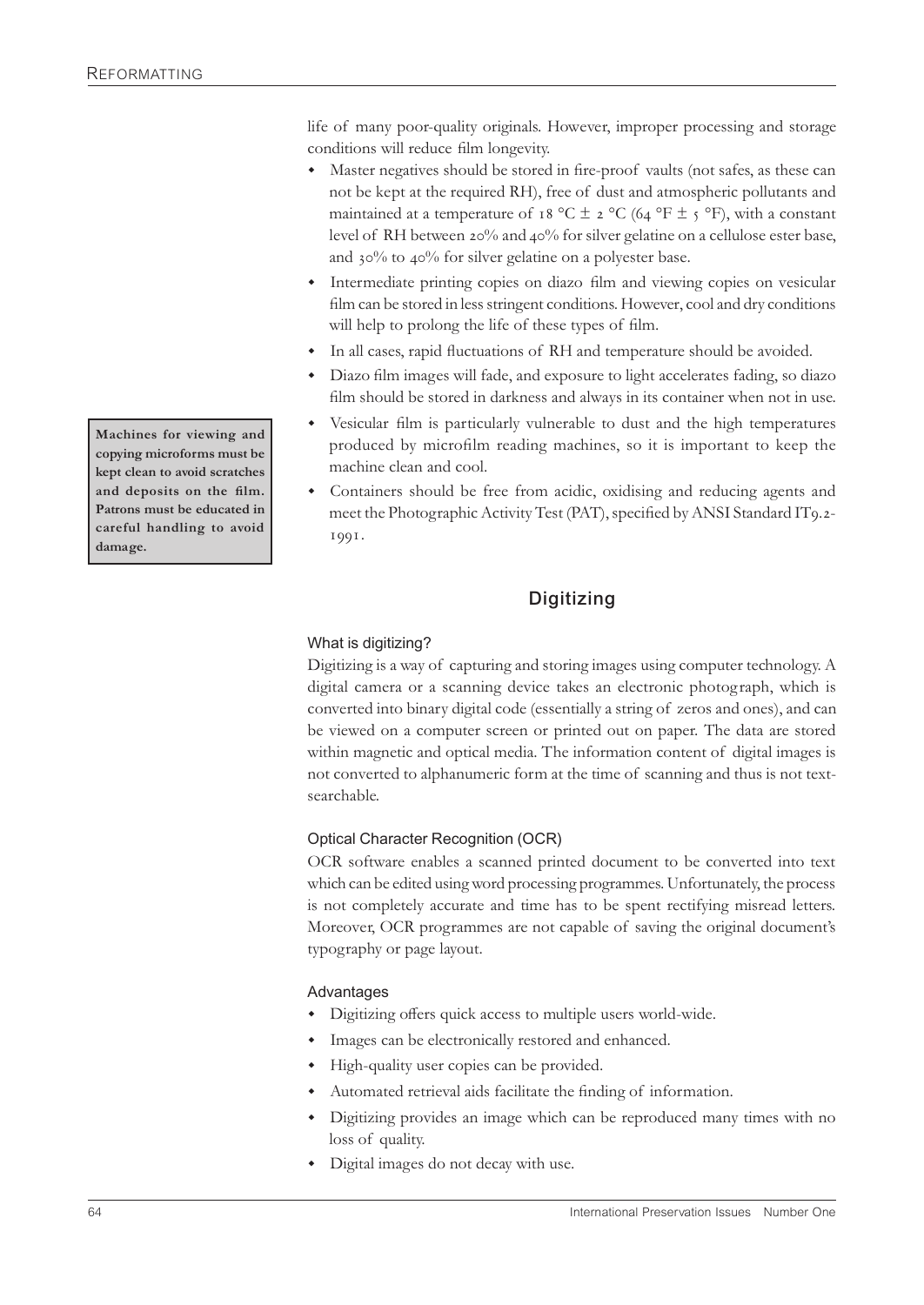#### Disadvantages

- w It requires an expensive commitment to supporting technologies used to convert and retrieve records.
- w A digital image, displayed or printed, may not yet be acceptable as a legal substitute for the original.
- Standards are lacking in many areas.
- w Digital storage is not yet accepted as truly archival it requires continuous monitoring and eventual or periodic refreshing and transfer.
- The drive systems will become obsolete.
- There are relatively high but rapidly declining storage and production costs.
- w The time needed to capture and store high-resolution archival images, and the costs of doing so increase as the quality increases.
- It is expensive to reproduce colour images.

#### Obsolescence issues

The technological life span of any optical or electronic medium and its associated hardware and software is a major issue that does not exist when considering microfilming as a reformatting process. Computer hardware and software both change rapidly, with new versions of each coming out on a regular basis. In addition, technologies come and go. Libraries will probably not be able to use many of the technologies of today in the future. Certainly, parts for the hardware will no longer be manufactured, and old software will eventually not work on new machines. What this means is that libraries may not be able to retrieve information stored on optical media in 25 years, and this will almost certainly be a problem in 100 years. To deal with hardware obsolescence, archival copies of magnetic and optical computer media will have to be 'migrated' when newer technologies become the standard.

#### Digitizing and microfilming combined

The production of both microfilm masters for preservation, and digital masters for access, seems likely to become the preferred preservation strategy for the next decade. On the whole, a film-first policy is currently favoured. However, the rapid advancement of computer technology, the emergence of sophisticated equipment, which can produce microfilms and high-resolution digital images simultaneously and at low-cost, and the ever-increasing pressures of providing greater access will eventually see digital technology in the ascendancy. Nevertheless, until standards are in place, the use of digitizing for preservation will remain questionable.

**Magnetic and optical media, such as hard disks, floppy disks, magnetic tapes, CD-ROMs and CD-Rs are inherently unstable, easily damaged and, like all media, are deteriorating as soon as they are made.**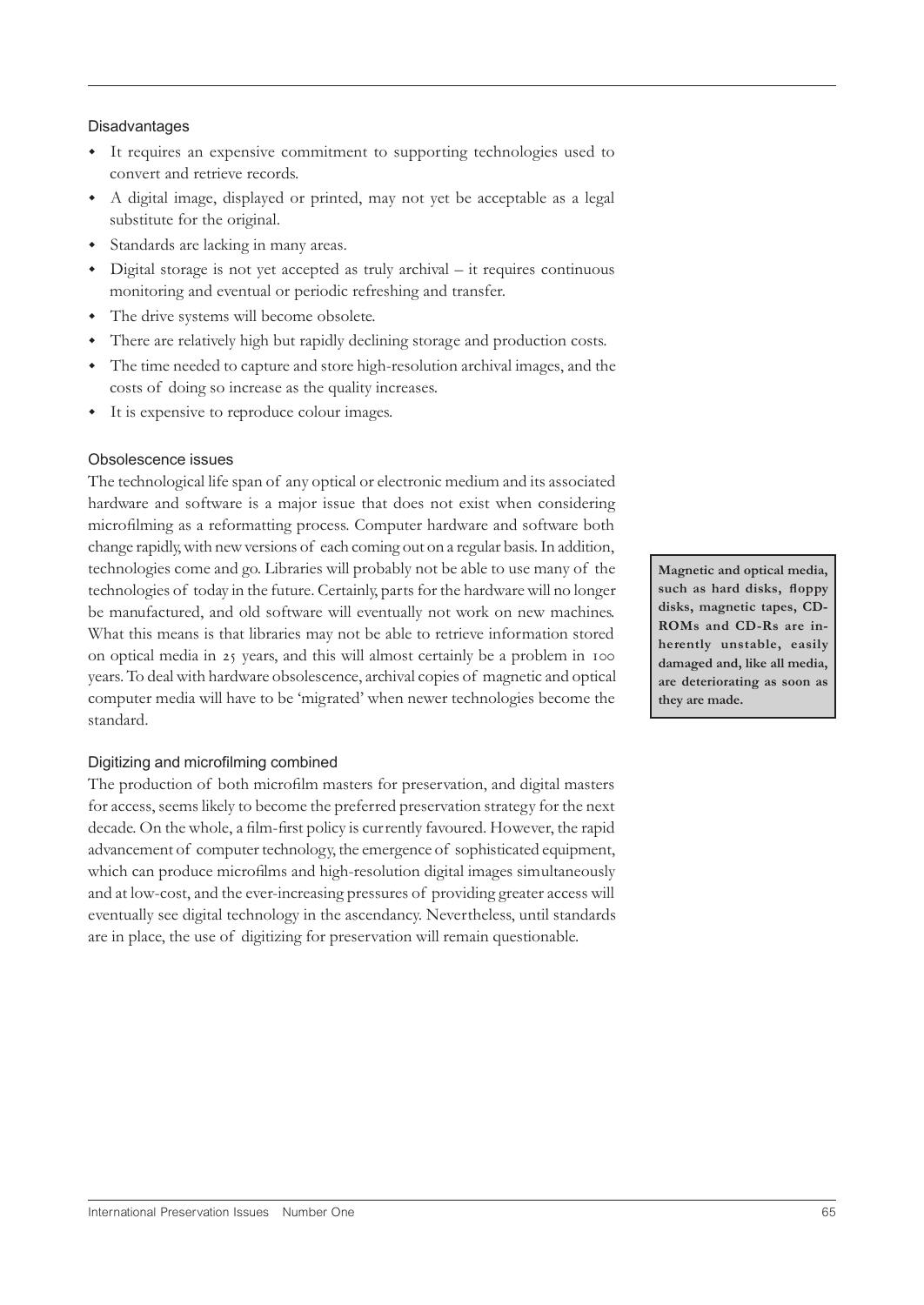# INTRODUCTION

*Choosing to Preserve: towards a cooperative strategy for longterm access to the intellectual heritage*. Papers of the international conference organised by the European Commission on Preservation and Access and Die Deutsche Bibliothek, Leipzig/Frankfurt am Main, 29-30 March, 1996. Amsterdam: European Commission on Preservation and Access, 1997.

Conway, Paul. 'Archival Preservation: Definitions for Improving Education and Training'. *Restaurator*, vol. no. 2, 1989.

Darling, Pamela W. and Wesley Boomgaarden, comps. *Preservation Planning Program: An Assisted Self-Study Manual*. Revised by Jan Merrill-Oldham and Jutta Reed-Scott. Washington, DC: Association of Research Libraries, 1993.

Sitts, Maxine K. *A Practical Guide to Preservation in School and Public Libraries.* Syracuse, NY: Syracuse University, ERIC Clearinghouse on Information Resources, 1990.

Stevenson, Condict Gaye. *Working Together: Case Studies in Cooperative Preservation*. Washington, DC: Commission on Preservation and Access, 1991.

# SECURITY AND DISASTER PLANNING

# Security

*Carrying out a Library Security Survey and Drafting a Security* Policy, 1992; How to Deal with Criminal and Anti-social *Behaviour*, 1994; *Designing Out Crime*, 1996. London: National Preservation Office.

Jackanicz, Donald. 'Theft at the National Archives: The Murphy Case, 1962–1975'. Library and Archival Security vol. 10 no. 2, 1990.

Moon, Myra Jo. 'Reducing Theft, Mutilation and Defacement of Library Materials'. *Conservation Administra*tion News no.17, April 1984.

Storey, Richard, A. M. Wherry, and J. F. Wilson. 'Three Views on Security'. *Journal of the Society of Archivists* 10, July 1989.

# Disaster Planning

Alegbeleye, Bunmi. *Disaster Control Planning in Libraries, Archives and Electronic Data Processing Centres in Africa.* Ibadan: Options Book and Information Services, 1993.

Anderson, H. and J. E. McIntyre. *Planning Manual for Disaster Control in Scottish Libraries & Record Offices*. Edinburgh: National Library of Scotland, 1985.

Artim, N. 'Cultural Heritage Fire Suppression Systems: Alternatives to Halon 1301'. *WAAC Newsletter*, vol. 15 no. 2, May 1993.

Artim, N. 'An Introduction to Automatic Fire Sprinklers, Part I'. *WAAC Newsletter*, vol. 16 no. 3, September 1994.

Artim, N. 'An Introduction to Automatic Fire Sprinklers, Part II'. *WAAC Newsletter*, vol 17 no. 2, May 1995.

Artim, N. 'An Update on Micromist Fire Extinguishment Systems'. *WAAC Newsletter*, vol. 17 no. 3, September 1995.

*Disaster Preparedness: Guidelines for Archives and Libraries*. London: Society of Archivists, 1996.

Fortson, J. 'Disaster Planning and Recovery: A How-To-Do-It Manual for Librarians and Archivists'. *How-To-Do-It Manuals for Libraries*, no. 21. New York: Neal-Schuman, 1992.

Fox, Lisa. L. 'Management Strategies for Disaster Preparedness'. The ALA Yearbook of Library and Information Services, vol. 14. Chicago: American Library Association, 1989.

Skepastianu, M. and J. I. Whiffin. *Library Disaster Planning*. The Hague: IFLA HQ, 1995.

Trinkaus-Randall, Gregor. 'Preserving Special Collections Through Internal Security'. *College and Research* Libraries News 50, July 1989.

Trinkley, Michael. *Can You Stand the Heat? A Fire Safety Primer for Libraries, Archives and Museums.* Atlanta, GA: Southeastern Library Network, 1993.

Trinkley, Michael. *Hurricane! Are You Ready for the Big One? A Primer for Libraries, Museums, and Archives*. Columbia, SA: Chicora Foundation, 1993.

# ENVIRONMENT

Briggs, James R. 'Environmental Control of Modern Records'. *Conservation of Library and Archive Materials and the Graphic Arts*, ed. Guy Petherbridge. London: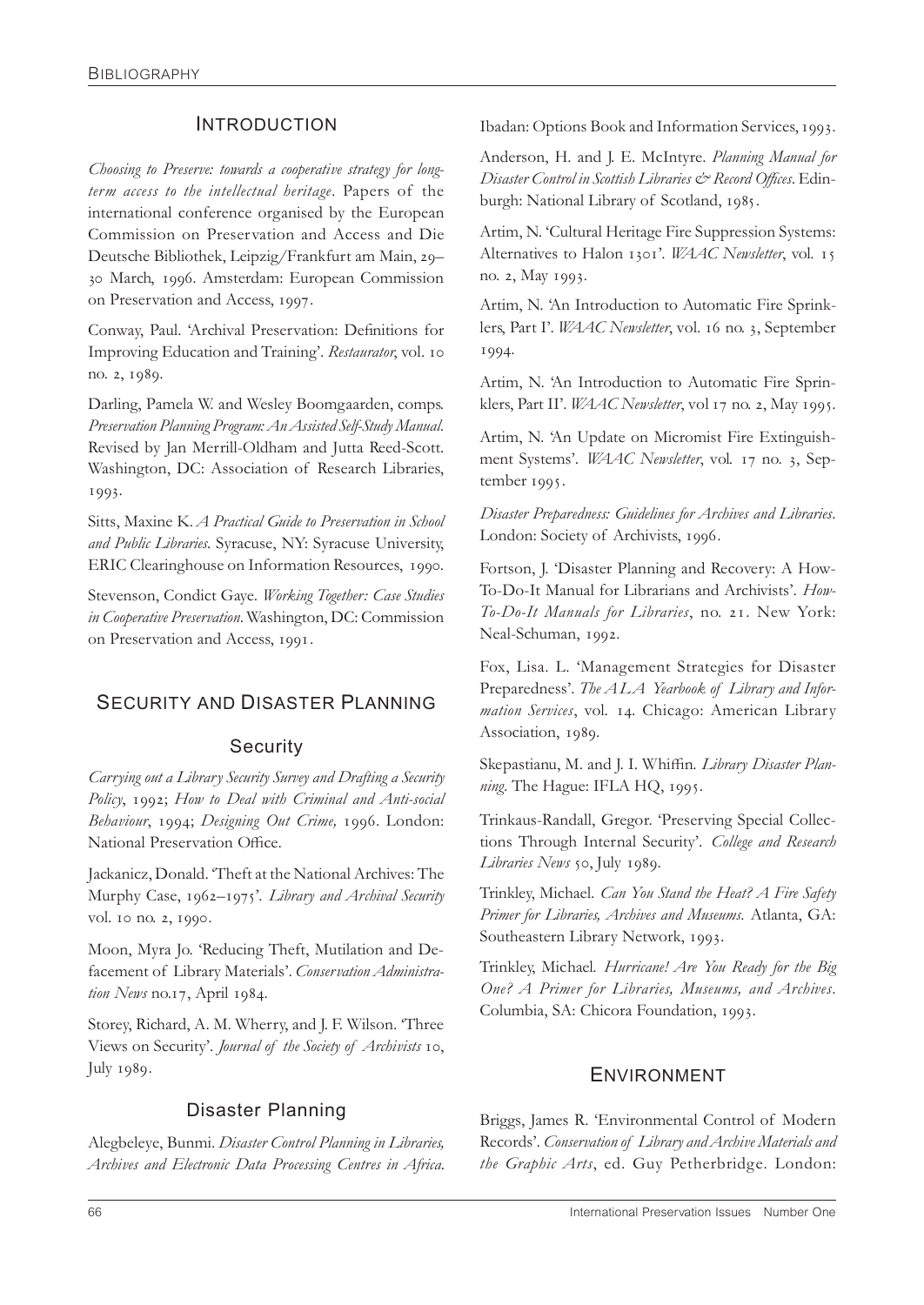Butterworths, 1987.

Erhardt, D. and M. Mecklenburg. 'Relative humidity re-examined'. *Preventive Conservation: Practice, Theory and Research*. Preprints of the Contributions to the Ottawa Congress, 12-16 September 1994. London: The International Institute for Conservation of Historic and Artistic Works, 1994.

Lull, William P. *Conservation Environment Guidelines for Libraries and Archives*. Ottawa: Canadian Council of Archives, 1995.

Macleod, K. J. 'Relative Humidity: Its Importance, Measurement and Control in Museums'. *Canadian Conservation Institute Technical Bulletin* . Ottawa: Canadian Conservation Institute, 1978.

Thomson, Garry. The Museum Environment, 2nd edition. London: Butterworths-Heinemann, 1986.

#### Mould

Florian, Mary-Lou E. 'Conidial Fungi (Mold, Mildew) Biology: A Basis for Logical Prevention, Eradication and Treatment of Museum and Archival Collections'. *Leather Conservation News*, vol. 10, 1994.

Florian, Mary-Lou E. 'Conidial Fungi (Mould) Activity on Artifact Material – A New Look at Prevention, Control and Eradication'. Preprints of the 10th Triennial Meet*ing, ICOM Committee for Conservation*. Lawrence, KS: Allen Press, Inc., 1993.

Kaplan, H. A. *Mold: A Follow-up*. <http://palimpsest. stanford.edu/byauth/kaplan/moldfu.html>

Nyberg, Sandra. 'The Invasion of the Giant Spore'. *SOLINET Preservation Program Leaflet*, no . Atlanta, GA: South-eastern Library Network, 1987.

#### Insects and Pests

Child, R. E., and D. Pinniger. 'Insect Trapping in Museums and Historic Houses'. *Preventive Conservation – Practice, Theory and Research*. Preprints of the Contributions to the Ottawa Congress, 12-16 September 1994. London: The International Institute for Conservation of Historic and Artistic Works, 1994.

Harmon, James D. *Integrated Pest Management in Museum, Library and Archival Facilities: A Step by Step Approach for the Design, Development, Implementation and Maintenance of an Integrated Pest Management Program*. Indianapolis, IN:

Harmon Preservation Pest Management, 1993.

Pinniger, D. B. *Insect Pests in Museums*. London: Archetype, 1994.

Wellheiser, J. G. *Non-chemical Treatment Processes for Disinfestation of Insects and Fungi in Library Collections*. The Hague: K.G. Saur, International Federation of Library Associations and Institutions, 1992.

# TRADITIONAL LIBRARY MATERIAL

## Processing library material

#### Shelfmarks (call numbers)

Boral, J. 'The Great Spine and Box Label Mystery!'. *Abbey Newsletter*, vol. 20 no. 3, August 1996.

#### **Fasteners**

Ritzenthaler, Mary Lynn. *Preservation of Archival Records* <http://www.nara.gov/nara/preserva/maintena/ hm<sub>I</sub>.html>

## Reading room practice

#### Supporting books when in use

Clarkson, Christopher. 'The Safe Handling and Display of Medieval Manuscripts and Early Printed Books', *Book* and Paper Conservation Proceedings. Ljubljana: 1997.

#### Photocopying

*Photocopying of Library and Archive Materials*. London: National Preservation Office, 1994.

# Storage methods and handling

*Handling Books in General Collections*, Atlanta, GA: Southeastern Library Network, 1992. <http://palimpsest. stanford.edu/solinet/hndlbook.htm>

Page, Susan and Diane S. Nixon. 'Storing and Handling Oversized Documents'. Restaurator, vol. 15 no. 3, 1994.

Palmer, Patricia. *Stacks Management: Shelf Maintenance Procedures*. <http://palimpsest.stanford.edu/byauth/ palmer/palmer.html>

Pickwoad, N. 'Books and Libraries'. *The National Trust Manual of Housekeeping*, eds. and comp. Hermione Sandwith and Sheila Stainton. Harmondsworth: Penguin, 1993.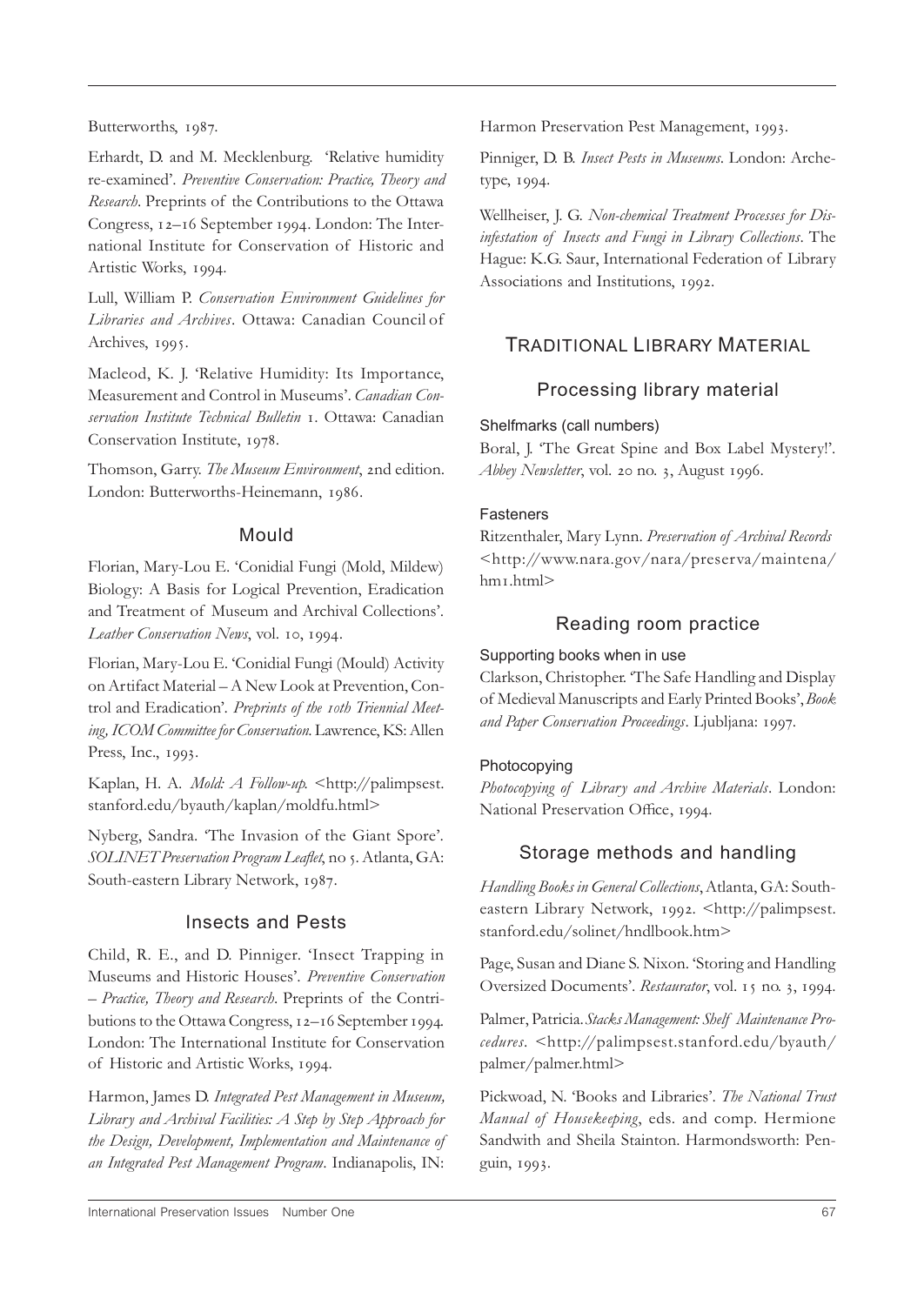# Enclosures for books and paper material

Brown, Margaret R. *Boxes for the protection of rare books: their design and construction*. Washington: Library of Congress, 1982.

Kulka, E. *Archival Enclosures: a guide*. Ottowa: Canadian Council of Archives, 1995.

Stagnitto, J. 'The Shrink Wrap Project at Rutgers University Special Collections and Archives', *The Book* and Paper Group Annual, vol. 12. Washington, DC: The American Institute for Conservation of Historic & Artistic Works, 1993.

Vine, Mark G. and William K. Hollinger. 'Active Archival Housing'. *Restaurator*, vol. 14 no. 3, 1993.

#### Fascicules

Lindsay, Helen and Christopher Clarkson. 'Housing Single-sheet Material: the Development of the Fascicule System at the Bodleian Library'. *The Paper Conservator*, vol. 18, 1994.

## **Exhibitions**

Blaser, Linda. 'Construction of Plexiglas Book Cradles'. *The Book and Paper Group Annual* 15. Washington, DC: American Institute for Conservation of Historic and Artistic Works, 1996.

Clarkson, Christopher. 'Preservation and Display of Single Parchment Leaves and Fragments', *Conservation of Library and Archive Materials and the Graphic Arts*, ed. Guy Petherbridge. London: Butterworths, 1987.

Shenton, Helen. 'Developments in the Display of Books at the Victoria and Albert Museum'. *The Paper Conserva*tor 21, 1997.

Stolow, Nathan. *Conservation and Exhibitions – Packing, Transport, Storage and Environmental Considerations*. London: Butterworths, 1987.

Varlamoff, Marie Thérèse. 'Recommendations Regarding Loans of Library Documents to Exhibitions'. *IFLA Journal* 13, no. 4, 1987.

# PHOTOGRAPHIC AND FILM-BASED MEDIA

# Photographic media

'Cahier des charges pour les expositions de photo-

graphies'. *Eclipse*. Paris: SFIIC Groupe photographie, 1996.

Hendriks, Klaus B. and Brian Lesser. 'Disaster Preparedness and Recovery: Photographic Materials'. *American Archivist*, 46 Winter 1983.

McCormick-Goodhart, M. H. 'The Allowable Temperature and Humidity Range for the Safe Use and Storage of Photographic Materials'. *The Journal of the Society of Archivists*, vol. 17 no. 1, 1996.

Paine, C., ed. *Standards in the Museum Care of Photographic Collections*. London: Museums & Galleries Commission, 1996.

Roosa, M. *Preservation Packet: Care, Handling and Storage* of Photographs. Washington: IFLA-PAC, 1992.

Wilhelm, H. *The Permanence and Care of Color Photographs: Traditional and Digital Color Prints, Color Negatives, Slides, and Motion Pictures.* Grinnell, IA: Preservation Publishing Co., 1993.

# Film-based media

Fischer, Monique C. and Andrew Robb. *'*Guidelines for Care and Identification of Film-based Photographic Materials'. *Topics in Photographic Preservation*, vol. 5. Washington, DC: The American Institute for Conservation of Historic & Artistic Works, 1993.

Messier, P. *Preserving Your Collection of Film-Based Photo*graphic Negatives. < http://palimpsest.stanford.edu:80/ byauth/messier/negrmcc.html>

Reilly, James M. *IPI Storage Guide for Acetate Film*. Rochester, NY: Image Permanence Institute, 1993.

# AUDIO-VISUAL CARRIERS

# Audio disk recordings

Boston, George, 'Survey of Endangered Audio Carriers'. International Preservation News, no. 14, May 1997.

Calas, Marie-France and Jean-Marc Fontaine. *La Conservation des Documents Sonores*. Paris: CNRS Editions, 1996.

St-Laurent,Gilles. *The Care and Handling of Recorded Sound Materials*. <http://palimpsest.stanford.edu:80/byauth/ st-laurent/care.html>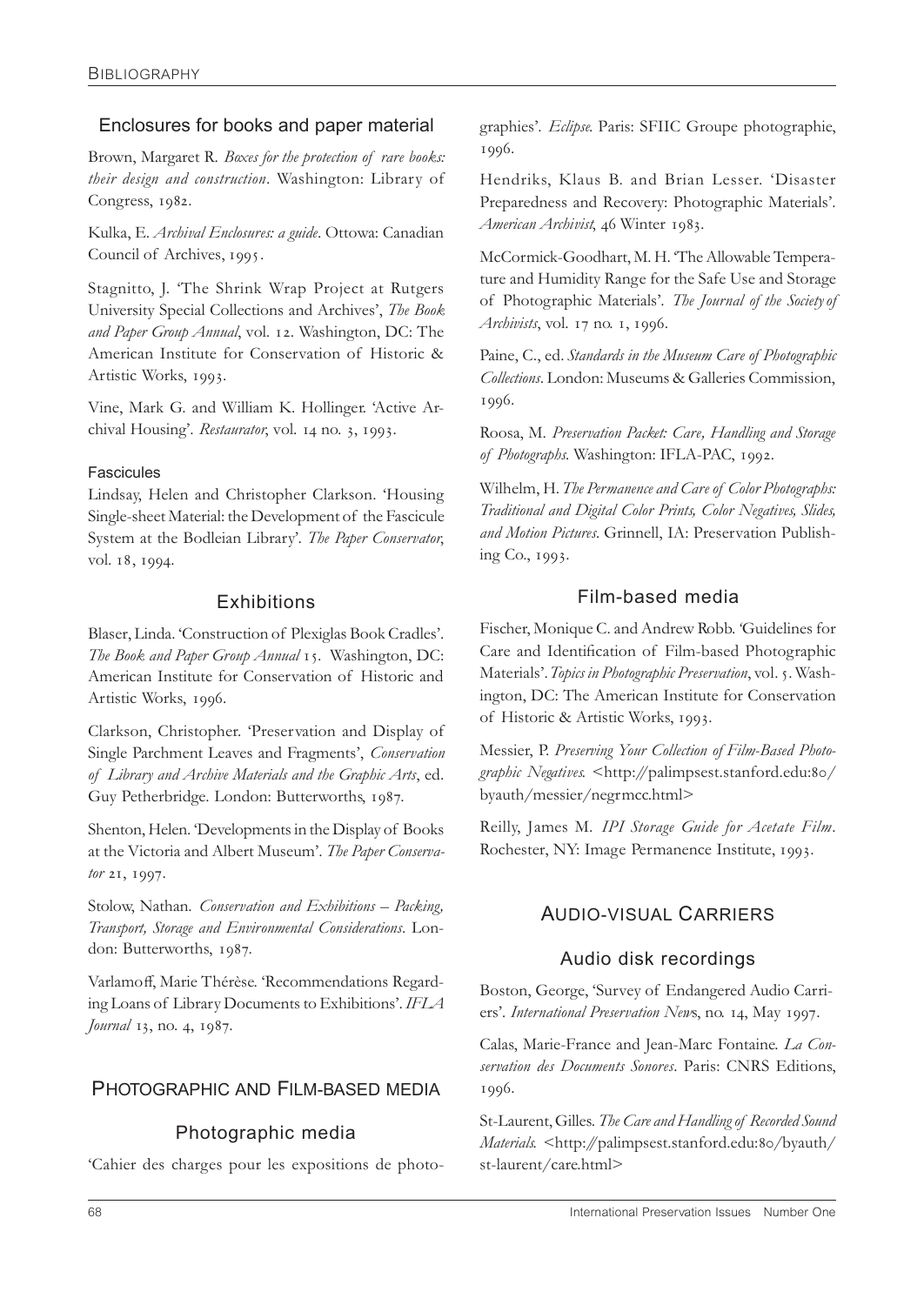#### Magnetic media

Boyle, Deirdre. *Video Preservation: Securing the Future of* the Past. New York: Media Alliance, 1993.

Eilers, Delos A. *Audio Magnetic Tape Preservation and Restoration*. Arlington, VA: Association of Recorded Sound Collections, International Federation of Television Archives, International Association of Sound Archives, no. 17, September 1995.

Lindner, J. 'Confessions of a Videotape Restorer; Or, How Come These Tapes all Need to be Cleaned Differently?' AMIA Newsletter no. 24, April 1994. Association of Moving Image Archivists.

Van Bogart, John W. C. *Magnetic Tape Storage and Handling: A Guide for Libraries and Archives*. Washington, DC: Commission on Preservation and Access, 1995.

Van Bogart, John W. C. *Recovery of Damaged Magnetic Tape* and Optical Disk Media.<http://www.nml.org/Publications/Presentations/DisasterRecovery/>

Wheeler, Jim. *The Dos and Don'ts of Videotape Care.* <http://palimpsest.stanford.edu:80/byauth/wheeler/ wheeler3.html>

#### Optical media

*The National Archives and Records Administration and the Long-Term Usability of Optical Media for Federal Records: Three Critical Problem Areas.* <http://palimpsest.stanford.edu: /bytopic/electronic-records/electronic-storage-media/ critiss.html>

Permanence, Care and Handling of CDs. <http://www. kodak.com:80/daiHome/techInfo/permanence. shtml>

Schamber, Linda. *Optical Disk Formats*. <http:// palimpsest.stanford.edu/bytopic/electronic-records/ electronic-storage-media/ed303176.html>

#### REFORMATTING

#### Photocopying

'Guidelines for Preservation Photocopying'. *Library Resources & Technical Services*, vol. 38 no. 3, July 1994.

'Preservation Photocopying in Libraries and Archives'. Papers from the Conference of the U.S. National Archives and Records Administration, Washington, DC, 9 December, 1986. Restaurator, vol. 8 no. 3, 1987.

#### Microfilming

Elkington, Nancy E., ed. *Preservation Microfilming Handbook*. Mountain View, CA: Research Libraries Group, 1992.

Elkington, Nancy E., ed. *Archives Microfilming Manual*. Mountain View, CA: Research Libraries Group, 1994.

Fox, Lisa L., ed. *Preservation Microfilming: A Guide for Librarians and Archivists*. Chicago: American Library Association, 1996.

*Preservation Microfilming: Does it Have a Future*? Proceedings of the First National Conference of the National Preservation Office at the State Library of South Australia, 4–6 May 1994. Canberra: National Library of Austalia, 1995.

Unger, Carol . 'Storage of Microforms: What are They Doing in the Dark?'. *Abbey Newsletter*, vol. 16 no. 4, August 1992.

#### Digitizing

Kenney, Anne R. and S. Chapman. *Digital Imaging for Libraries and Archives*. Ithaca, NY: Cornell University, 1996.

Lesk, Michael. *Preservation of New Technology: A Report of the Technology Assessment Advisor y Committee to the Commission on Preservation and Access*. Washington, DC: Commission on Preservation and Access, 1996.

Waters, Donald J. *From Microfilm to Digital Imagery: On the Feasibility of a Project to Study the Means, Costs and Benefits of Converting Large Quantities of Preserved Library Materials from Microfilm to Digital Images.* Washington, DC: Commission on Preservation and Access, 1996.

Waters, Donald J. and J. Garrett. *Preserving Digital Information: Final Report and Recommendations of the Task Force on Archiving Digital Information*. Washington, DC: Commission on Preservation and Access, 1996.

Weber, Harmut and Marianne Dörr. *Digitisation as a Method of Preservation?* Amsterdam: European Commission on Preservation and Access, 1997.

Willis, Don. *A Hybrid Systems Approach to Preservation of Printed Materials*. Washington, DC: Commission on Preservation and Access, 1992.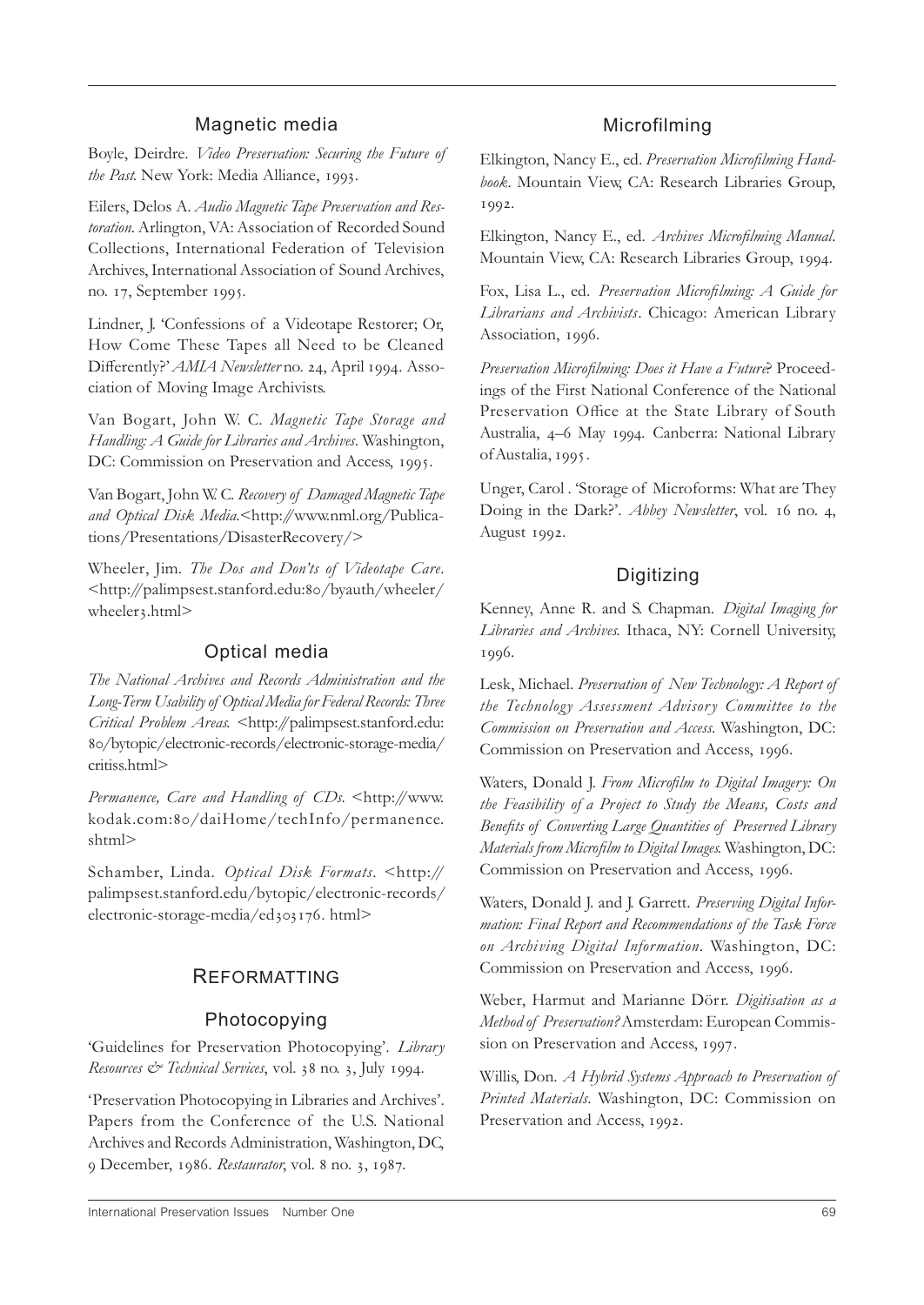# **Where to turn for advice**

#### **Abbey Publications Inc**

7105 Geneva Drive, Austin TX 78723, USA Tel: + 1 (512) 929 3992 Fax: + 1 (512) 929 3995 e-mail: Abbeypub@flashnet <http://palimpsest.stanford.edu/byorg/abbey/> Publications: *Abbey Newsletter* and *Alkaline Paper Advocate*.

#### **American Institute for Conservation of Historic and Artistic Works (AIC)**

1717 K Street NW, Suite 301, Washington DC 20006, USA Tel: + 1 (202) 452 9545 Fax: + 1 (202) 452 9328 e-mail: InfoAic@aol.com <http://palimpsest.stanford.edu/aic/> Publications: *AIC News* and *AIC Journal*.

#### **Bibliothèque nationale de France (BnF)**

#### Services de Conservation

Quai François Mauriac, 75706 Paris cedex 13, FRANCE Tel: + 33 (0) 1 53 79 41 65 Fax: + 33 (0) 1 53 79 41 61 <http://www.bnf.fr>

#### **The British Library**

National Preservation Office (NPO) Great Russell Street, London WC1B 3DG, UK Tel: + 44 (0) 171 412 7612 Fax: + 44 (0) 171 412 7796 e-mail: npo@bl.uk <http://www.bl.uk/index.html>

#### **Canadian Conservation Institute (CCI)**

1030 Innes Road, Ottawa, Ontario K1A OM5, CANADA Tel: + 1 (613) 998 3721 Fax: + 1 (613) 998 4721 e-mail: cci-iccpublications@pch.gc.ca <http://www.pch.gc.ca/cci-icc> Publication: *Bulletin de l'ICC* bilingual (French and English), biannual and free of charge.

#### **Canadian Council of Archives (CCA)**

1009–344 Wellington Street, Ottawa, Ontario K1A ON3, CANADA Tel: + 1 (613) 995 0210 Fax: + 1 (613) 947 6662 e-mail: dubeau@fis.utoronto.ca <http://www.fis.utoronto.ca/groups/aao/index.htm>

#### **Conservation on Line (CoOL)**

#### <http://palimpsest.stanford.edu>

Full-text searchable database of articles and reports, as well as numerous links to a wide range of resources including conservation-related organizations, vendors and library preservation department home pages.

#### **Council on Library and Information Resources (CLIR)** 1755 Massachusetts Avenue, NW, Suite 500

Washington, DC 20036, USA Tel: + 1 (202) 939 4750 Fax: + 1 (202) 939 4765 e-mail: info@clir.org <http://www.clir.org/cpa/>

# **European Commission on Preservation and Access (ECPA)**

PO Box 19121, NL-1000 GC, Amsterdam, THE NETHERLANDS Tel: + 31 (20) 551 0807 Fax: + 31 (20) 620 4941 e-mail: yola.de.lusenet@bureau.knawl.nl <http://www.knawl.nl/ecpa/ecpatex/welcome.htm>

#### **European Register of Microform Masters (EROMM)** Tel: + 49 (551) 39 34 68 Fax: + 49 (551) 39 95 25 e-mail: eromm@mail.sub.uni.goettingen.de

Is an international database to help libraries coordinate microfilming and other reformatting activities aimed at the preservation of the printed information which is threatenend by brittle paper. It also serves as an instrument for ordering service copies of reformatted books.

#### **Fédération Internationale des Archives du Film (FIAF)**

1 rue Defacqz, B-1000 Bruxelles, BELGIUM Tel: + 32 (2) 538 3065 Fax: + 32 (2) 534 4774 email: fiaf@mail.interpac.be <http://www.cinema.ucla.edu/fiaf/enfiaf.html>

Brings together institutions from all countries dedicated to the collection and preservation of films of both cultural and historic interest.

#### **Fédération Internationale des Archives de Télévision (FIAT)**

Elmfield Mansions, Elmfield Road, Balham, London SW17 8AA, UK Tel: and Fax: + 44 (0) 181 675 5941 e-mail: gosta@msn.com <http://www.nbr.no/fiat/fiat.html>

#### **Fundaçáo Nacional de Arte (FUNARTE)**

Rua São José 12° andar - Centro, CEP 20010-020, Rio de Janeiro, BRAZIL Tel: + 55 (21) 533 8090 Fax: + 55 (21) 262 4516 e-mail: zuniga@omega.eincc.bc

Among other things FUNARTE has set up a national programme for photographic preservation and research in Brazil. It is conceived as a network of working centres throughout the country.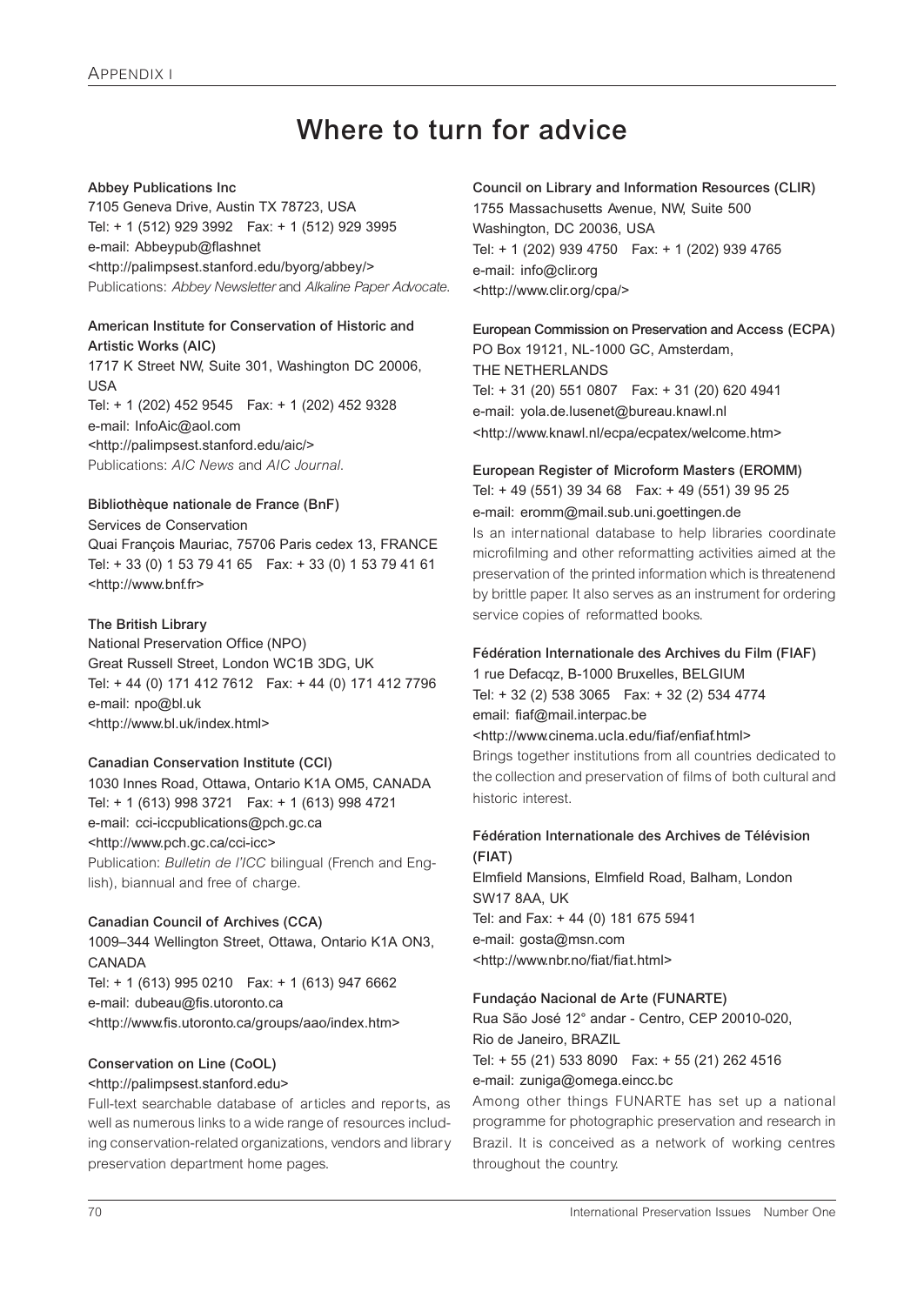#### **Getty Conservation Institute**

1200 Getty Center Drive, Suite 700, Los Angeles, CA 90049-1684, USA Tel: + 1 (310) 440 7325 Fax: + 1 (310) 440 7702 <http://www.getty.edu/gci> Publications: Newsletter three times a year in English and Spanish, free of charge.

#### **Image Permanence Institute (IPI)**

Rochester Institute of Technology, Frank E. Gannett Memorial Building, PO Box 9887, Rochester, NY 14623-0887, USA Tel: + 1 (716) 475 2736 Fax: + 1 (716) 475 7230

#### **Institute of Paper Conservation (IPC)**

Leigh Lodge, Leigh, Worcester WR6 5LB, UK Tel: + 44 (1886) 832323 Fax: + 44 (1886) 833688 e-mail: clare@ipc.org.uk <http://palimpsest.stanford.edu/ipc> Publications: *Paper Conservation News* is issued quarterly. *The Paper Conservator* is published annually.

#### **International Association of Sound Archives (IASA)** Tel: + 46 (8) 783 3700 Fax: + 46 (8) 663 1811

#### **International Centre for the Conservation and Restoration of Cultural Property (ICCROM)**

13, via di San Michele, I-00153 Roma, ITALY Tel: + 39 (6) 585 531 Fax: + 39 (6) 5855 3349 e-mail: iccrom@iccrom.org <http://www.iccrom.org>

#### **International Council on Archives (ICA)**

60, rue des Francs-Bourgeois, F-75003 Paris, FRANCE Tel : + 33 (1) 40 27 63 06 Fax: + 33 (1) 42 72 20 65 e-mail: 100640.54@compuserve.com <http://www.archives.ca./ica>

# **International Federation of Library Associations &**

**Institutions (IFLA)** PO Box 95312, 2509 CH The Hague, THE NETHERLANDS Tel: + 31 (70) 31 40 884 Fax: + 31 (70) 38 34 827 e-mail: IFLA. HQ@IFLA.NL <http://www.nlc-bnc.ca/ifla>

#### **IFLA Section on Preservation and Conservation**

National Library of Canada, 395 Wellington Street, Ottawa Ontario K1A ON4, CANADA Tel: + 1 (613) 943 85 70 Fax: + 1 (613) 947 29 16 e-mail: ralph.manning@nlc-bnc.ca e-mail:mskepast@it.teither.gr

#### **International Institute for Conservation (IIC)** 6 Buckingham Street, London WC2N 6BA, UK Tel: + 44 (171) 839 5975 Fax: 44 (171) 976 1564 e-mail: 100731.1565@compuserve.com Publications: *IIC Bulletin*, bimonthly, free to IIC members.

#### **Joint IFLA-ICA Committee for Preservation in Africa (JICPA)**

Kenya National Archives and Documentation Service Moi Avenue, PO Box 49210, Nairobi, KENYA Tel: + 254 (2) 22 89 59 Fax: + 254 (2) 22 80 20

#### **Library of Congress**

Preservation Directorate LM-G21, Washington, DC 20540, USA Tel: + 1 (202) 707 5213 Fax: + 1 (202) 707 3434 <http://www.lcweb.loc.gov/preserv/>

#### **National Library of Australia**

National Preservation Office NIAC, Canberra Act 2600, AUSTRALIA Tel: + 61 (6) 262 1571 Fax: + 61 (6) 273 4535 e-mail: claw@nla.gov.au <http://www.nla.gov.au/archive/npo/html>

#### **Northeast Document Conservation Center (NEDCC)**

100 Brickstone Square, Andover, MA 01810, USA Tel: + 1 (978) 470 1010 Fax: + 1 (978) 475 6021 e-mail: nedcc@nedcc.org <http://www.nedcc.org>

#### **Research Libraries Group (RLG)**

1200 Villa Street, Mountain View, CA 94041-1100, USA Tel: + 1 (800) 537 7546 (North America) Tel: + 1 (650) 691 2333 (outside North America) Fax: +1 (650) 964 0943 e-mail: bl.ric@rlg.org <http://www.rlg.org/toc.html>

#### **Solinet Preservation Service**

1438 West Peachtree Street, NW, Suite 200, Atlanta, GA 30309-2955, USA Tel: + 1 (404) 892 0943 or + 1 (800) 999 8558 e-mail: helpdesk@solinet.net <http://www.solinet.net>

#### **UNESCO – Memory of the World**

1, rue Miollis, 75015 Paris, FRANCE Tel: + 33 (0) 1 45 68 44 96 Fax: + 33 (0) 1 44 49 00 58 <http://www.unesco.org/webworld>